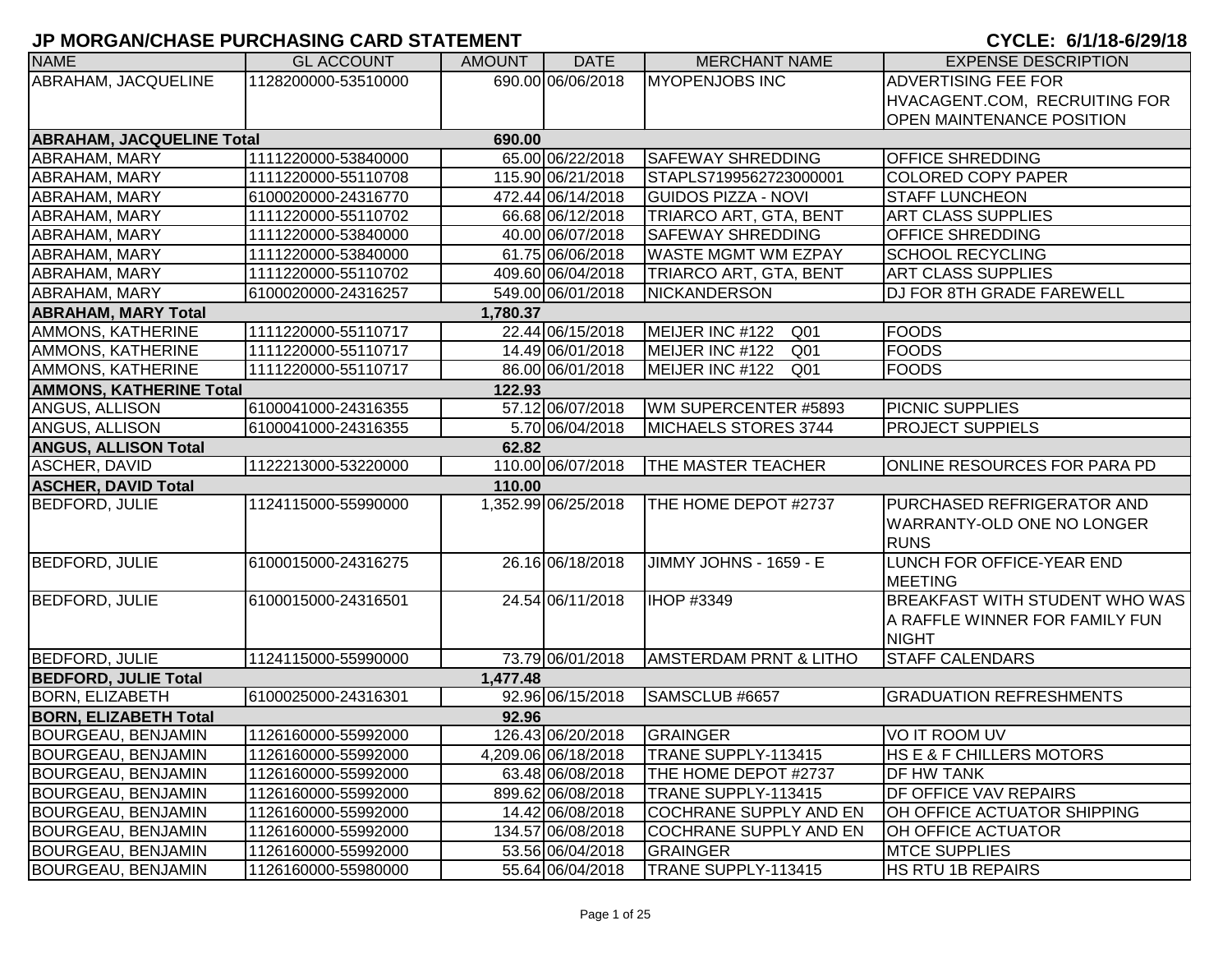| <b>NAME</b>                     | <b>GL ACCOUNT</b>   | <b>AMOUNT</b> | <b>DATE</b>          | <b>MERCHANT NAME</b>          | <b>EXPENSE DESCRIPTION</b>                                                                 |
|---------------------------------|---------------------|---------------|----------------------|-------------------------------|--------------------------------------------------------------------------------------------|
| <b>BOURGEAU, BENJAMIN Total</b> |                     | 5,556.78      |                      |                               |                                                                                            |
| <b>BRASIL, SANDRA</b>           | 1111322000-53220000 |               | 125.00 06/25/2018    | OAKLAND SCHOOLS-RC INT        | <b>SCIENCE CONFERENCE FOR</b>                                                              |
|                                 |                     |               |                      |                               | <b>GABRIELLE &amp; ADER</b>                                                                |
| <b>BRASIL, SANDRA</b>           | 1111322000-53220000 |               | 40.00 06/25/2018     | OAKLAND SCHOOLS-RC INT        | <b>SCIENCE WORKSHOP FOR NEW</b>                                                            |
|                                 |                     |               |                      |                               | <b>TEACHERS</b>                                                                            |
| <b>BRASIL, SANDRA</b>           | 6100022000-24316275 |               | 90.71 06/22/2018     | DOMINO'S 1010                 | LUNCH FOR ALL DAY AP INTERVIEWS                                                            |
| <b>BRASIL, SANDRA</b>           | 6100022000-24316275 |               | 29.98 06/22/2018     | PANERA BREAD #608009          | BAGELS FOR BREAKFAST FOR ALL DAY                                                           |
|                                 |                     |               |                      |                               | <b>AP INTERVIEWS</b>                                                                       |
| <b>BRASIL, SANDRA Total</b>     |                     | 285.69        |                      |                               |                                                                                            |
| <b>BRATNEY, BETHANY</b>         | 1111322000-55110710 |               | 18.88 06/07/2018     | FOLLETT SCHOOL SOLUTIO        | <b>ITEMS ORDERED ON BEHALF OF THE</b><br><b>ENGLISH DEPT</b>                               |
| <b>BRATNEY, BETHANY</b>         | 1122222000-55990000 |               | 130.95 06/06/2018    | <b>AMERICANFRAME</b>          | NEW DISPLAY FOR LMC                                                                        |
| <b>BRATNEY, BETHANY</b>         | 1111322000-55110710 |               | 19.98 06/04/2018     | <b>BOOKSAMILLION.COM</b>      | <b>ITEMS ORDERED ON BEHALF OF THE</b><br><b>ENGLISH DEPT</b>                               |
| <b>BRATNEY, BETHANY</b>         | 1122222000-55410000 |               | 16.26 06/04/2018     | <b>GAN*OBS + ECCENTRIC</b>    | <b>NOVI NEWS SUBSCRIPTION</b>                                                              |
| <b>BRATNEY, BETHANY</b>         | 1122222000-55990000 |               | 548.09 06/01/2018    | <b>FOLLETT SCHOOL SOLUTIO</b> | NEW MATERIALS FOR THE LMC                                                                  |
| <b>BRATNEY, BETHANY Total</b>   |                     | 734.16        |                      |                               |                                                                                            |
| <b>BROWN, ALAINA</b>            | 1722100000-53220614 |               | 542.40 06/25/2018    | <b>TRADEWINDS ISLAND RESO</b> | <b>IB CONFERENCE</b>                                                                       |
| <b>BROWN, ALAINA</b>            | 1722100000-53220614 |               | 542.40 06/25/2018    | <b>TRADEWINDS ISLAND RESO</b> | <b>IB CONFERENCE</b>                                                                       |
| <b>BROWN, ALAINA</b>            | 6100022000-24316105 |               | 280.00 06/18/2018    | <b>PAYPAL *ACDCLEADERS</b>    | <b>AP ECN RESOURCE</b>                                                                     |
| <b>BROWN, ALAINA</b>            | 1722100000-53229000 |               | $-181.54 06/15/2018$ | <b>ALDEN BEACH RESORT</b>     | <b>ROBERT BAKER IB TRAINING REFUND</b>                                                     |
| <b>BROWN, ALAINA</b>            | 6100022000-24316105 |               | 38.34 06/14/2018     | <b>BOOKOUTLET.COM</b>         | AP BOOKS FOR LIT CIRCLES                                                                   |
| <b>BROWN, ALAINA</b>            | 6100022000-24316105 |               | 34.45 06/13/2018     | <b>FOLLETT SCHOOL SOLUTIO</b> | AP BOOKS FOR LIT CIRCLES                                                                   |
| <b>BROWN, ALAINA</b>            | 1100000000-11920000 |               | 925.00 06/06/2018    | <b>FLORIDA LEAGUE OF IB S</b> | <b>IB CONFERENCE - RONALEE</b><br><b>HENDERHAN TOK RECONCILE TO</b><br>1722100000-53220614 |
| <b>BROWN, ALAINA</b>            | 1100000000-11920000 |               | 645.00 06/04/2018    | <b>GRAND BLANC APSI</b>       | <b>AP CONFERENCE</b>                                                                       |
|                                 |                     |               |                      |                               | CHARGE TO 1722100000-53220614                                                              |
| <b>BROWN, ALAINA</b>            | 1722100000-53220614 |               | $-965.15 06/01/2018$ | <b>GRAND PLAZA HOTEL</b>      | <b>CREDIT FOR HENDERHAN'S</b><br><b>CANCELLED ROOM</b>                                     |
| <b>BROWN, ALAINA Total</b>      |                     | 1,860.90      |                      |                               |                                                                                            |
| <b>BUNKER, JEFFREY</b>          | 1126160000-55993000 |               | 205.09 06/13/2018    | <b>RESIDEX</b>                | <b>GRNDS ATHLETIC FIELDS GROWTH</b>                                                        |
| <b>BUNKER, JEFFREY</b>          | 1126160000-55993000 |               | 148.00 06/12/2018    | <b>RESIDEX</b>                | <b>REGULATOR</b><br><b>GRNDS MOUND &amp; BATTER BOX REPAIR</b><br>MATERIAL                 |
| <b>BUNKER, JEFFREY</b>          | 1126160000-55993000 |               | 200.82 06/08/2018    |                               | MARKS OUTDOOR POWER EQ GRNDS Z MOWERS REPAIR PARTS                                         |
| <b>BUNKER, JEFFREY</b>          | 1126160000-55993000 |               | 234.00 06/08/2018    |                               | MARKS OUTDOOR POWER EQ GRNDS Z MOWERS REPAIR PARTS                                         |
| <b>BUNKER, JEFFREY Total</b>    |                     | 787.91        |                      |                               |                                                                                            |
| <b>BURKHARDT, LORETTA</b>       | 6100025000-24316301 |               | 113.88 06/06/2018    | SAMS CLUB #6657               | <b>ITEMS FOR ADULT EDUCATION</b>                                                           |
| <b>BURKHARDT, LORETTA</b>       | 6100025000-24316301 |               | 77.23 06/06/2018     | SAMS CLUB #6657               | <b>ITEMS FOR ADULT EDUCATION</b>                                                           |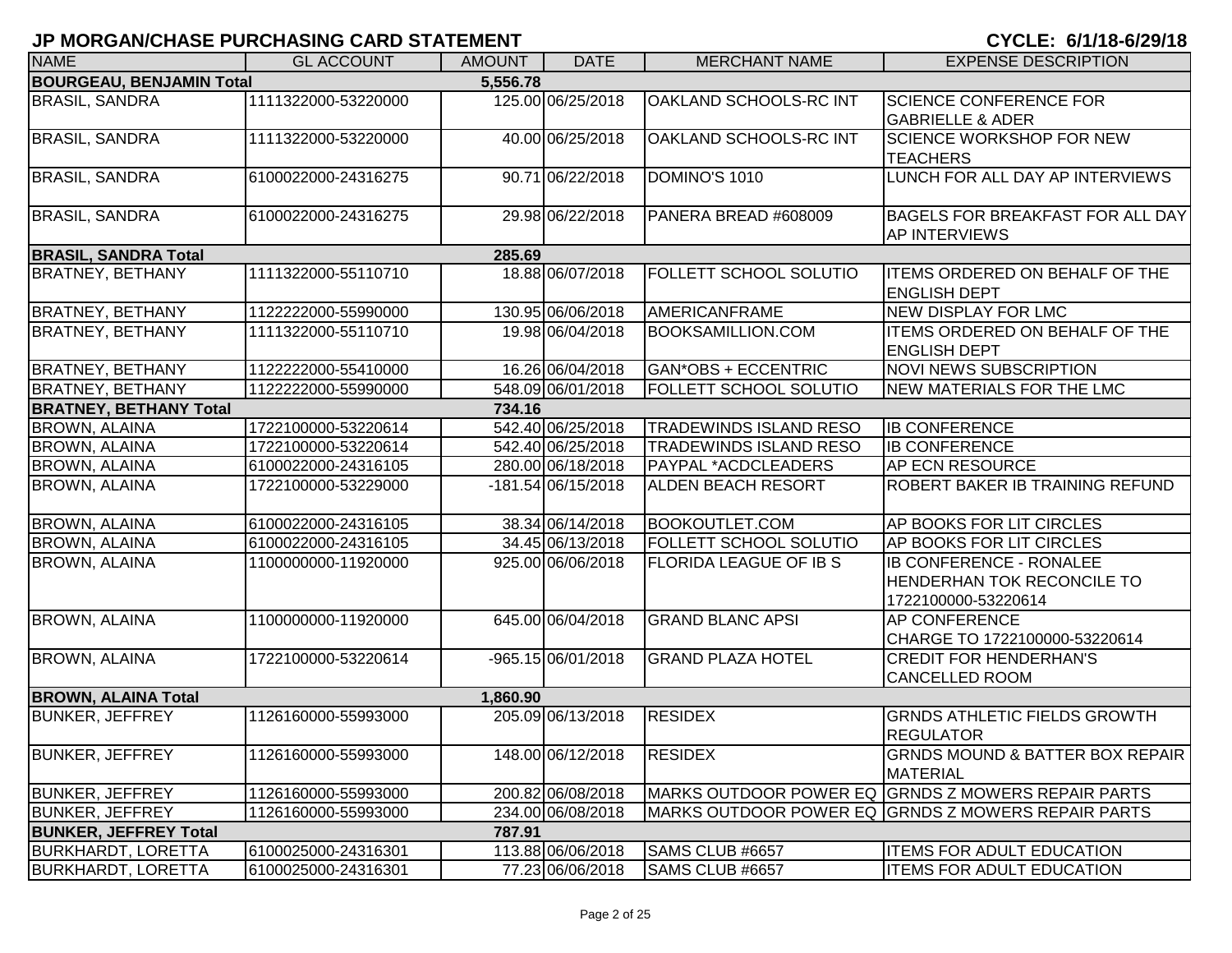| <b>NAME</b>                     | <b>GL ACCOUNT</b>   | AMOUNT | <b>DATE</b>         | <b>MERCHANT NAME</b>               | <b>EXPENSE DESCRIPTION</b>                                                                                                                                                                                                        |
|---------------------------------|---------------------|--------|---------------------|------------------------------------|-----------------------------------------------------------------------------------------------------------------------------------------------------------------------------------------------------------------------------------|
| <b>BURKHARDT, LORETTA</b>       | 6100025000-24316301 |        | 97.22 06/06/2018    | SAMSCLUB #6657                     | <b>ITEMS FOR ADULT EDUCATION</b>                                                                                                                                                                                                  |
| <b>BURKHARDT, LORETTA Total</b> |                     | 288.33 |                     |                                    |                                                                                                                                                                                                                                   |
| <b>CALHOUN, STEPHANIE</b>       | 1335100000-55110553 |        | 10.47 06/01/2018    | WAL-MART #5893                     | <b>CLASSROOM SUPPLIES</b>                                                                                                                                                                                                         |
| <b>CALHOUN, STEPHANIE Total</b> |                     | 10.47  |                     |                                    |                                                                                                                                                                                                                                   |
| <b>CANALES, BETH</b>            | 1111322000-55110718 |        | 215.03 06/20/2018   | MEIJER INC #054<br>Q <sub>01</sub> | <b>CLASSROOM SUPPLIES</b>                                                                                                                                                                                                         |
| <b>CANALES, BETH</b>            | 1111322000-55110718 |        | 29.00 06/14/2018    | <b>DOLLAR TREE</b>                 | <b>KITCHEN LAB SUPPLIES</b>                                                                                                                                                                                                       |
| <b>CANALES, BETH</b>            | 1111322000-55110718 |        | 17.86 06/08/2018    | KROGER #632                        | <b>END OF THE YEAR RANDOM LABS</b>                                                                                                                                                                                                |
| <b>CANALES, BETH Total</b>      |                     | 261.89 |                     |                                    |                                                                                                                                                                                                                                   |
| <b>CARTER, NICOLE</b>           | 6100022000-24316275 |        | -104.94 06/21/2018  | <b>AMAZONPRIME MEMBERSHIP</b>      | <b>CREDIT</b>                                                                                                                                                                                                                     |
| CARTER, NICOLE                  | 6100022000-24316275 |        | 104.94 06/11/2018   | <b>AMAZONPRIME MEMBERSHIP</b>      | <b>CREDIT PENDING</b>                                                                                                                                                                                                             |
| <b>CARTER, NICOLE Total</b>     |                     | .00.   |                     |                                    |                                                                                                                                                                                                                                   |
| CIANCIO, WANDA                  | 4445603000-56422958 |        | 7,693.00 06/27/2018 | CDW GOVT #NFC9572                  | CARTS FOR IPADS, LAPTOPS AND<br><b>CHROMEBOOKS</b>                                                                                                                                                                                |
| CIANCIO, WANDA                  | 1122500000-55990000 |        | 50.11 06/22/2018    | <b>AMAZON MKTPLACE PMTS</b>        | BATTERIES, DROPPERS, TUBING,<br><b>CERAMIC MAGNETS, WIRE CORD LED</b><br>STRIPS, (PARTS FOR MAKING A<br>MOTOR)                                                                                                                    |
| CIANCIO, WANDA                  | 1122500000-55990000 |        | 137.46 06/21/2018   | <b>AMAZON MKTPLACE PMTS</b>        | 5 OF: VANGODDY HYDEI CROSSBODY<br>HANDBAG FOR SAMSUNG GALAXY TAB<br>A 9.7-INCH TABLET-- FOR ACER<br><b>CHROME TABLETS</b>                                                                                                         |
| CIANCIO, WANDA                  | 1122500000-55990000 |        | 124.90 06/20/2018   | <b>DATAMATION SYSTEMS</b>          | POWER SUPPLY REPLACEMENT FOR<br>CHROMEBOOK CART                                                                                                                                                                                   |
| CIANCIO, WANDA                  | 4445603000-56423958 |        | 1,698.00 06/20/2018 | <b>APL*APPLE ONLINE STORE</b>      | <b>MACBOOK REPLACEMENTS</b><br>13.3/1.8GHZ/8GB/128GB-USA                                                                                                                                                                          |
| CIANCIO, WANDA                  | 4445603000-56423958 |        | 2,498.00 06/19/2018 | <b>APL*APPLE ONLINE STORE</b>      | 2- IMAC 21.5"/3.0QC/8GB/1TB/RP555-<br><b>USA</b>                                                                                                                                                                                  |
| CIANCIO, WANDA                  | 4445622000-56422958 |        | 3,147.00 06/19/2018 | <b>APL*APPLE ONLINE STORE</b>      | 3-IMAC 21.5"/2.3DC/8GB/1TB-USA                                                                                                                                                                                                    |
| CIANCIO, WANDA                  | 1122500000-55990000 |        | 2,814.73 06/14/2018 | <b>AMAZON MKTPLACE PMTS</b>        | MOUSEPADS, MARKERS, PENS,<br><b>ADDRESS LABELS. IFIXIT PRO REPAIR</b><br>KITS, MASTER LOCKS FOR CARTS,<br><b>BROTHER LABEL MAKER,</b><br>P-TOUCH LABELS, VELCRO TIE WRAPS                                                         |
| CIANCIO, WANDA                  | 1122500000-54120000 |        | 220.00 06/13/2018   | <b>SQ *SQ *POD DROP REPAI</b>      | <b>IPAD REPAIRS AT POD DROP</b>                                                                                                                                                                                                   |
| CIANCIO, WANDA                  | 1122500000-55990000 |        | 45.65 06/13/2018    | <b>AMAZON MKTPLACE PMTS</b>        | 1 OF: RINBERS 11.6" LCD SCREEN FOR<br>DELL CHROMEBOOK 11 CB1C13 P22T<br>3120 P26T 3180 P21T LATITUDE 3150,<br>C720 C720P C730 C731 C740 HP<br>CHROMEBOOK 11 G3 G4 G5, CTL NL6<br>CTL J4 CTL J4 PLUS 30 PIN SIDE<br><b>BRACKET</b> |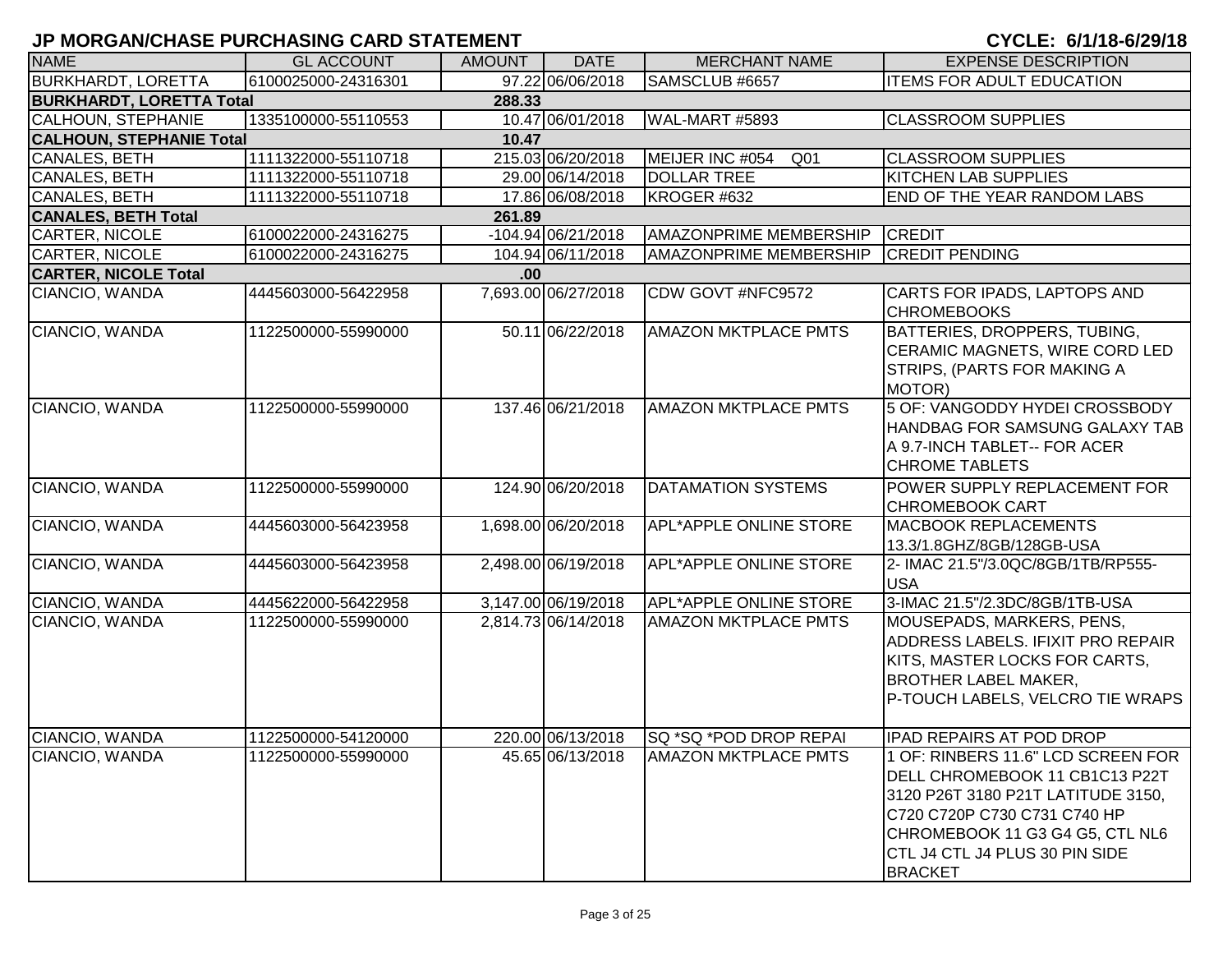|                             |                     |               |                     |                               | U I ULLI U II I U UILUI I U           |
|-----------------------------|---------------------|---------------|---------------------|-------------------------------|---------------------------------------|
| <b>NAME</b>                 | <b>GL ACCOUNT</b>   | <b>AMOUNT</b> | <b>DATE</b>         | <b>MERCHANT NAME</b>          | <b>EXPENSE DESCRIPTION</b>            |
| CIANCIO, WANDA              | 1122500000-55990000 |               | 73.95 06/13/2018    | <b>AMAZON MKTPLACE PMTS</b>   | PLASTIC SPRAY BOTTLES AND             |
|                             |                     |               |                     |                               | MICROFIBER CLOTHS FOR CLEANING        |
|                             |                     |               |                     |                               | <b>CHROMEBOOKS AND IPADS</b>          |
| CIANCIO, WANDA              | 1122500000-55990000 |               | 82.08 06/11/2018    | AMAZON.COM                    | 1 OF: APPLE 45W MAGSAFE 2 POWER       |
|                             |                     |               |                     |                               | ADAPTER FOR MACBOOK AIR               |
|                             |                     |               |                     |                               | (MD592LL/A), APPLE                    |
| CIANCIO, WANDA              | 4445622000-56423958 |               | 4,985.75 06/11/2018 | <b>BROADCAST SUPPLY WORLD</b> | FM/HD BROADCAST PROCESSOR WITH        |
|                             |                     |               |                     |                               | RBDS AND RDS FOR HS RADIO             |
|                             |                     |               |                     |                               | <b>STATION</b>                        |
| CIANCIO, WANDA              | 1122500000-55990000 |               | 204.98 06/08/2018   | <b>AMAZON MKTPLACE PMTS</b>   | 2 OF: SEAGATE EXPANSION 4TB           |
|                             |                     |               |                     |                               | PORTABLE EXTERNAL HARD DRIVE          |
|                             |                     |               |                     |                               | USB 3.0 1 OF: EDUTIGE EIM-001 I-      |
|                             |                     |               |                     |                               | <b>MICROPHONE VOICE RECORDER</b>      |
| CIANCIO, WANDA              | 1122500000-55990000 |               | 149.90 06/07/2018   | <b>AMAZON MKTPLACE PMTS</b>   | 10 OF: ALLERGY MASK ANTI              |
|                             |                     |               |                     |                               | POLLUTION MASK RESPIRATOR             |
|                             |                     |               |                     |                               | POLLEN MASK WITH ACTIVATED            |
|                             |                     |               |                     |                               | <b>CARBON DUST MASK ANTI ALLERGY</b>  |
|                             |                     |               |                     |                               | WOODWORKING DUST MASK,                |
|                             |                     |               |                     |                               | RUNNING MASK ANTI FUME MASK           |
| CIANCIO, WANDA              | 1122500000-55990000 |               | 76.60 06/07/2018    | AMAZON.COM                    | <b>ITEMS ORDEREDPRICE</b>             |
|                             |                     |               |                     |                               | 1 OF: APPLE 45W MAGSAFE 2 POWER       |
|                             |                     |               |                     |                               | ADAPTER FOR MACBOOK AIR               |
|                             |                     |               |                     |                               | (MD592LL/A), APPLE                    |
| CIANCIO, WANDA              | 1122500000-55990000 |               | 46.52 06/05/2018    | <b>AMAZON MKTPLACE PMTS</b>   | 2 OF: CUI INC SWI12-12-N-P6 SWI12-N   |
|                             |                     |               |                     |                               | SERIES 90 TO 264 VAC 12 W 12 VDC 1 A  |
|                             |                     |               |                     |                               | LEVEL VI WALL PLUG POWER SUPPLY -     |
| CIANCIO, WANDA              | 1122500000-53450000 |               | 3,000.00 06/04/2018 | <b>KODABLE KODABLE</b>        | KOADABLE SOFTWARE LICENSE FOR K-      |
|                             |                     |               |                     |                               | 4                                     |
| <b>CIANCIO, WANDA Total</b> |                     | 27,048.63     |                     |                               |                                       |
| CIANFERRA, LINDA            | 6100025000-24316301 |               | 195.00 06/29/2018   | COTTAGE INN PIZZA - NO        | <b>SUMMER SCHOOL</b>                  |
| CIANFERRA, LINDA            | 6100025000-24316301 |               | 83.49 06/28/2018    | SAMSCLUB #6657                | <b>SUMMER SCHOOL</b>                  |
| CIANFERRA, LINDA            | 1722100000-53229000 |               | 834.00 06/27/2018   | HANDLERY HOTEL SAN DIE        | CASAS TRAINING CONFERENCE 2018        |
| CIANFERRA, LINDA            | 1722100000-53229000 |               | 834.00 06/27/2018   | HANDLERY HOTEL SAN DIE        | <b>CASAS TRAINING CONFERENCE 2018</b> |
| CIANFERRA, LINDA            | 6100025000-24316301 |               | 35.96 06/26/2018    | KROGER #632                   | <b>SUMMER SCHOOL</b>                  |
| CIANFERRA, LINDA            | 1722100000-53229000 |               | 45.28 06/25/2018    | HENNESSEYS TAVERN #25         | CASAS TRAINING CONFERENCE 2018        |
| CIANFERRA, LINDA            | 1722100000-53229000 |               | 28.31 06/25/2018    | HANDLERY HOTEL SAN DIE        | CASAS TRAINING CONFERENCE 2018        |
| CIANFERRA, LINDA            | 1722100000-53229000 |               | 30.79 06/25/2018    | LYFT *RIDE FRI 4AM            | <b>CASAS TRAINING CONFERENCE 2018</b> |
| CIANFERRA, LINDA            | 1722100000-53229000 |               | 14.65 06/25/2018    | <b>STARBUCKS T2 WEST SAN</b>  | <b>CASAS TRAINING CONFERENCE 2018</b> |
| CIANFERRA, LINDA            | 1722100000-53229000 |               | 33.90 06/22/2018    | OLD TOWN MEXICAN CAFE         | CASAS TRAINING CONFERENCE 2018        |
| CIANFERRA, LINDA            | 1722100000-53229000 |               | 17.48 06/22/2018    | LYFT *RIDE THU 1PM            | CASAS TRAINING CONFERENCE 2018        |
| CIANFERRA, LINDA            | 1722100000-53229000 |               | 6.65 06/22/2018     | LYFT *RIDE THU 10AM           | CASAS TRAINING CONFERENCE 2018        |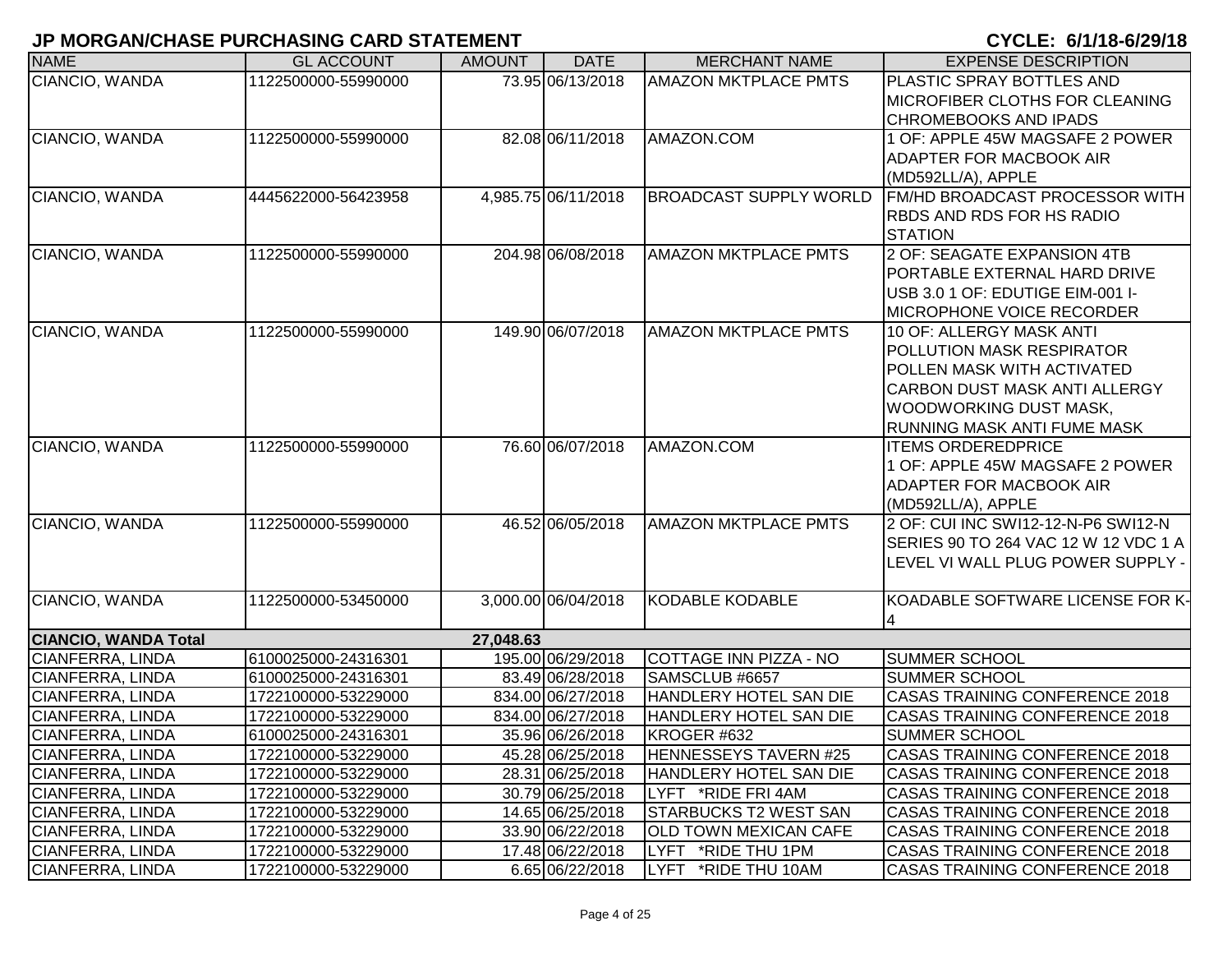| <b>NAME</b>                   | <b>GL ACCOUNT</b>   | <b>AMOUNT</b> | <b>DATE</b>         | <b>MERCHANT NAME</b>           | <b>EXPENSE DESCRIPTION</b>            |
|-------------------------------|---------------------|---------------|---------------------|--------------------------------|---------------------------------------|
| CIANFERRA, LINDA              | 1722100000-53229000 |               | 6.65 06/22/2018     | LYFT<br>*RIDE THU 12PM         | CASAS TRAINING CONFERENCE 2108        |
| CIANFERRA, LINDA              | 1722100000-53229000 |               | 26.40 06/22/2018    | *RIDE THU 4PM<br><b>I</b> LYFT | <b>CASAS TRAINING CONFERENCE 2108</b> |
| CIANFERRA, LINDA              | 1722100000-53229000 |               | 6.65 06/22/2018     | LYFT *RIDE WED 7PM             | CASAS TRAINING CONFERENCE 2018        |
| CIANFERRA, LINDA              | 1722100000-53229000 |               | 9.00 06/21/2018     | STARBUCKS STORE 5414           | CASAS TRAINING CONFERENCE 2018        |
| CIANFERRA, LINDA              | 1722100000-53229000 |               | 6.65 06/21/2018     | LYFT *RIDE TUE 7PM             | CASAS TRAINING CONFERENCE 2018        |
| CIANFERRA, LINDA              | 1722100000-53229000 |               | 6.65 06/21/2018     | LYFT *RIDE WED 3PM             | CASAS TRAINING CONFERENCE 2018        |
| CIANFERRA, LINDA              | 1722100000-53229000 |               | 11.32 06/21/2018    | <b>TOWN AND COUNTRY FB</b>     | CASAS TRAINING CONFERENCE 2018        |
| CIANFERRA, LINDA              | 1722100000-53229000 |               | 51.10 06/20/2018    | TRUE FOOD KITCHEN #100         | CASAS TRAINING CONFERENCE 2018        |
| CIANFERRA, LINDA              | 1722100000-53229000 |               | 40.64 06/20/2018    | <b>HANDLERY HOTEL SAN DIE</b>  | <b>CASAS TRAINING CONFERENCE 2018</b> |
| CIANFERRA, LINDA              | 1722100000-53229000 |               | 5.80 06/20/2018     | SARKU JAPAN 235                | <b>CASAS TRAINING CONFERENCE 2018</b> |
| CIANFERRA, LINDA              | 1722100000-53229000 |               | 5.38 06/20/2018     | SARKU JAPAN 235                | <b>CASAS TRAINING CONFERENCE 2018</b> |
| CIANFERRA, LINDA              | 1722100000-53229000 |               | 6.65 06/20/2018     | LYFT *RIDE MON 7PM             | <b>CASAS TRAINING CONFERENCE 2018</b> |
| CIANFERRA, LINDA              | 1722100000-53229000 |               | 6.65 06/20/2018     | LYFT *RIDE TUE 5PM             | <b>CASAS TRAINING CONFERENCE 2018</b> |
| CIANFERRA, LINDA              | 1722100000-53229000 |               | 33.60 06/19/2018    | SQ *SQ *TIGERCAB CAB           | <b>CASAS TRAINING CONFERENCE 2018</b> |
| CIANFERRA, LINDA              | 1722100000-53229000 |               | 6.53 06/19/2018     | LYFT *RIDE MON 5PM             | <b>CASAS TRAINING CONFERENCE 2018</b> |
| CIANFERRA, LINDA              | 1722100000-53229000 |               | 13.48 06/19/2018    | <b>ILLY COFFEE - 104</b>       | <b>CASAS TRAINING CONFERENCE 2018</b> |
| CIANFERRA, LINDA              | 6100025000-24316301 |               | 387.61 06/13/2018   | SAMSCLUB #6657                 | <b>SUMMER SCHOOL</b>                  |
| CIANFERRA, LINDA              | 1111324511-55110000 |               | 9.89 06/11/2018     | STAPLS7198745764000002         | <b>PROGRAM SUPPLIES</b>               |
| CIANFERRA, LINDA              | 1111324511-55110000 |               | 20.74 06/08/2018    | STAPLS7198845758000001         | <b>PROGRAM SUPPLIES</b>               |
| CIANFERRA, LINDA              | 1111324511-55110000 |               | 1,292.82 06/07/2018 | STAPLS7198745764000001         | <b>PROGRAM SUPPLIES</b>               |
| <b>CIANFERRA, LINDA Total</b> |                     | 4,113.72      |                     |                                |                                       |
| COMB, ANDREW                  | 1722100000-53229000 |               | 794.21 06/18/2018   | AIRBNB * HMNJWSR3J8            | <b>FLORIDA CONFERENCE LODGING</b>     |
| <b>COMB, ANDREW Total</b>     |                     | 794.21        |                     |                                |                                       |
| COOLMAN, ROBERT               | 1126160000-55992000 |               | 61.80 06/18/2018    | <b>RAY ELECTRIC NOVI</b>       | <b>HS ELECTRICAL BOX COVER</b>        |
| COOLMAN, ROBERT               | 1126160000-55992000 |               | 2,767.20 06/15/2018 | CONSERVA ELECTRIC SUPP         | <b>MTCE LAMP STOCK</b>                |
| COOLMAN, ROBERT               | 1126160000-55992000 |               | 330.00 06/11/2018   | CONSERVA ELECTRIC SUPP         | <b>MTCE STOCK LAMPS</b>               |
| COOLMAN, ROBERT               | 1126160000-55992000 |               | 289.50 06/06/2018   | CONSERVA ELECTRIC SUPP         | <b>IMTCE STOCK BALLASTS</b>           |
| COOLMAN, ROBERT Total         |                     | 3,448.50      |                     |                                |                                       |
| DIATIKAR, CHRISTINE           | 6100022000-24316190 |               | 1,089.20 06/28/2018 | OMNI HOTELS                    | <b>HOSA LODGING</b>                   |
| <b>DIATIKAR, CHRISTINE</b>    | 6100022000-24316190 |               | 1,089.20 06/28/2018 | OMNI HOTELS                    | <b>HOSA LODGING</b>                   |
| <b>DIATIKAR, CHRISTINE</b>    | 6100022000-24316190 |               | 871.36 06/28/2018   | <b>OMNI HOTELS</b>             | <b>HOSA LODGING</b>                   |
| DIATIKAR, CHRISTINE           | 6100022000-24316190 |               | 871.36 06/28/2018   | <b>OMNI HOTELS</b>             | <b>HOSA LODGING</b>                   |
| DIATIKAR, CHRISTINE           | 6100022000-24316190 |               | 871.36 06/28/2018   | OMNI HOTELS                    | <b>HOSA LODGING</b>                   |
| DIATIKAR, CHRISTINE           | 6100022000-24316190 |               | 871.36 06/28/2018   | OMNI HOTELS                    | <b>HOSA LODGING</b>                   |
| <b>DIATIKAR, CHRISTINE</b>    | 6100022000-24316190 |               | 1,089.20 06/28/2018 | <b>OMNI HOTELS</b>             | <b>HOSA LODGING</b>                   |
| DIATIKAR, CHRISTINE           | 6100022000-24316190 |               | 871.36 06/28/2018   | <b>OMNI HOTELS</b>             | <b>HOSA LODGING</b>                   |
| <b>DIATIKAR, CHRISTINE</b>    | 6100022000-24316190 |               | 871.36 06/28/2018   | <b>OMNI HOTELS</b>             | <b>HOSA LODGING</b>                   |
| <b>DIATIKAR, CHRISTINE</b>    | 6100022000-24316190 |               | 871.36 06/28/2018   | OMNI HOTELS                    | <b>HOSA LODGING</b>                   |
| <b>DIATIKAR, CHRISTINE</b>    | 6100022000-24316190 |               | 871.36 06/28/2018   | OMNI HOTELS                    | <b>HOSA LODGING</b>                   |
| <b>DIATIKAR, CHRISTINE</b>    | 6100022000-24316190 |               | 1,089.20 06/28/2018 | OMNI HOTELS                    | <b>HOSA LODGING</b>                   |
| <b>DIATIKAR, CHRISTINE</b>    | 6100022000-24316190 |               | 871.36 06/28/2018   | OMNI HOTELS                    | <b>HOSA LODGING</b>                   |
| <b>DIATIKAR, CHRISTINE</b>    | 6100022000-24316190 |               | 871.36 06/28/2018   | <b>OMNI HOTELS</b>             | <b>HOSA LODGING</b>                   |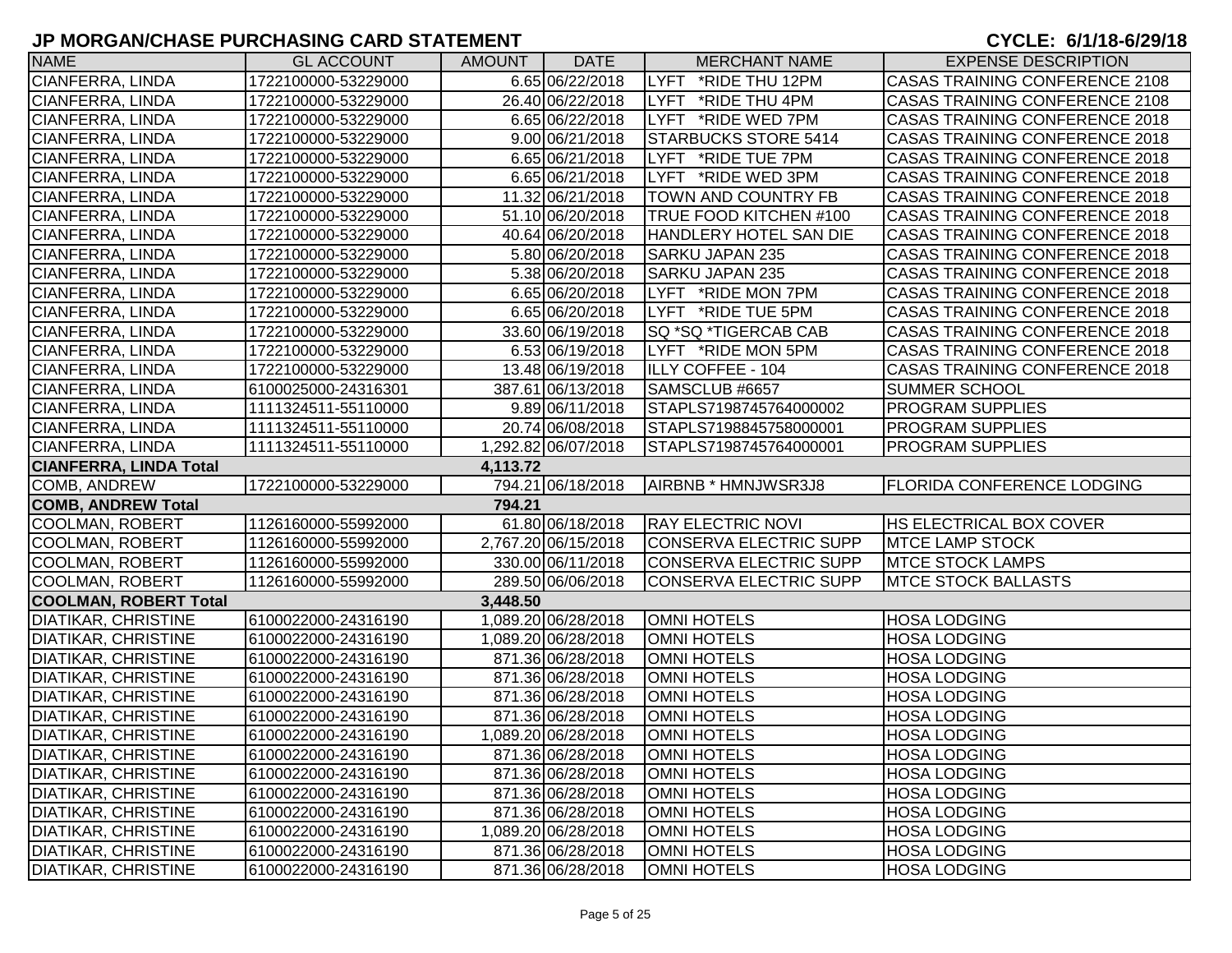| <b>NAME</b>                | <b>GL ACCOUNT</b>   | AMOUNT | <b>DATE</b>          | <b>MERCHANT NAME</b>   | <b>EXPENSE DESCRIPTION</b>                       |
|----------------------------|---------------------|--------|----------------------|------------------------|--------------------------------------------------|
| <b>DIATIKAR, CHRISTINE</b> | 6100022000-24316190 |        | 217.84 06/28/2018    | <b>OMNI HOTELS</b>     | <b>HOSA LODGING</b>                              |
| <b>DIATIKAR, CHRISTINE</b> | 6100022000-24316190 |        | 1,089.20 06/28/2018  | <b>OMNI HOTELS</b>     | <b>HOSA LODGING</b>                              |
| <b>DIATIKAR, CHRISTINE</b> | 6100022000-24316190 |        | 871.36 06/28/2018    | <b>OMNI HOTELS</b>     | <b>HOSA LODGING</b>                              |
| <b>DIATIKAR, CHRISTINE</b> | 6100022000-24316190 |        | 871.36 06/28/2018    | <b>OMNI HOTELS</b>     | <b>HOSA LODGING</b>                              |
| <b>DIATIKAR, CHRISTINE</b> | 6100022000-24316190 |        | 871.36 06/28/2018    | <b>OMNI HOTELS</b>     | <b>HOSA LODGING</b>                              |
| <b>DIATIKAR, CHRISTINE</b> | 6100011000-24316275 |        | 297.48 06/21/2018    | SSI*SCHOOL SPECIALTY   | <b>VINYL TACKBOARDS</b>                          |
| DIATIKAR, CHRISTINE        | 1127170000-55710000 |        | 17,471.75 06/21/2018 | CORRIGAN OIL #2 - BRI  | 6/13/18 DIESEL, 7500 GAL                         |
| <b>DIATIKAR, CHRISTINE</b> | 1127170000-55710000 |        | 372.00 06/21/2018    | CORRIGAN OIL #2 - BRI  | 5/17/18 BLUE CAP DEF                             |
| <b>DIATIKAR, CHRISTINE</b> | 6100022000-24316099 |        | 200.00 06/20/2018    | PAYPAL *CHIMERAS168    | <b>ROBO-CON COMPETITION</b>                      |
| <b>DIATIKAR, CHRISTINE</b> | 6100061000-24316104 |        | 581.00 06/14/2018    | <b>TEAM SPORTS</b>     | INV 360374/1-FB REPLACEMENT ITEMS                |
| <b>DIATIKAR, CHRISTINE</b> | 1429300000-55997000 |        | 83.00 06/14/2018     | <b>TEAM SPORTS</b>     | INV 379654/1-MS BKB REPLACEMENT<br><b>JERSEY</b> |
| <b>DIATIKAR, CHRISTINE</b> | 1429300000-55990000 |        | 938.00 06/14/2018    | <b>TEAM SPORTS</b>     | INV 379796/1-SOFTBALL EQUIPMENT                  |
| <b>DIATIKAR, CHRISTINE</b> | 6100061000-24316104 |        | 1,496.00 06/14/2018  | <b>TEAM SPORTS</b>     | INV 380995/1-MHSAA HOCKEY JACKETS                |
| <b>DIATIKAR, CHRISTINE</b> | 1429300000-55998000 |        | 828.00 06/14/2018    | <b>TEAM SPORTS</b>     | INV 381009/1-SOCCER BALLS                        |
| <b>DIATIKAR, CHRISTINE</b> | 1429300000-55997000 |        | 900.00 06/14/2018    | <b>TEAM SPORTS</b>     | INV 383236/1-HS SOCCER JERSEYS                   |
| <b>DIATIKAR, CHRISTINE</b> | 6100061000-24316177 |        | 70.00 06/14/2018     | <b>TEAM SPORTS</b>     | INV 383295/1-ALUM TEES                           |
| <b>DIATIKAR, CHRISTINE</b> | 1429300000-55990000 |        | 399.96 06/14/2018    | <b>TEAM SPORTS</b>     | INV 383381/1-SOCCER NETS                         |
| <b>DIATIKAR, CHRISTINE</b> | 1429300000-55990000 |        | 192.00 06/14/2018    | <b>TEAM SPORTS</b>     | INV 383382/1-WRESTLING TAPE                      |
| <b>DIATIKAR, CHRISTINE</b> | 6100061000-24316115 |        | 70.00 06/14/2018     | <b>TEAM SPORTS</b>     | INV 384506/1-COACHING GEAR                       |
| <b>DIATIKAR, CHRISTINE</b> | 1429300000-55990000 |        | 2,366.00 06/14/2018  | <b>TEAM SPORTS</b>     | INV 385133/1-TRACK EQUIPMENT                     |
| <b>DIATIKAR, CHRISTINE</b> | 1429300000-55990000 |        | 20.00 06/14/2018     | <b>TEAM SPORTS</b>     | INV 386490/1-SPIKE REPLACEMENT                   |
| <b>DIATIKAR, CHRISTINE</b> | 1429300000-55998000 |        | 379.00 06/14/2018    | <b>TEAM SPORTS</b>     | INV 389961/1-W LAX BALLS                         |
| <b>DIATIKAR, CHRISTINE</b> | 6100061000-24316113 |        | 769.40 06/14/2018    | <b>TEAM SPORTS</b>     | INV 390228/1-COACHING GEAR                       |
| <b>DIATIKAR, CHRISTINE</b> | 1429300000-55997000 |        | 254.00 06/14/2018    | <b>TEAM SPORTS</b>     | INV 390603/1-SB UNIFORMS                         |
| <b>DIATIKAR, CHRISTINE</b> | 6100061000-24316140 |        | 351.00 06/14/2018    | <b>TEAM SPORTS</b>     | INV 390713/1-COACHING GEAR                       |
| DIATIKAR, CHRISTINE        | 1429300000-55997000 |        | 83.00 06/14/2018     | <b>TEAM SPORTS</b>     | INV 391575/1-MS BKB REPLACEMENT<br><b>JERSEY</b> |
| <b>DIATIKAR, CHRISTINE</b> | 1429300000-55997000 |        | 2,527.00 06/14/2018  | <b>TEAM SPORTS</b>     | INV 393564/1-MS LAX UNIFORMS                     |
| DIATIKAR, CHRISTINE        | 6100061000-24316172 |        | 460.00 06/14/2018    | <b>TEAM SPORTS</b>     | INV 395752/1-FB HATS                             |
| DIATIKAR, CHRISTINE        | 1429300000-55990000 |        | 199.99 06/14/2018    | <b>TEAM SPORTS</b>     | INV 401482/1-SOCCER CORNER FLAGS                 |
| <b>DIATIKAR, CHRISTINE</b> | 6100061000-24316165 |        | 50.00 06/14/2018     | <b>TEAM SPORTS</b>     | INV 401528/1-MOUTH GUARDS                        |
| <b>DIATIKAR, CHRISTINE</b> | 6100061000-24316113 |        | 220.00 06/14/2018    | <b>TEAM SPORTS</b>     | INV 403932/1-STATE TEES                          |
| <b>DIATIKAR, CHRISTINE</b> | 6100061000-24316149 |        | 769.40 06/14/2018    | <b>TEAM SPORTS</b>     | INV 390228/1-COACHING GEAR                       |
| DIATIKAR, CHRISTINE        | 6100061000-24316149 |        | 220.00 06/14/2018    | <b>TEAM SPORTS</b>     | INV 403932/1-STATE TEES                          |
| <b>DIATIKAR, CHRISTINE</b> | 1125200000-55910000 |        | 41.97 06/13/2018     | STAPLS7199084119000001 | <b>OFFICE SUPPLIES</b>                           |
| DIATIKAR, CHRISTINE        | 6100061000-24316177 |        | 75.00 06/07/2018     | <b>TEAM SPORTS</b>     | INV 378787/1-COACHING SPIRITWEAR                 |
| <b>DIATIKAR, CHRISTINE</b> | 6100061000-24316114 |        | 1,352.00 06/07/2018  | <b>TEAM SPORTS</b>     | INV 376768/1-HOODIES                             |
| DIATIKAR, CHRISTINE        | 6100061000-24316195 |        | 152.00 06/07/2018    | <b>TEAM SPORTS</b>     | INV 378762/1-COACHING SPIRITWEAR                 |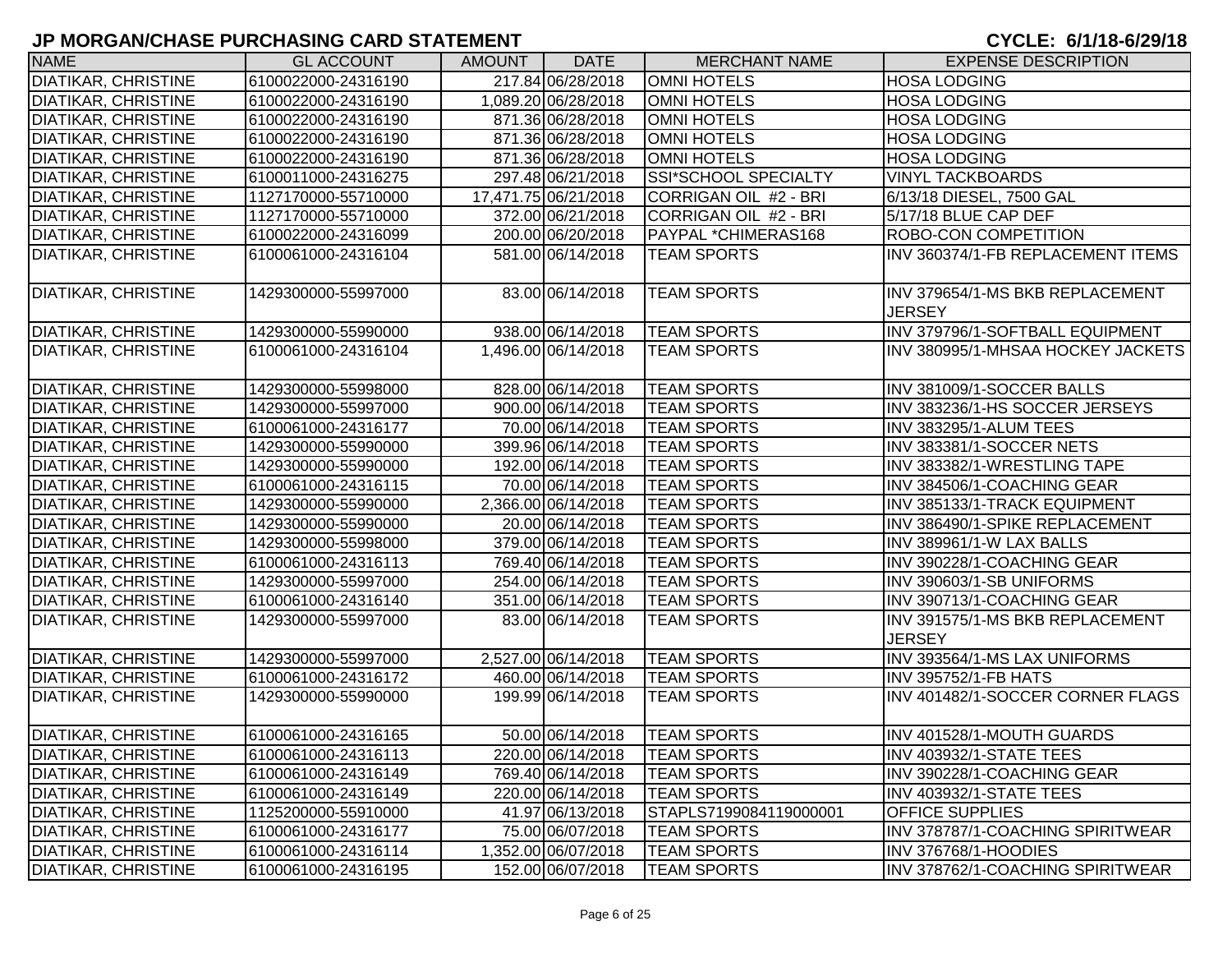| <b>NAME</b>                      | <b>GL ACCOUNT</b>   | <b>AMOUNT</b> | <b>DATE</b>          | <b>MERCHANT NAME</b>          | <b>EXPENSE DESCRIPTION</b>             |
|----------------------------------|---------------------|---------------|----------------------|-------------------------------|----------------------------------------|
| DIATIKAR, CHRISTINE              | 1122500000-53450000 |               | 25,674.05 06/06/2018 | CDW GOVT #MXK2182             | LICENSE AND SOFTWARE AGREEMENT         |
|                                  |                     |               |                      |                               | (1 YR)                                 |
| <b>DIATIKAR, CHRISTINE Total</b> |                     | 76,854.52     |                      |                               |                                        |
| DRAGOO, MICHAEL                  | 1126160000-54220000 |               | 373.18 06/20/2018    | PENSKE TRK LSG 059110         | <b>TRUCK RENTAL FOR HS BAND</b>        |
| DRAGOO, MICHAEL                  | 1126160000-57410000 |               | 12.99 06/14/2018     | <b>AMAZONPRIME MEMBERSHIP</b> | <b>IMTCE AMAZON PRIME SUBSCRIPTION</b> |
|                                  |                     |               |                      |                               |                                        |
| DRAGOO, MICHAEL                  | 1126160000-55990000 |               | 643.65 06/12/2018    | <b>VICTORY PACKAGING LP</b>   | <b>DISTRICT PACKING BOXES</b>          |
| <b>DRAGOO, MICHAEL</b>           | 1126160000-55990000 |               | 1,957.56 06/12/2018  | <b>ELECTRIDUCT INC</b>        | NM5 TO ECEC RAMP FOR GAS LINE          |
|                                  |                     |               |                      |                               | <b>REPAIRS</b>                         |
| DRAGOO, MICHAEL                  | 1126160000-55990000 |               | 68.10 06/12/2018     | <b>ELECTRIDUCT INC</b>        | NM5 TO ECEC RAMP FOR GAS LINE          |
|                                  |                     |               |                      |                               | <b>REPAIRS</b>                         |
| DRAGOO, MICHAEL                  | 1126160000-54120000 |               | 39.99 06/08/2018     | SQ *SQ *POD DROP REPAI        | <b>MTCE PHONE</b>                      |
| DRAGOO, MICHAEL                  | 1126160000-55992000 |               | 28.39 06/08/2018     | <b>AMAZON MKTPLACE PMTS</b>   | <b>HS POOL SIGNAGE</b>                 |
| DRAGOO, MICHAEL                  | 1126160000-55992000 |               | 264.78 06/07/2018    | <b>AMAZON MKTPLACE PMTS</b>   | <b>DISTRICT FIRE HYDRANT MARKERS</b>   |
| DRAGOO, MICHAEL                  | 1126160000-55992000 |               | 56.91 06/06/2018     | AMAZON.COM                    | NM5 & NM6 HANDICAP PARKING SIGNS,      |
|                                  |                     |               |                      |                               | 1 FOR STOCK                            |
| DRAGOO, MICHAEL                  | 1126160000-55992000 |               | 124.08 06/04/2018    | AMAZON.COM                    | HS CLASSROOM PENCIL SHARPENERS         |
| DRAGOO, MICHAEL                  | 1126160000-55992000 |               | 209.94 06/04/2018    | KELE, INC                     | HS CHILLER TEMP SENSORS                |
| DRAGOO, MICHAEL                  | 1126160000-55992000 |               | 300.00 06/01/2018    | INT*IN *BOL HOUSE LLC         | <b>PV VUV FREEZE</b>                   |
| <b>DRAGOO, MICHAEL Total</b>     |                     | 4,079.57      |                      |                               |                                        |
| <b>DUQUETTE, EDWARD</b>          | 1126160000-55992000 |               | 231.36 06/25/2018    | <b>LAWSON PRODUCTS</b>        | <b>MTCE SUPPLIES</b>                   |
| DUQUETTE, EDWARD                 | 1126160000-55992000 |               | 9.81 06/21/2018      | GRAINGER                      | NM6 RM 640 SENSORY SWING               |
| <b>DUQUETTE, EDWARD</b>          | 1126160000-55993000 |               | 17.48 06/21/2018     | GRAINGER                      | <b>NM5 PARKING LOT</b>                 |
| <b>DUQUETTE, EDWARD</b>          | 1126160000-55992000 |               | 181.76 06/18/2018    | <b>LAWSON PRODUCTS</b>        | <b>MTCE SUPPLY STOCK</b>               |
| DUQUETTE, EDWARD                 | 1126122000-54110000 |               | 238.52 06/18/2018    | <b>COLORADO TIME SYSTEMS</b>  | HS POOL TIMING COVERS                  |
| <b>DUQUETTE, EDWARD</b>          | 1126160000-55992000 |               | 11.98 06/11/2018     | ROCKLER 008                   | <b>MS SHELF PINS</b>                   |
| DUQUETTE, EDWARD                 | 1126160000-55992000 |               | 4.99 06/08/2018      | THE HOME DEPOT #2737          | <b>MA SHELVES</b>                      |
| <b>DUQUETTE, EDWARD</b>          | 1126160000-55992000 |               | 587.40 06/07/2018    | <b>REDFORD LOCK COMPANY I</b> | <b>DF WOMEN'S BATHROOM</b>             |
| <b>DUQUETTE, EDWARD</b>          | 1126160000-55992000 |               | 16.33 06/01/2018     | THE HOME DEPOT #2737          | <b>HS LOCKER ROOM</b>                  |
| <b>DUQUETTE, EDWARD Total</b>    |                     | 1,299.63      |                      |                               |                                        |
| FULAR, JAMES                     | 1126160000-55993000 |               | 20.91 06/21/2018     | THE HOME DEPOT #2737          | <b>HS TURF BUILDER</b>                 |
| <b>FULAR, JAMES</b>              | 1126160000-55993000 |               | 38.22 06/20/2018     | <b>SITEONE LANDSCAPE S</b>    | <b>GRNDS HS BASEBALL</b>               |
| FULAR, JAMES                     | 1126160000-55993000 |               | 29.14 06/18/2018     | THE HOME DEPOT #2737          | <b>DF TREE</b>                         |
| FULAR, JAMES                     | 1126160000-55993000 |               | 11.15 06/18/2018     | SITEONE LANDSCAPE S           | SOUTH SPORTS PARK IRRIGATION           |
|                                  |                     |               |                      |                               | <b>REPAIR</b>                          |
| <b>FULAR, JAMES</b>              | 1126160000-55980000 |               | 83.14 06/13/2018     | <b>AGRI DIRECT INC</b>        | <b>MTCE/GRNDS TOOL</b>                 |
| FULAR, JAMES                     | 1126160000-55993000 |               | 229.64 06/13/2018    | <b>SPARTAN DISTRIBUTORS I</b> | <b>SOUTH SPORTS PARK IRRIGATION</b>    |
|                                  |                     |               |                      |                               | CONTROLLER                             |
| FULAR, JAMES                     | 1126160000-55993000 |               | 492.80 06/08/2018    | <b>RESIDEX</b>                | <b>GRNDS ATHLETIC FIELDS SUPPLIES</b>  |
| <b>FULAR, JAMES Total</b>        |                     | 905.00        |                      |                               |                                        |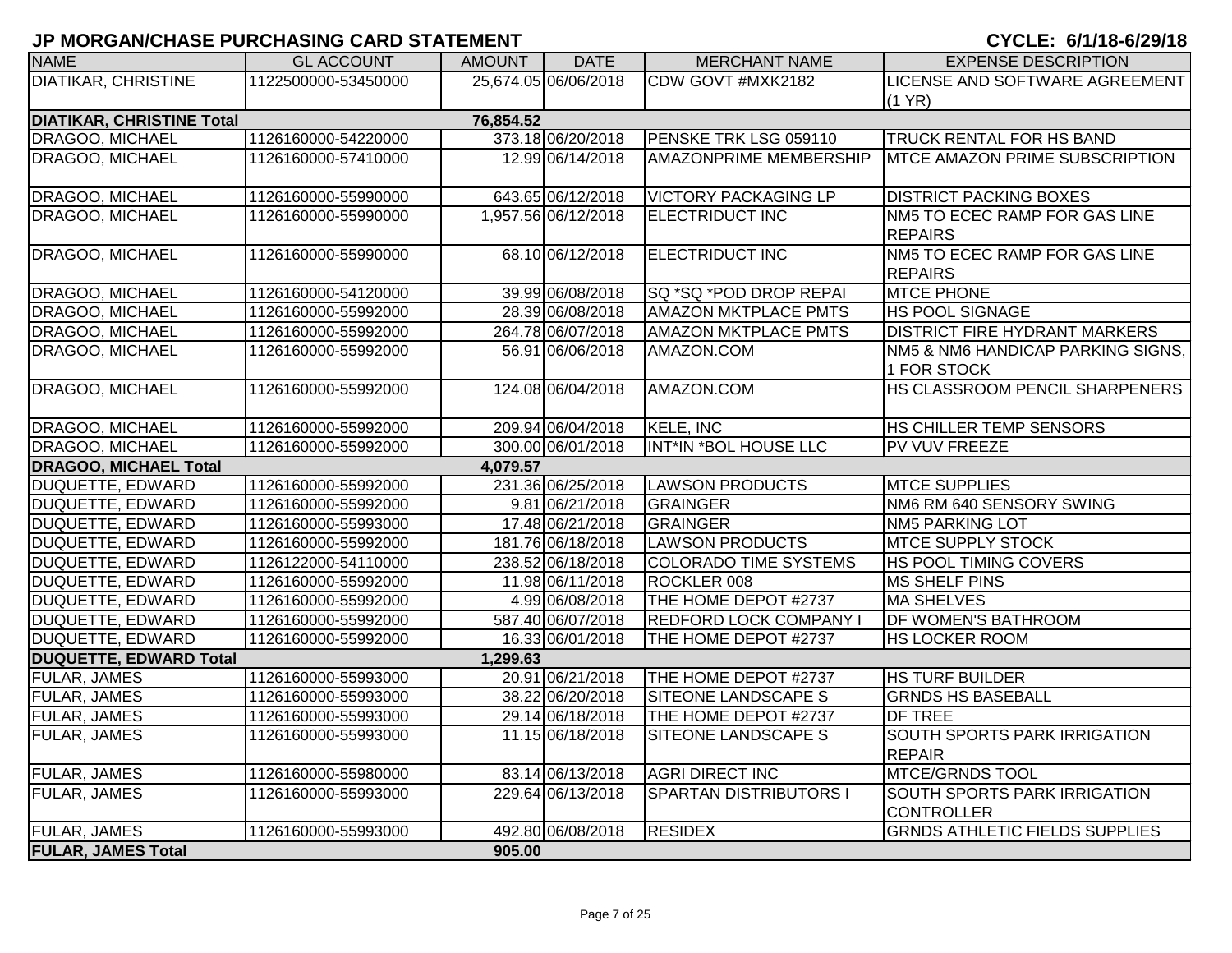| <b>NAME</b>                     | <b>GL ACCOUNT</b>   | <b>AMOUNT</b> | <b>DATE</b>         | <b>MERCHANT NAME</b>             | <b>EXPENSE DESCRIPTION</b>            |
|---------------------------------|---------------------|---------------|---------------------|----------------------------------|---------------------------------------|
| <b>GILCHRIST, BETHANY</b>       | 1335100000-55990553 |               | 14.89 06/28/2018    | <b>TARGET</b><br>00008722        | BATTERIES FOR SUMMER CARE TOYS        |
|                                 |                     |               |                     |                                  |                                       |
| <b>GILCHRIST, BETHANY</b>       | 1335100000-55990553 |               | 64.08 06/22/2018    | HOBBY-LOBBY #645                 | <b>CRAFT SUPPLIES FOR SUMMER CARE</b> |
|                                 |                     |               |                     |                                  |                                       |
| <b>GILCHRIST, BETHANY</b>       | 1335100000-55990553 |               | 23.81 06/21/2018    | JOANN STORES #1933               | SUMMER CARE CRAFT SUPPLIES            |
| <b>GILCHRIST, BETHANY</b>       | 1335100000-55990553 |               | 15.00 06/21/2018    | <b>FIVE BELOW 558</b>            | <b>GAMES AND CRAFTS FOR SUMMER</b>    |
|                                 |                     |               |                     |                                  | <b>CARE</b>                           |
| <b>GILCHRIST, BETHANY Total</b> |                     | 117.78        |                     |                                  |                                       |
| <b>GORDON, BRIAN</b>            | 6100061000-24316275 |               | 59.72 06/22/2018    | <b>REBECCAS FAMILY RESTAU</b>    | <b>OFFICE MEETING LUNCHEON</b>        |
| <b>GORDON, BRIAN</b>            | 6100061000-24316172 |               | 150.00 06/22/2018   | <b>WSU ATHLETICS</b>             | 7 ON 7 PASSING LEAGUE                 |
| <b>GORDON, BRIAN</b>            | 6100061000-24316128 |               | 13.77 06/14/2018    | AMAZONPRIME MEMBERSHIP           | MEMBERSHIP FOR SKI                    |
| GORDON, BRIAN                   | 6100061000-24316104 |               | 123.48 06/13/2018   | DAIRY QUEEN KSK14                | <b>ICE CREAM FOR STATE</b>            |
|                                 |                     |               |                     |                                  | <b>CHAMPIONSHIP SOCCER TEAM</b>       |
| GORDON, BRIAN                   | 6100061000-24316172 |               | 2,225.85 06/06/2018 | <b>BOATHOUSE SPORTS</b>          | JACKETS FOR FOOTBALL COACHES          |
| <b>GORDON, BRIAN</b>            | 6100061000-24316104 |               | 19.20 06/04/2018    | SQU*SQ *BEARCLAW COFFE           | <b>BREAKFAST FOR TENNIS WORKERS</b>   |
| GORDON, BRIAN                   | 1429300000-57410000 |               | 125.00 06/04/2018   | <b>DUNHAM HILLS GOLF CLUB</b>    | <b>GREENS FEES FOR REGIONAL GOLF</b>  |
| <b>GORDON, BRIAN</b>            | 6100061000-24316104 |               | 13.94 06/04/2018    | SQU*SQ *KNAPP'S DONUTS           | DONUTS FOR STATE TENNIS MEET          |
| GORDON, BRIAN                   | 1429300000-55990000 |               | 160.21 06/04/2018   | AMAZON.COM                       | SOUND EQUIPMENT FOR STADIUM           |
| GORDON, BRIAN                   | 6100061000-24316113 |               | 138.00 06/04/2018   | THE GRAND RIVER HOTEL            | <b>ROOMS FOR STATE TRACK MEET</b>     |
| <b>GORDON, BRIAN</b>            | 6100061000-24316113 |               | 138.00 06/04/2018   | THE GRAND RIVER HOTEL            | <b>HOTEL ROOMS FOR STATE TRACK</b>    |
|                                 |                     |               |                     |                                  | MEET                                  |
| GORDON, BRIAN                   | 6100061000-24316149 |               | 138.00 06/04/2018   | THE GRAND RIVER HOTEL            | <b>ROOMS FOR STATE TRACK MEET</b>     |
| <b>GORDON, BRIAN</b>            | 6100061000-24316149 |               | 138.00 06/04/2018   | THE GRAND RIVER HOTEL            | <b>ROOMS STATE TRACK MEET</b>         |
| <b>GORDON, BRIAN</b>            | 6100061000-24316104 |               | 31.01 06/04/2018    | <b>BENITOS PIZZA-NOVI</b>        | <b>PIZZA FOR WORKERS</b>              |
| <b>GORDON, BRIAN</b>            | 6100061000-24316113 |               | 138.00 06/04/2018   | THE GRAND RIVER HOTEL            | <b>ROOMS STATE TRACK MEET</b>         |
| <b>GORDON, BRIAN</b>            | 6100061000-24316149 |               | 138.00 06/04/2018   | THE GRAND RIVER HOTEL            | <b>ROOMS FOR STATE TRACK MEET</b>     |
| <b>GORDON, BRIAN</b>            | 6100061000-24316149 |               | 138.00 06/04/2018   | THE GRAND RIVER HOTEL            | <b>ROOMS FOR STATE TRACK MEET</b>     |
| <b>GORDON, BRIAN</b>            | 6100061000-24316113 |               | 138.00 06/04/2018   | THE GRAND RIVER HOTEL            | <b>ROOMS STATE TRACK MEET</b>         |
| GORDON, BRIAN                   | 6100061000-24316113 |               | 138.00 06/04/2018   | THE GRAND RIVER HOTEL            | <b>ROOMS FOR STATE TRACK MEET</b>     |
| GORDON, BRIAN                   | 6100061000-24316149 |               | 138.00 06/04/2018   | THE GRAND RIVER HOTEL            | <b>ROOMS FOR STATE TRACK MEET</b>     |
| <b>GORDON, BRIAN</b>            | 6100061000-24316113 |               | 138.00 06/04/2018   | THE GRAND RIVER HOTEL            | <b>HOTEL FOR TRACK TEAM STATE</b>     |
|                                 |                     |               |                     |                                  | <b>FINALS</b>                         |
| <b>GORDON, BRIAN</b>            | 4445622000-56420959 |               | 997.29 06/01/2018   | <b>B&amp;H PHOTO 800-606-696</b> | SOUND EQUIPMENT FOR STADIUM           |
| <b>GORDON, BRIAN Total</b>      |                     | 5,437.47      |                     |                                  |                                       |
| HANSEN, ANN                     | 6100041000-24316355 |               | 128.58 06/18/2018   | KROGER #366                      | <b>PURCHASE MADE IN ERROR, TO BE</b>  |
|                                 |                     |               |                     |                                  | <b>REIMBURSED</b>                     |
| HANSEN, ANN                     | 6100041000-24316355 |               | 459.00 06/04/2018   | <b>COMMITTEE FOR CHILDREN</b>    | <b>BEHAVIOR MANAGEMENT AND SOCIAL</b> |
|                                 |                     |               |                     |                                  | <b>EMOTIONAL KIT FOR EARLY</b>        |
|                                 |                     |               |                     |                                  | CHILDHOOD PROGRAM                     |
| HANSEN, ANN Total               |                     | 587.58        |                     |                                  |                                       |
| HARBAR, ERIN                    | 1711322000-55110614 |               | 46.69 06/13/2018    | <b>GREAT LAKES ACE HDWE</b>      | <b>IB MURAL SUPPLIES</b>              |
| HARBAR, ERIN                    | 1111322000-55110708 |               | 103.12 06/01/2018   | NASCO FORT ATKINSON              | PAINT, GLAZE, DRAWING MATERIALS       |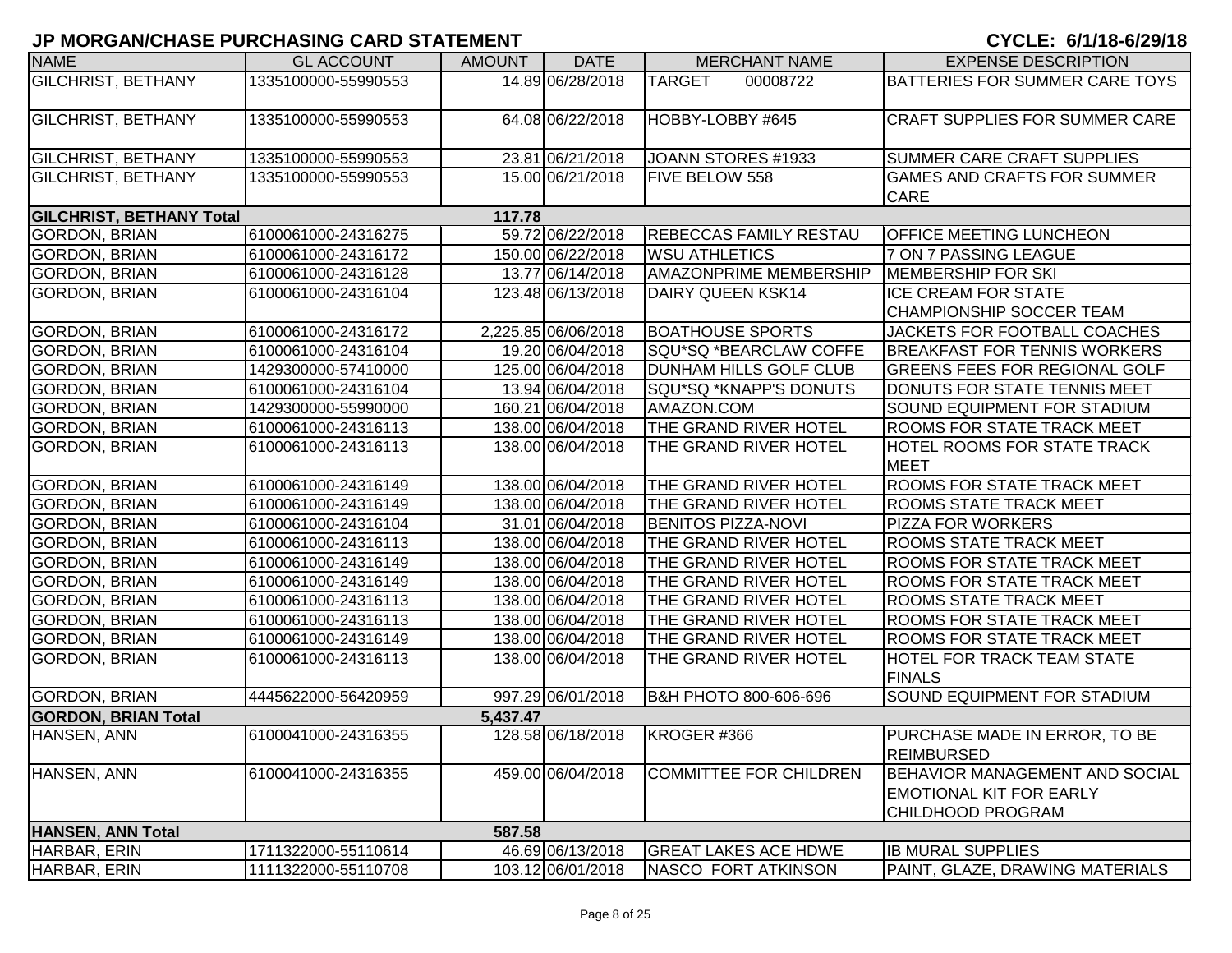| <b>INAME</b>                   | <b>GL ACCOUNT</b>   | AMOUNT | <b>DATE</b>       | <b>MERCHANT NAME</b>          | <b>EXPENSE DESCRIPTION</b>                                                              |
|--------------------------------|---------------------|--------|-------------------|-------------------------------|-----------------------------------------------------------------------------------------|
| HARBAR, ERIN Total             |                     | 149.81 |                   |                               |                                                                                         |
| <b>HARRIS, CHRISTINE</b>       | 1311800000-55110551 |        | 90.82 06/29/2018  | <b>AMAZON MKTPLACE PMTS</b>   | <b>CLASSROOM SUPPLIES</b>                                                               |
| <b>HARRIS, CHRISTINE</b>       | 6100041000-24316355 |        | 11.29 06/28/2018  | OTC BRANDS, INC.              | <b>TEACHING SUPPLIES</b>                                                                |
| HARRIS, CHRISTINE              | 6100041000-24316355 |        | 149.25 06/25/2018 | OTC BRANDS, INC.              | TEACHING/CLASSROOM SUPPLIES                                                             |
| HARRIS, CHRISTINE              | 6100041000-24316355 |        | 8.76 06/11/2018   | WM SUPERCENTER #5893          | FATHER'S DAY CRAFT SUPPLIES                                                             |
| <b>HARRIS, CHRISTINE Total</b> |                     | 260.12 |                   |                               |                                                                                         |
| HAWKINS, STEPHANIE             | 1311800000-55110551 |        | 32.98 06/08/2018  | <b>AMAZON MKTPLACE PMTS</b>   | POPSICLE STICKS AND BOOK BOXES                                                          |
| <b>HAWKINS, STEPHANIE</b>      | 1311800000-55110551 |        | 11.25 06/04/2018  | WM SUPERCENTER #5048          | PICTURES FOR FATHER'S DAY                                                               |
| HAWKINS, STEPHANIE Total       |                     | 44.23  |                   |                               |                                                                                         |
| HENDERSON, BETH                | 1125200000-57410000 |        | 30.00 06/19/2018  | <b>MSBO</b>                   | <b>MSBO APPLICATION FEE/RE-</b><br>CERTIFICATION-JODY MALBON                            |
| <b>HENDERSON, BETH</b>         | 1100000000-11920000 |        | 147.00 06/12/2018 | <b>MSBO</b>                   | <b>MSBO CERT RENEWAL FEES-JODY</b>                                                      |
|                                |                     |        |                   |                               | MALBON (FY19 1125200000-57410000)                                                       |
| <b>HENDERSON, BETH Total</b>   |                     | 177.00 |                   |                               |                                                                                         |
| <b>HOLLY, SHEILA</b>           | 1123200000-53220000 |        | 10.00 06/28/2018  | OAKLAND SCHOOLS-RC INT        | OS SCHOOL IMPROVEMENT                                                                   |
|                                |                     |        |                   |                               | <b>REGISTRATION - STEVE MATTHEWS</b>                                                    |
| <b>HOLLY, SHEILA</b>           | 1128200000-53490000 |        | 68.00 06/28/2018  | <b>REV.COM</b>                | <b>CLOSED CAPTIONING FOR THE JUNE</b>                                                   |
|                                |                     |        |                   |                               | 21, 2018 BOARD MEETING                                                                  |
| <b>HOLLY, SHEILA</b>           | 1123200000-53220000 |        | 10.00 06/28/2018  | OAKLAND SCHOOLS-RC INT        | OS COMMITTEE REGISTRATION -<br><b>STEVE MATTHEWS</b>                                    |
| <b>HOLLY, SHEILA</b>           | 1123200000-57910000 |        | 64.20 06/27/2018  | <b>MARIA S ITALIAN BAKERY</b> | <b>INTERVIEW SESSION FOR MARKETING</b>                                                  |
|                                |                     |        |                   |                               | <b>PERSON</b>                                                                           |
| <b>HOLLY, SHEILA</b>           | 1123100000-55910000 |        | 74.06 06/25/2018  | STAPLS7199732479000001        | OFFICE SUPPLIES FOR THE BOARD                                                           |
| <b>HOLLY, SHEILA</b>           | 1128200000-53490000 |        | 113.00 06/18/2018 | <b>REV.COM</b>                | <b>CLOSED CAPTIONING FOR THE JUNE</b><br>14, 2018 BOARD MEETING                         |
| <b>HOLLY, SHEILA</b>           | 1128200000-55990000 |        | 562.64 06/18/2018 | <b>CRESTLINE</b><br>00 OF 00  | <b>DISTRICT PROMOTIONAL SUPPLIES</b>                                                    |
| HOLLY, SHEILA                  | 1123100000-53220000 |        | 450.00 06/14/2018 | <b>MASB</b>                   | <b>MASB SUMMER LEADERSHIP</b><br>INSTITUTE, AUG 10-12-2018, PAUL<br><b>COOK</b>         |
| <b>HOLLY, SHEILA</b>           | 1123100000-55910000 |        | 239.91 06/14/2018 | <b>STAPLES</b><br>00115659    | <b>BINDERS AND OTHER OFFICE</b><br><b>SUPPLIES FOR THE BOARD OF</b><br><b>EDUCATION</b> |
| <b>HOLLY, SHEILA</b>           | 1123100000-55990000 |        | 30.00 06/13/2018  | <b>CONTEMPORARY INDUSTRIE</b> | <b>BOARD OF EDUCATION DESK WEDGE</b><br>FOR TOM SMITH                                   |
| <b>HOLLY, SHEILA</b>           | 1123100000-53220000 |        | 270.00 06/13/2018 | <b>MASB</b>                   | <b>MASB SUMMER LEADERSHIP</b><br>INSTITUTE, AUG 10-12-2018, BOBBIE<br><b>MURPHY</b>     |
| <b>HOLLY, SHEILA</b>           | 1123100000-53220000 |        | 270.00 06/11/2018 | <b>MASB</b>                   | <b>MASB SUMMER LEADERSHIP</b><br>INSTITUTE, AUG 10-12, 2018, KATHY<br><b>HOOD</b>       |
| <b>HOLLY, SHEILA</b>           | 1128200000-55990000 |        | 560.00 06/08/2018 | WWW.USB-FLASHDRIVE.CO.        | <b>DISTRICT PROMOTIONAL SUPPLIES</b>                                                    |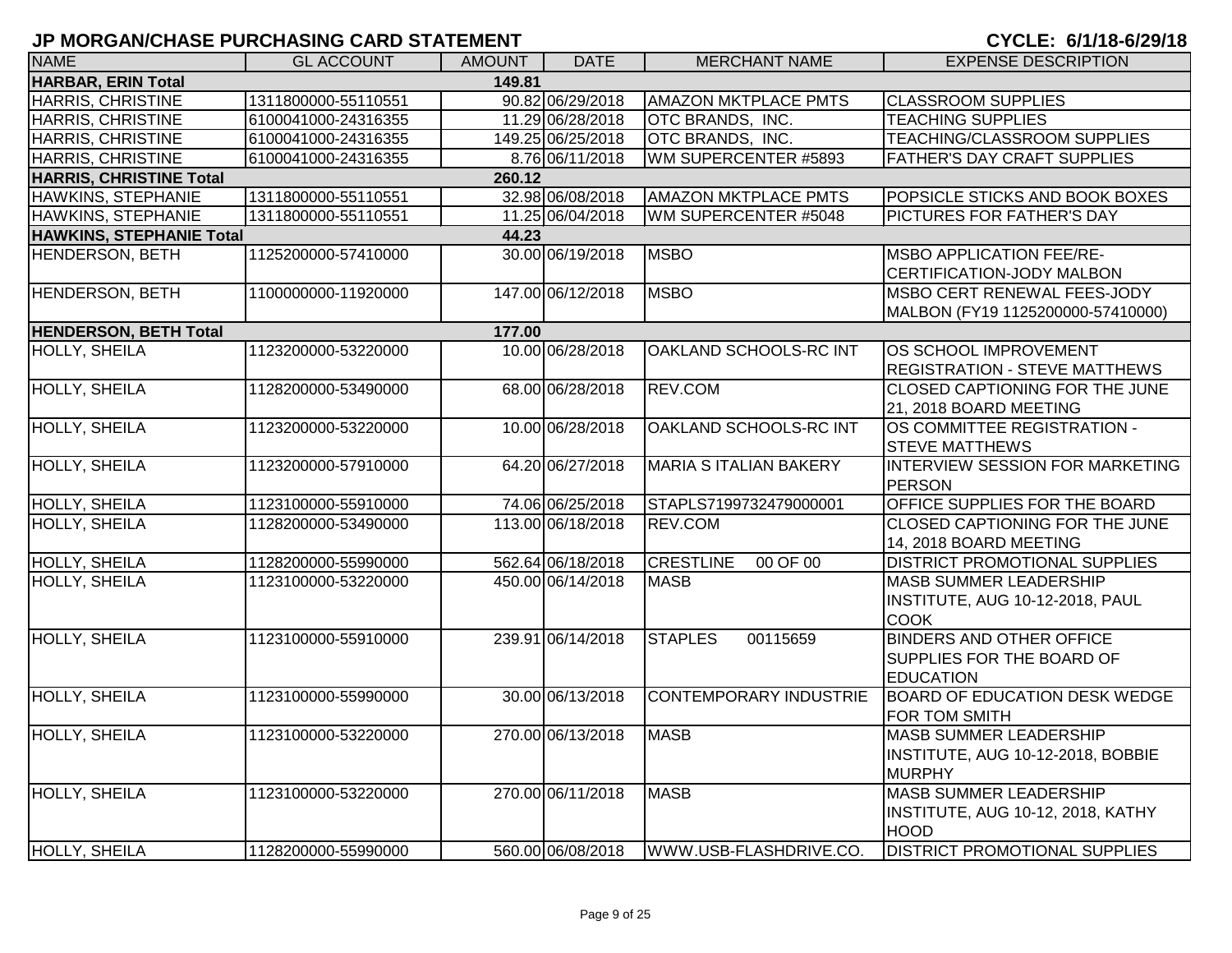|                               |                     |               |                      |                               | V : VLL: V/ !/ !V V/LV/ ! V                                                                      |
|-------------------------------|---------------------|---------------|----------------------|-------------------------------|--------------------------------------------------------------------------------------------------|
| <b>NAME</b>                   | <b>GL ACCOUNT</b>   | <b>AMOUNT</b> | <b>DATE</b>          | <b>MERCHANT NAME</b>          | <b>EXPENSE DESCRIPTION</b>                                                                       |
| HOLLY, SHEILA                 | 1123200000-55410000 |               | -81.58 06/07/2018    | HARVARD*BUSINESS REVIE        | REIMBURSEMENT FOR UNAUTHORIZED<br><b>EXPENSE</b>                                                 |
| <b>HOLLY, SHEILA Total</b>    |                     | 2,640.23      |                      |                               |                                                                                                  |
| HOSKINS, DIANE                | 1125200000-57912000 |               | -69.99 06/22/2018    | <b>TWC*TIME WRNR CABLE</b>    | <b>TWC*TIME WRNR CABLE FRAUD</b><br><b>CREDIT</b>                                                |
| HOSKINS, DIANE                | 1125200000-57912000 |               | $-380.90$ 06/21/2018 | NIKE.COM                      | <b>NIKE.COM FRAUD CREDIT</b>                                                                     |
| HOSKINS, DIANE                | 1125200000-57912000 |               | -344.75 06/21/2018   | <b>PAYNOW *FIRST ENERGY</b>   | PAYNOW*FIRST ENERGY FRAUD<br><b>CREDIT</b>                                                       |
| HOSKINS, DIANE                | 1125200000-57912000 |               | 380.90 06/18/2018    | NIKE.COM                      | <b>FRAUDULENT CHARGE</b>                                                                         |
| <b>HOSKINS, DIANE</b>         | 1125200000-57912000 |               | 344.75 06/15/2018    | <b>PAYNOW *FIRST ENERGY</b>   | <b>FRAUDULENT CHARGE</b>                                                                         |
| HOSKINS, DIANE                | 6100025000-24316301 |               | 64.13 06/15/2018     | <b>NOTHING BUNDT CAKES 23</b> | END OF YEAR STUDENT CELEBRATION                                                                  |
| HOSKINS, DIANE                | 6100025000-24316301 |               | 172.74 06/12/2018    | SAMSCLUB #6657                | <b>END OF YEAR POTLUCK</b>                                                                       |
| HOSKINS, DIANE                | 6100025000-24316301 |               | 80.77 06/11/2018     | WM SUPERCENTER #5893          | <b>END OF YEAR &amp; GRADUATION</b>                                                              |
| HOSKINS, DIANE                | 1125200000-57912000 |               | 69.99 06/11/2018     | <b>TWC*TIME WRNR CABLE</b>    | <b>FRAUDULENT CHARGE</b>                                                                         |
| <b>HOSKINS, DIANE</b>         | 1111324511-55110000 |               | $-11.9706/11/2018$   | <b>AMAZON MKTPLACE PMTS</b>   | <b>CREDIT FOR ITEM NEVER RECEIVED</b>                                                            |
| <b>HOSKINS, DIANE</b>         | 6100025000-24316301 |               | 119.80 06/08/2018    | SQ *SQ *THE FLOWER ALL        | <b>FLOWERS FOR GRADUATION</b>                                                                    |
| <b>HOSKINS, DIANE</b>         | 6100025000-24316301 |               | 103.27 06/07/2018    | <b>BENITOS PIZZA-NOVI</b>     | <b>STUDENT DINNER</b>                                                                            |
| HOSKINS, DIANE                | 1111324511-55110000 |               | 35.99 06/06/2018     | AMAZON.COM                    | <b>TEACHER SUPPLY</b>                                                                            |
| <b>HOSKINS, DIANE</b>         | 6100025000-24316301 |               | 97.98 06/05/2018     | <b>RED OLIVE XV</b>           | <b>STUDENT DINNER</b>                                                                            |
| <b>HOSKINS, DIANE</b>         | 1111324511-55110000 |               | -11.97 06/05/2018    | <b>AMAZON MKTPLACE PMTS</b>   | <b>CREDIT FOR DUPLICATE CHARGE</b>                                                               |
| <b>HOSKINS, DIANE</b>         | 1111324511-55110000 |               | -63.54 06/05/2018    | <b>AMAZON MKTPLACE PMTS</b>   | <b>CREDIT ISSUED FOR 6 MISSING ITEMS</b>                                                         |
| HOSKINS, DIANE                | 1111324511-55110000 |               | 7.30 06/04/2018      | <b>AMAZON MKTPLACE PMTS</b>   | TEACHER STRESS KIT SUPPLIES                                                                      |
| <b>HOSKINS, DIANE</b>         | 1111324511-55110000 |               | 11.97 06/04/2018     | <b>AMAZON MKTPLACE PMTS</b>   | <b>STRESS FIDGET SPINNERS FOR</b><br>STUDENT KITS - NEVER RECEIVED<br><b>CREDIT BEING ISSUED</b> |
| HOSKINS, DIANE                | 1111324511-55110000 |               | 11.97 06/04/2018     | <b>AMAZON MKTPLACE PMTS</b>   | <b>DUPLICATE ITEM - CREDITED BELOW</b>                                                           |
| HOSKINS, DIANE                | 1111324511-55110000 |               | 329.92 06/04/2018    | <b>AMAZON MKTPLACE PMTS</b>   | <b>STRESS KIT SUPPLIES SHORT 6 ITEMS</b><br><b>CREDIT ISSUED FOR 63.54</b>                       |
| HOSKINS, DIANE                | 1111324511-55110000 |               | 50.02 06/01/2018     | VISTAPR*VISTAPRINT.COM        | <b>ESL SUPPLY BANNER</b>                                                                         |
| <b>HOSKINS, DIANE Total</b>   |                     | 998.38        |                      |                               |                                                                                                  |
| <b>HOURIGAN, MARK</b>         | 1111322000-55110723 |               | 29.79 06/20/2018     | <b>GCI* WOODWIND</b>          | <b>BARI SAX HARNESS</b>                                                                          |
| <b>HOURIGAN, MARK</b>         | 1111322000-55110723 |               | 66.67 06/01/2018     | <b>I</b> FLUTE WORLD INTERNET | PICCOLO CASE COVER                                                                               |
| <b>HOURIGAN, MARK Total</b>   |                     | 96.46         |                      |                               |                                                                                                  |
| HOWARD, SARAH                 | 1311800000-55110551 |               | 4.78 06/11/2018      | HOBBY LOBBY #417              | <b>END OF THE YEAR PARTY SUPPLIES</b>                                                            |
| HOWARD, SARAH                 | 1311800000-55110551 |               | 3.59 06/04/2018      | MICHAELS STORES 4744          | <b>FATHERS DAY SUPPLIES</b>                                                                      |
| HOWARD, SARAH Total           |                     | 8.37          |                      |                               |                                                                                                  |
| <b>HURLBURT, THOMAS</b>       | 1127170000-55790000 |               | 19.94 06/18/2018     | THE HOME DEPOT #2737          | <b>PINE SOL</b>                                                                                  |
| <b>HURLBURT, THOMAS Total</b> |                     | 19.94         |                      |                               |                                                                                                  |
| JANTZ, ANGELA                 | 1124115000-55990000 |               | 159.76 06/07/2018    | <b>SSI*SCHOOL SPECIALTY</b>   | STUDENT RECORDS FOLDERS AND<br><b>INSERTS</b>                                                    |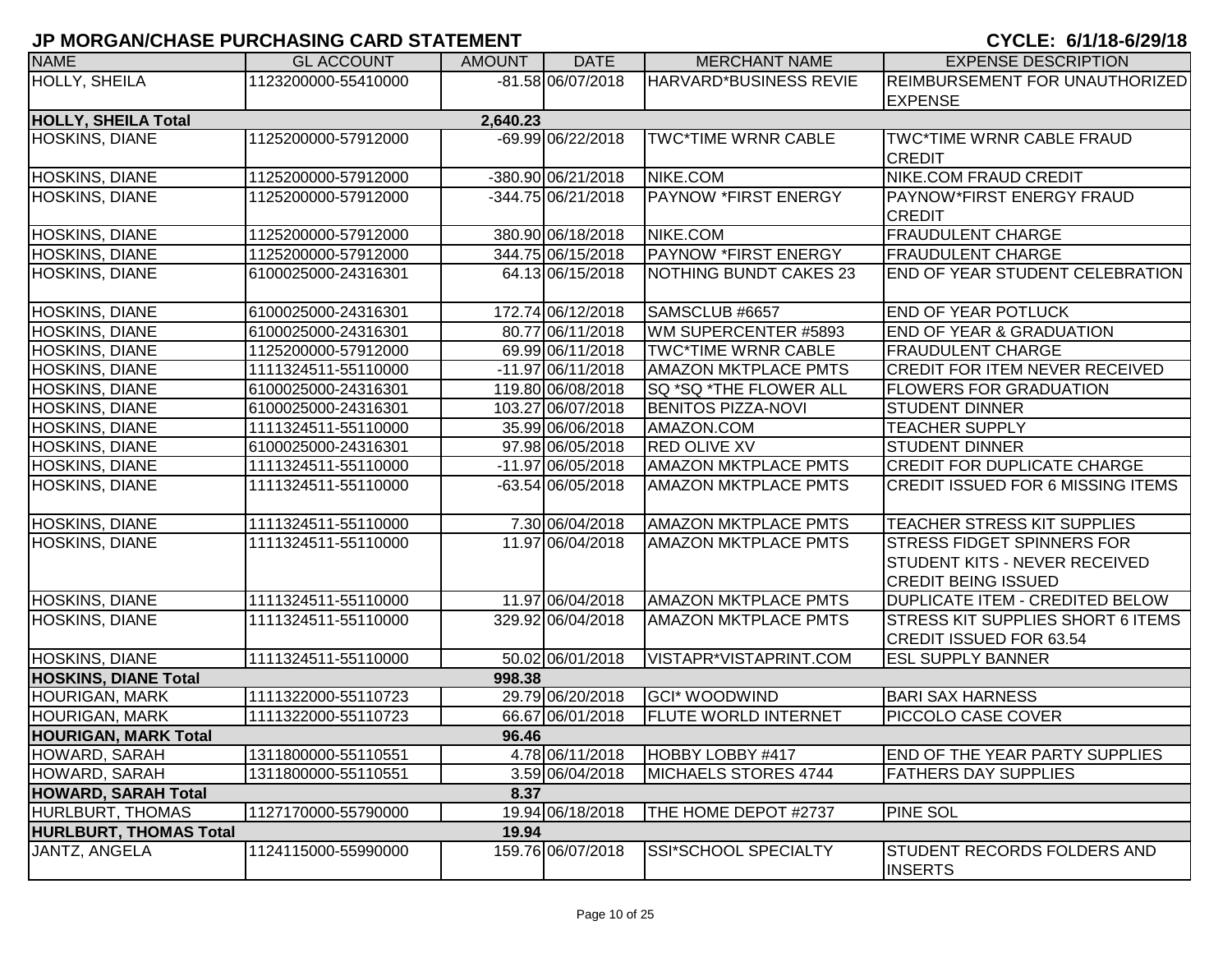| <b>NAME</b>                             | <b>GL ACCOUNT</b>   | <b>AMOUNT</b> | <b>DATE</b>         | <b>MERCHANT NAME</b>              | <b>EXPENSE DESCRIPTION</b>                                  |  |  |  |
|-----------------------------------------|---------------------|---------------|---------------------|-----------------------------------|-------------------------------------------------------------|--|--|--|
| JANTZ, ANGELA                           | 1124115000-55990000 |               | 88.75 06/06/2018    | AMAZON.COM                        | TAPE TO MARK FURNITURE BEING                                |  |  |  |
|                                         |                     |               |                     |                                   | <b>SOLD TO PONTIAC SCHOOLS</b>                              |  |  |  |
| JANTZ, ANGELA Total                     |                     | 248.51        |                     |                                   |                                                             |  |  |  |
| JOB, STACEY                             | 1335100000-54910553 |               | 1,612.50 06/29/2018 | <b>NOVI BOWL &amp; RECREATION</b> | <b>BOWLING FIELD TRIP</b>                                   |  |  |  |
| JOB, STACEY                             | 1335100000-55990553 |               | 1,430.48 06/21/2018 | <b>GFS STORE #1985</b>            | <b>SNACKS FOR SUMMER</b>                                    |  |  |  |
| <b>JOB, STACEY Total</b>                |                     | 3,042.98      |                     |                                   |                                                             |  |  |  |
| <b>KOBROSSY, THERESE</b>                | 1335100000-55110553 |               | 68.43 06/21/2018    | <b>AMAZON MKTPLACE PMTS</b>       | <b>SUMMER CAMP CRAFT MATERIALS</b>                          |  |  |  |
| <b>KOBROSSY, THERESE Total</b><br>68.43 |                     |               |                     |                                   |                                                             |  |  |  |
| LALONDE, LUCAS                          | 6100022000-24316191 |               | -26.50 06/08/2018   | MENARDS WIXOM MI                  | <b>SUPPLIES</b>                                             |  |  |  |
| LALONDE, LUCAS                          | 6100022000-24316191 |               | 93.74 06/08/2018    | MENARDS WIXOM MI                  | <b>SUPPLIES</b>                                             |  |  |  |
| LALONDE, LUCAS                          | 6100022000-24316191 |               | 222.97 06/06/2018   | ROCKLER 008                       | <b>SUPPLIES</b>                                             |  |  |  |
| LALONDE, LUCAS                          | 6100022000-24316191 |               | 33.88 06/04/2018    | <b>GREAT LAKES ACE HDWE</b>       | <b>SUPPLIES</b>                                             |  |  |  |
| <b>LALONDE, LUCAS Total</b>             |                     | 324.09        |                     |                                   |                                                             |  |  |  |
| LAMBERT, ELIZABETH                      | 1126115000-54120000 |               | 50.00 06/26/2018    | NATIONAL TIME                     | <b>DF GROUND FAULT</b>                                      |  |  |  |
| LAMBERT, ELIZABETH                      | 1126160000-53450000 |               | 100.00 06/25/2018   | ARC - MI MADISON HGTS             | <b>IMTCE SKYSITE JUNE FEE</b>                               |  |  |  |
| LAMBERT, ELIZABETH                      | 1126170000-54120000 |               | 429.50 06/25/2018   | <b>ARCH ENVIRONMENTAL GRO</b>     | <b>TRANS UST CONSULTING SERVICES</b>                        |  |  |  |
| LAMBERT, ELIZABETH                      | 1126105000-54120000 |               | 205.00 06/25/2018   | SONITROL GREAT LAKES M            | NATC ALARM NET RADIO OFF THE                                |  |  |  |
|                                         |                     |               |                     |                                   | <b>CELL NETWORK</b>                                         |  |  |  |
| LAMBERT, ELIZABETH                      | 1126122000-54110000 |               | 108.24 06/25/2018   | LEONARDS SYSRUPS                  | <b>HS POOL CO2</b>                                          |  |  |  |
| LAMBERT, ELIZABETH                      | 1126114000-54110000 |               | 850.00 06/22/2018   | <b>DTS CONTRACTING</b>            | PV STAFF LOUNGE PATCH & PAINT                               |  |  |  |
| LAMBERT, ELIZABETH                      | 1126160000-54130000 |               | 67.65 06/22/2018    | <b>NAPA PARTS M-2</b>             | <b>MTCE VANS OIL FILTERS</b>                                |  |  |  |
| LAMBERT, ELIZABETH                      | 1126160000-54130000 |               | 129.05 06/22/2018   | <b>NAPA PARTS M-2</b>             | <b>IMTCE VANS MOTOR OIL</b>                                 |  |  |  |
| LAMBERT, ELIZABETH                      | 1126160000-54130000 |               | 106.80 06/22/2018   | NAPA PARTS M-2                    | <b>MTCE VANS MOTOR OIL</b>                                  |  |  |  |
| LAMBERT, ELIZABETH                      | 1126160000-54130000 |               | 53.59 06/22/2018    | NAPA PARTS M-2                    | MTCE VANS OIL FILTER, MOTOR OIL                             |  |  |  |
| LAMBERT, ELIZABETH                      | 1126152000-54120000 |               | 353.00 06/22/2018   | <b>BASS</b>                       | ECEC ROOM 2 OCCUPANCY SENSOR                                |  |  |  |
|                                         |                     |               |                     |                                   | <b>PROBLEMS</b>                                             |  |  |  |
| LAMBERT, ELIZABETH                      | 1126160000-55710000 |               | 973.04 06/21/2018   | CORRIGAN OIL #2 - BRI             | <b>MTCE FUEL</b>                                            |  |  |  |
| LAMBERT, ELIZABETH                      | 1126160000-55992000 |               | 834.50 06/21/2018   | <b>PRINTNOLOGY INC</b>            | DISTRICT RECEIVING SIGNS, SHOWER                            |  |  |  |
|                                         |                     |               |                     |                                   | <b>SIGNS</b>                                                |  |  |  |
| LAMBERT, ELIZABETH                      | 1126161000-53840000 |               | 200.00 06/21/2018   | <b>WASTE MGMT WM EZPAY</b>        | HS ROLL OFF CONTAINER                                       |  |  |  |
| LAMBERT, ELIZABETH                      | 1126160000-55990000 |               | 90.57 06/21/2018    | CINTAS 60A SAP                    | <b>MTCE UNIFORMS</b>                                        |  |  |  |
| LAMBERT, ELIZABETH                      | 1126160000-55990000 |               | 246.03 06/21/2018   | CINTAS 60A SAP                    | <b>MTCE UNIFORMS</b>                                        |  |  |  |
| LAMBERT, ELIZABETH                      | 1126122000-54120000 |               | 3,670.00 06/20/2018 | INT*IN *SERVICEPRO PLU            | <b>HS SEWER EJECTOR PUMPS</b>                               |  |  |  |
| LAMBERT, ELIZABETH                      | 1126122000-54110000 |               | 754.00 06/20/2018   | <b>INT*IN *SECURE DOORS L</b>     | <b>HS LUNCHROOM DOOR</b>                                    |  |  |  |
| LAMBERT, ELIZABETH                      | 1126122000-54110000 |               | 9,181.97 06/20/2018 | <b>DE-CAL INC</b>                 | HS CF-1 SPEED DRIVE ON SUPPLY FAN                           |  |  |  |
|                                         |                     |               |                     |                                   |                                                             |  |  |  |
| LAMBERT, ELIZABETH                      | 1126115000-54120000 |               | 630.72 06/20/2018   | <b>SONITROL GREAT LAKES M</b>     | <b>DF EXTERNAL ANTENNA</b>                                  |  |  |  |
| LAMBERT, ELIZABETH                      | 1126122000-54120000 |               | 1,285.00 06/15/2018 | <b>DE-CAL INC</b>                 | <b>HS P1 PUMP EXPANSION COUPLER</b>                         |  |  |  |
|                                         |                     |               |                     |                                   | <b>REPLACEMENT</b>                                          |  |  |  |
| LAMBERT, ELIZABETH                      | 1126120000-54120000 |               | 285.00 06/15/2018   | <b>DE-CAL INC</b>                 | MS AHU-5 AIR ISSUES                                         |  |  |  |
| LAMBERT, ELIZABETH                      | 1126160000-54120000 |               | 605.00 06/15/2018   | <b>AMERICAN SPRINKLER</b>         | HS ATHLETIC FIELDS, MS STADIUM<br><b>IRRIGATION REPAIRS</b> |  |  |  |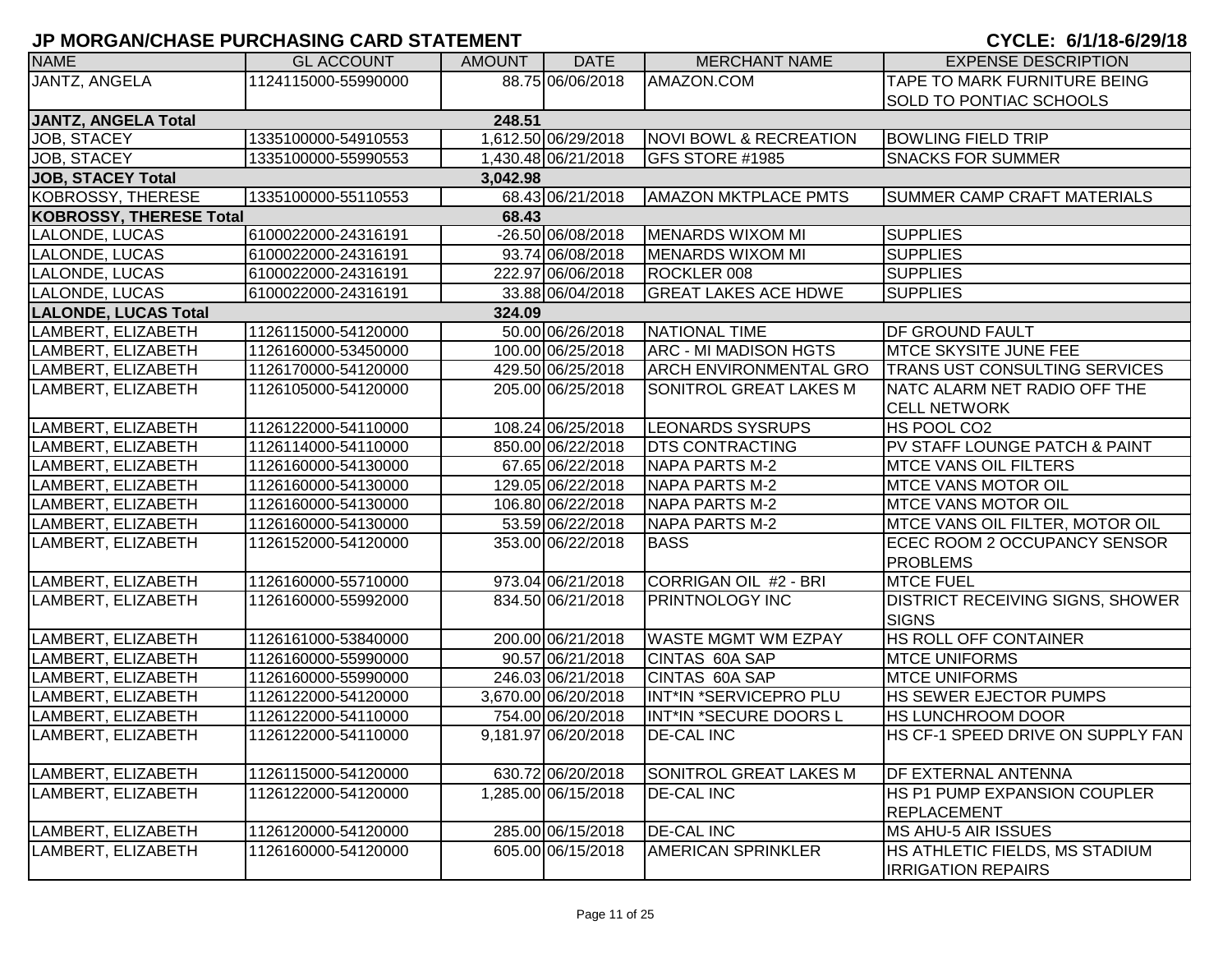| <b>NAME</b>        | <b>GL ACCOUNT</b>   | <b>AMOUNT</b> | <b>DATE</b>         | <b>MERCHANT NAME</b>          | <b>EXPENSE DESCRIPTION</b>          |
|--------------------|---------------------|---------------|---------------------|-------------------------------|-------------------------------------|
| LAMBERT, ELIZABETH | 1126122000-54110000 |               | 302.50 06/15/2018   | INT*IN *AQUATIC SOURCE        | <b>HS POOL CHLORINE</b>             |
| LAMBERT, ELIZABETH | 1126111000-54120000 |               | 199.00 06/14/2018   | <b>ACCO BT USA</b>            | <b>VO LAMINATOR REPAIR</b>          |
| LAMBERT, ELIZABETH | 1126122000-54120000 |               | 545.00 06/13/2018   | NATIONAL TIME                 | <b>HS ALARM PANEL FAULTS</b>        |
| LAMBERT, ELIZABETH | 1126160000-55992000 |               | 119.31 06/13/2018   | <b>AIRGASS NORTH</b>          | <b>DISTRICT WELDING SUPPLIES</b>    |
| LAMBERT, ELIZABETH | 1126100000-54910829 |               | 2,182.52 06/12/2018 | <b>ARCH ENVIRONMENTAL GRO</b> | <b>DISTRICT STORM WATER</b>         |
|                    |                     |               |                     |                               | MANAGEMENT                          |
| LAMBERT, ELIZABETH | 1126160000-54910000 |               | 4,824.00 06/12/2018 | <b>ARCH ENVIRONMENTAL GRO</b> | HS, DF, NW, OH INVENTORY OF         |
|                    |                     |               |                     |                               | <b>HAZARDOUS MATERIALS</b>          |
| LAMBERT, ELIZABETH | 1126152000-54120000 |               | 477.98 06/12/2018   | <b>CUMMINS BRIDGEWAY-1</b>    | <b>ECEC GENERATOR REPAIR</b>        |
| LAMBERT, ELIZABETH | 1126160000-55990000 |               | 72.45 06/08/2018    | CINTAS 60A SAP                | <b>IMTCE UNIFORM FOR MCDERMOTT</b>  |
| LAMBERT, ELIZABETH | 1126160000-55710000 |               | 331.99 06/08/2018   | CORRIGAN OIL #2 - BRI         | <b>MTCE FUEL</b>                    |
| LAMBERT, ELIZABETH | 1126122000-54120000 |               | 625.00 06/08/2018   | <b>DE-CAL INC</b>             | HS P1 CHILLED WATER PUMP            |
| LAMBERT, ELIZABETH | 1126118000-54120000 |               | 485.00 06/08/2018   | <b>DE-CAL INC</b>             | NM6 COMMON AREA NOT COOLING         |
| LAMBERT, ELIZABETH | 1126115000-54120000 |               | 1,124.60 06/08/2018 | <b>DE-CAL INC</b>             | <b>DF SOUTH CHILLER SENSOR</b>      |
| LAMBERT, ELIZABETH | 1126152000-54120000 |               | 485.00 06/08/2018   | <b>DE-CAL INC</b>             | <b>ECEC COOLING TOWER</b>           |
| LAMBERT, ELIZABETH | 1126122000-54120000 |               | 2,065.00 06/08/2018 | <b>DE-CAL INC</b>             | <b>HS NORTH &amp; SOUTH CHILLER</b> |
| LAMBERT, ELIZABETH | 1126114000-54966000 |               | 870.00 06/08/2018   | <b>DE-CAL INC</b>             | PV CSD-1 INSPECTION                 |
| LAMBERT, ELIZABETH | 1126120000-54120000 |               | 195.00 06/07/2018   | SONITROL GREAT LAKES M        | <b>IMS BUILDING ALARM RESET GSM</b> |
| LAMBERT, ELIZABETH | 1126105000-54110000 |               | 226.00 06/07/2018   | PREMIER PEST MANAG            | NATC PEST MANAGEMENT, BEE           |
|                    |                     |               |                     |                               | <b>CONTROL</b>                      |
| LAMBERT, ELIZABETH | 1126115000-54110000 |               | 28.00 06/07/2018    | <b>PREMIER PEST MANAG</b>     | <b>DF PEST MANAGEMENT</b>           |
| LAMBERT, ELIZABETH | 1126152000-54110000 |               | 37.00 06/07/2018    | <b>PREMIER PEST MANAG</b>     | <b>ECEC PEST MANAGEMENT</b>         |
| LAMBERT, ELIZABETH | 1126101000-54110000 |               | 43.00 06/07/2018    | <b>PREMIER PEST MANAG</b>     | <b>ESB PEST MANAGEMENT</b>          |
| LAMBERT, ELIZABETH | 1126103000-54110000 |               | 28.00 06/07/2018    | <b>PREMIER PEST MANAG</b>     | <b>ITC PEST MANAGEMENT</b>          |
| LAMBERT, ELIZABETH | 1126122000-54110000 |               | 33.00 06/07/2018    | <b>PREMIER PEST MANAG</b>     | <b>HS PEST MANAGEMENT</b>           |
| LAMBERT, ELIZABETH | 1126118000-54110000 |               | 28.00 06/07/2018    | <b>PREMIER PEST MANAG</b>     | <b>NM5 PEST MANAGEMENT</b>          |
| LAMBERT, ELIZABETH | 1126118000-54110000 |               | 1,208.00 06/07/2018 | PREMIER PEST MANAG            | NM6 PEST MANAGEMENT, BED BUG        |
|                    |                     |               |                     |                               | <b>CONTROL</b>                      |
| LAMBERT, ELIZABETH | 1126120000-54110000 |               | 37.00 06/07/2018    | <b>PREMIER PEST MANAG</b>     | <b>MS PEST MANAGEMENT</b>           |
| LAMBERT, ELIZABETH | 1126113000-54110000 |               | 223.00 06/07/2018   | PREMIER PEST MANAG            | NW PEST MANAGEMENT, BEE             |
|                    |                     |               |                     |                               | <b>CONTROL</b>                      |
| LAMBERT, ELIZABETH | 1126112000-54110000 |               | 28.00 06/07/2018    | <b>PREMIER PEST MANAG</b>     | <b>OH PEST MANAGEMENT</b>           |
| LAMBERT, ELIZABETH | 1126114000-54110000 |               | 28.00 06/07/2018    | PREMIER PEST MANAG            | PV PEST MANAGEMENT                  |
| LAMBERT, ELIZABETH | 1126111000-54110000 |               | 35.00 06/07/2018    | <b>PREMIER PEST MANAG</b>     | <b>VO PEST MANAGEMENT</b>           |
| LAMBERT, ELIZABETH | 1126101000-54110000 |               | 166.00 06/05/2018   | <b>DETROIT ELEVATOR COMPA</b> | <b>ESB ELEVATOR MAINTENANCE</b>     |
| LAMBERT, ELIZABETH | 1126161000-53840000 |               | 215.00 06/05/2018   | <b>WASTE MGMT WM EZPAY</b>    | HS ROLL OFF DUMPSTER                |
| LAMBERT, ELIZABETH | 1126161000-53840000 |               | 2,231.56 06/05/2018 | <b>WASTE MGMT WM EZPAY</b>    | <b>DISTRICT WASTE REMOVAL</b>       |
| LAMBERT, ELIZABETH | 2326161000-53840000 |               | 743.86 06/05/2018   | <b>WASTE MGMT WM EZPAY</b>    | <b>DISTRICT WASTE REMOVAL - REC</b> |
| LAMBERT, ELIZABETH | 1126160000-55992000 |               | ,200.00 06/05/2018  | <b>HOH WATER TECHNOLOGY</b>   | <b>PV WATER TREATMENT</b>           |
| LAMBERT, ELIZABETH | 1126122000-54110000 |               | 415.58 06/05/2018   | INT*IN *AQUATIC SOURCE        | <b>HS POOL CHEMTROL REPAIR</b>      |
| LAMBERT, ELIZABETH | 1126160000-55992000 |               | 287.54 06/05/2018   | <b>LEONARDS SYSRUPS</b>       | HS POOL CO2                         |
| LAMBERT, ELIZABETH | 1126160000-54110000 |               | 853.00 06/05/2018   | INT*IN *SECURE DOORS L        | <b>MTCE GARAGE DOOR REPAIR</b>      |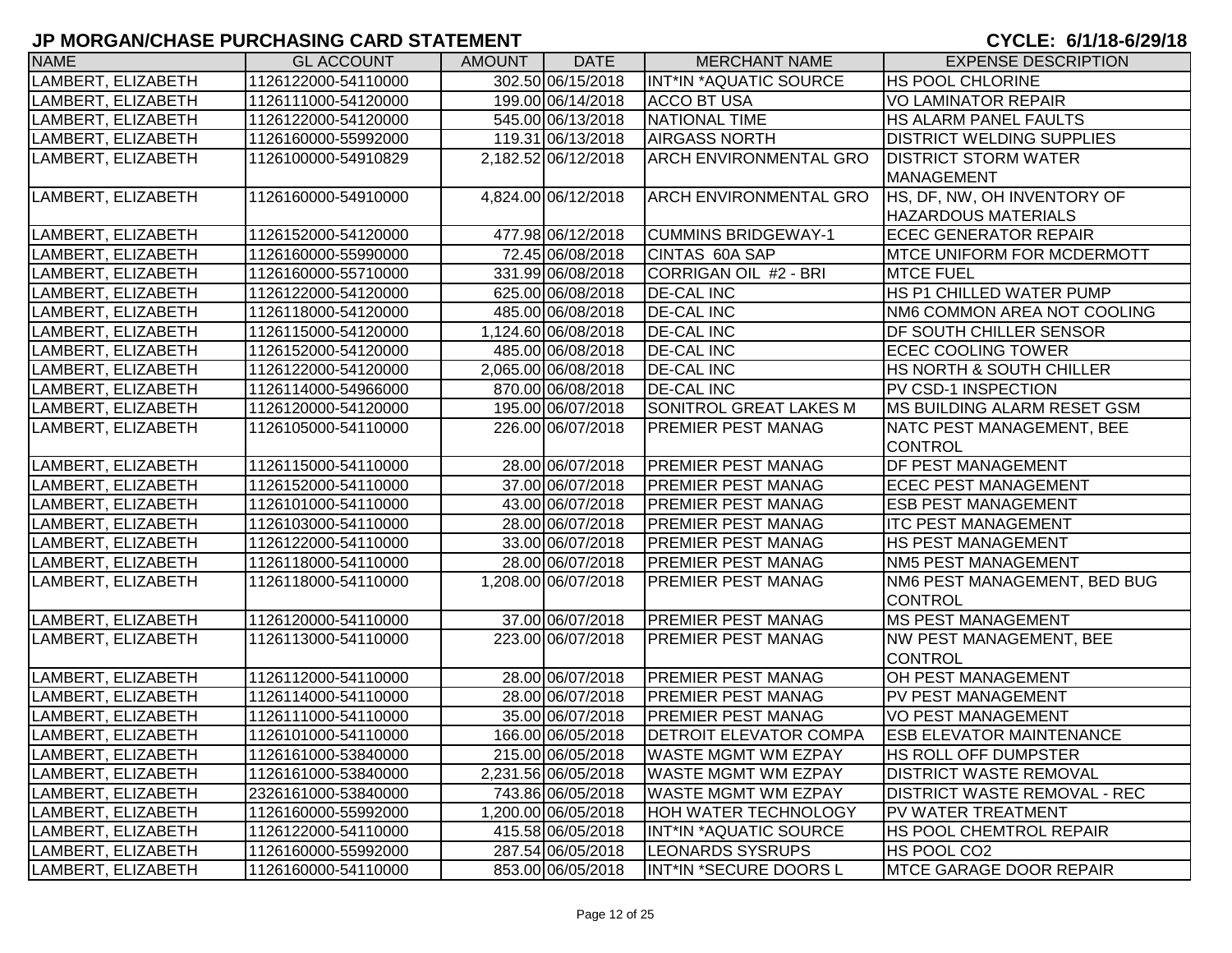| <b>NAME</b>              | <b>GL ACCOUNT</b>   | <b>AMOUNT</b> | <b>DATE</b>          | <b>MERCHANT NAME</b>          | <b>EXPENSE DESCRIPTION</b>            |
|--------------------------|---------------------|---------------|----------------------|-------------------------------|---------------------------------------|
| LAMBERT, ELIZABETH       | 1126161000-53840000 |               | 250.00 06/05/2018    | <b>WASTE MGMT WM EZPAY</b>    | HS SOUTH ROLL OFF DUMPSTER            |
| LAMBERT, ELIZABETH       | 1126118000-55991000 |               | 480.47 06/04/2018    | <b>NICHOLS</b>                | <b>NM6 CUSTODIAL SUPPLIES</b>         |
| LAMBERT, ELIZABETH       | 1126118000-55991000 |               | 261.16 06/04/2018    | <b>NICHOLS</b>                | <b>NM5 CUSTODIAL SUPPLIES</b>         |
| LAMBERT, ELIZABETH       | 1126122000-55991000 |               | 3,481.84 06/04/2018  | <b>NICHOLS</b>                | <b>HS CUSTODIAL SUPPLIES</b>          |
| LAMBERT, ELIZABETH       | 1126152000-55991000 |               | 698.58 06/04/2018    | <b>NICHOLS</b>                | <b>ECEC CUSTODIAL SUPPLIES</b>        |
| LAMBERT, ELIZABETH       | 1126113000-55991000 |               | 526.76 06/04/2018    | <b>NICHOLS</b>                | <b>NW CUSTODIAL SUPPLIES</b>          |
| LAMBERT, ELIZABETH       | 1126120000-55991000 |               | 1,672.72 06/04/2018  | <b>NICHOLS</b>                | <b>MS CUSTODIAL SUPPLIES</b>          |
| LAMBERT, ELIZABETH       | 1126111000-55991000 |               | 336.34 06/04/2018    | <b>NICHOLS</b>                | <b>VO CUSTODIAL SUPPLIES</b>          |
| LAMBERT, ELIZABETH       | 1126114000-55991000 |               | 673.15 06/04/2018    | <b>NICHOLS</b>                | PV CUSTODIAL SUPPLIES                 |
| LAMBERT, ELIZABETH       | 1126112000-55991000 |               | 247.42 06/04/2018    | <b>NICHOLS</b>                | OH CUSTODIAL SUPPLIES                 |
| LAMBERT, ELIZABETH       | 1126115000-55991000 |               | 453.84 06/04/2018    | <b>NICHOLS</b>                | <b>DF CUSTODIAL SUPPLIES</b>          |
| LAMBERT, ELIZABETH       | 1126160000-55991000 |               | 469.94 06/04/2018    | <b>NICHOLS</b>                | <b>MTCE CUSTODIAL SUPPLIES</b>        |
| LAMBERT, ELIZABETH Total |                     | 53,759.77     |                      |                               |                                       |
| LASH, NANCY              | 1111114000-55110708 |               | 239.36 06/15/2018    | SSI*SCHOOL SPECIALTY          | <b>CLASSROOM SUPPLY</b>               |
| LASH, NANCY              | 1124114000-55910000 |               | 261.01 06/11/2018    | SUPREME SCHOOL SPLY WE        | <b>OFFICE SUPPLY CA60</b>             |
| LASH, NANCY              | 1124114000-55910000 |               | 26.84 06/08/2018     | STAPLS7198788807000001        | OFFICE SUPPLY                         |
| <b>LASH, NANCY</b>       | 1124114000-55910000 |               | 19.45 06/04/2018     | STAPLS7198523138000002        | <b>OFFICE SUPPLY</b>                  |
| <b>LASH, NANCY</b>       | 1111114000-55110708 |               | 15.69 06/04/2018     | STAPLS7198523138000001        | KINDER SUPPLY                         |
| <b>LASH, NANCY</b>       | 6100014000-24316275 |               | 218.76 06/01/2018    | <b>FOLLETT SCHOOL SOLUTIO</b> | <b>LIBRARY BOOKS</b>                  |
| <b>LASH, NANCY Total</b> |                     | 781.11        |                      |                               |                                       |
| MATSON, MELISSA          | 1100000000-11920000 |               | 16,475.00 06/27/2018 | <b>TEACH TCI</b>              | US HISTORY ONLINE ACCESS              |
|                          |                     |               |                      |                               | <b>RESOURCES (PREPAID FOR ACCOUNT</b> |
|                          |                     |               |                      |                               | 1711322000-53450611 - 2018/19)        |
|                          |                     |               |                      |                               |                                       |
| <b>MATSON, MELISSA</b>   | 1100000000-11920000 |               | 1,175.00 06/21/2018  | <b>IMSE</b>                   | <b>REGISTRATION FOR ORTON-</b>        |
|                          |                     |               |                      |                               | GILLINGHAM TRAINING (J. BECK) -       |
|                          |                     |               |                      |                               | (PREPAID FOR ACCOUNT 15125003666-     |
|                          |                     |               |                      |                               | 53220000 - 2018/19)                   |
| MATSON, MELISSA          | 1100000000-11920000 |               | 1,175.00 06/21/2018  | <b>IMSE</b>                   | <b>REGISTRATION FOR ORTON-</b>        |
|                          |                     |               |                      |                               | GILLINGHAM TRAINING (T. HRIBAR) -     |
|                          |                     |               |                      |                               | (PREPAID FOR ACCOUNT 15125003666-     |
|                          |                     |               |                      |                               | 53220000 - 2018/19)                   |
| MATSON, MELISSA          | 6100084000-24316227 |               | 470.54 06/19/2018    | AMAZON.COM                    | PURCHASE OF BOOKS FOR PBL             |
|                          |                     |               |                      |                               | SUMMER COURSE OFFERING (M. LEE)       |
|                          |                     |               |                      |                               |                                       |
| MATSON, MELISSA          | 1100000000-11920000 |               | 1,175.00 06/15/2018  | <b>IMSE</b>                   | <b>REGISTRATION FOR ORTON-</b>        |
|                          |                     |               |                      |                               | GILLINGHAM TRAINING (A. DARWAK) -     |
|                          |                     |               |                      |                               | (PREPAID FOR ACCOUNT 1722100000-      |
|                          |                     |               |                      |                               | 53220611 - 2018/19)                   |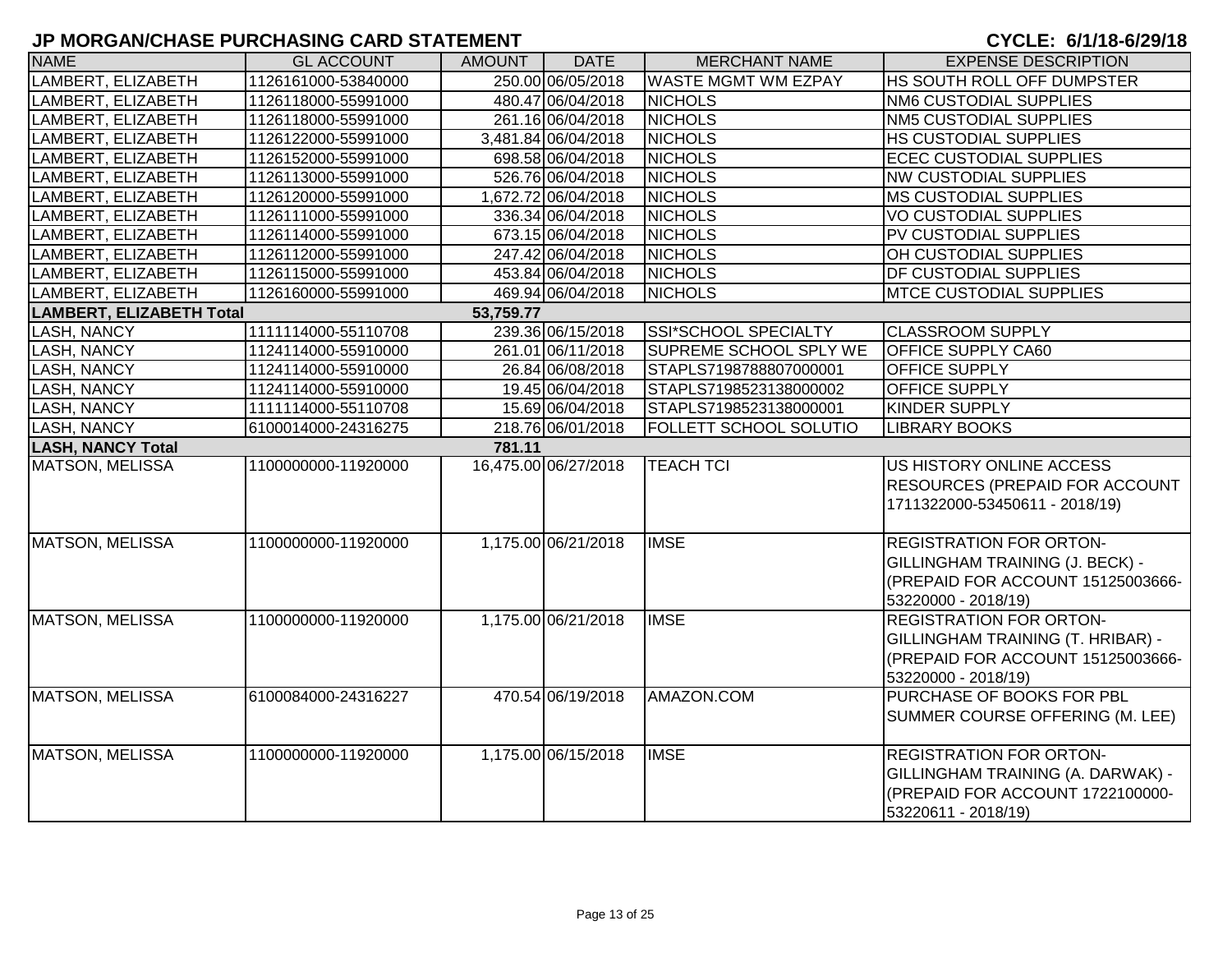| <b>NAME</b>                                      | <b>GL ACCOUNT</b>   | <b>AMOUNT</b> | <b>DATE</b>         | <b>MERCHANT NAME</b>              | <b>EXPENSE DESCRIPTION</b>              |
|--------------------------------------------------|---------------------|---------------|---------------------|-----------------------------------|-----------------------------------------|
| MATSON, MELISSA                                  | 1100000000-11920000 |               | 30.00 06/14/2018    | OAKLAND SCHOOLS-RC INT            | OAKLAND SCHOOLS HIV                     |
|                                                  |                     |               |                     |                                   | <b>CERTIFICATION REGISTRATION- L.</b>   |
|                                                  |                     |               |                     |                                   | <b>BUSCEMI, K. MENDOZA (PREPAID FOR</b> |
|                                                  |                     |               |                     |                                   | ACCOUNT #1722100000-53220611 -          |
|                                                  |                     |               |                     |                                   | 2018/19)                                |
| MATSON, MELISSA                                  | 1722100000-53229000 |               | 4,625.00 06/11/2018 | HGSE PROG IN PROF ED O            | HARVARD CONFERENCE - JEFF               |
|                                                  |                     |               |                     |                                   | <b>DINKELMANN</b>                       |
| MATSON, MELISSA                                  | 1722100000-57910611 |               | 195.03 06/08/2018   | <b>MOES ON TEN</b>                | RECOGNITION FOR PTO INTERSCHOOL         |
|                                                  |                     |               |                     |                                   | <b>COUNCIL</b>                          |
| MATSON, MELISSA                                  | 1100000000-11920000 |               | 2,048.06 06/07/2018 | <b>VERNIER SOFTWARE &amp; TEC</b> | <b>HIGH SCHOOL PHYSICS SENSOR</b>       |
|                                                  |                     |               |                     |                                   | SUPPLY PURCHASES (PREPAID AND           |
|                                                  |                     |               |                     |                                   | SHOULD BE CHARGED TO 1711322000-        |
|                                                  |                     |               |                     |                                   | 55110611 IN 2018/19)                    |
| MATSON, MELISSA                                  | 1722100000-53220611 |               | 10.00 06/04/2018    | OAKLAND SCHOOLS-RC INT            | PURCHASE OF SCECHS FOR DR. RJ           |
|                                                  |                     |               |                     |                                   | <b>WEBBER (NILT MEETINGS)</b>           |
| MATSON, MELISSA                                  | 1722100000-53220611 |               | 10.00 06/04/2018    | OAKLAND SCHOOLS-RC INT            | PURCHASE OF SCECHS FOR DR. RJ           |
|                                                  |                     |               |                     |                                   | <b>WEBBER (AC MEETINGS)</b>             |
| MATSON, MELISSA                                  | 1728200000-53610000 |               | 67.92 06/01/2018    | SQU*SQ *OAKLAND SCHOOL            | OAKLAND SCHOOLS PRINTING                |
|                                                  |                     |               |                     |                                   | <b>EXPENSE - D. STOTLER</b>             |
| <b>MATSON, MELISSA Total</b><br>MCDERMOTT, JACOB |                     | 27,456.55     | 8,587.00 06/12/2018 | <b>WENGER CORPORATION</b>         | <b>NM5 RISERS</b>                       |
| <b>MCDERMOTT, JACOB Total</b>                    | 4445618000-56420000 | 8,587.00      |                     |                                   |                                         |
| MCDOUGALL, BARBARA                               | 1429300000-55990000 |               | 79.00 06/13/2018    | JH CORPORATION                    | <b>FLAG FOR SB FIELD</b>                |
| MCDOUGALL, BARBARA                               | 6100061000-24316104 |               | 130.00 06/11/2018   | <b>SUBWAY</b><br>00025049         | <b>BB/SB QUARTER FINALS</b>             |
| MCDOUGALL, BARBARA                               | 6100061000-24316104 |               | 43.01 06/11/2018    | DUNKIN #354529 Q35                | <b>BB/SB QUARTER FINALS</b>             |
| MCDOUGALL, BARBARA                               | 6100061000-24316104 |               | 270.15 06/08/2018   | SAMS CLUB #6657                   | <b>FAREWELL APPETIZERS FOR FRANK'S</b>  |
|                                                  |                     |               |                     |                                   | <b>RETIREMENT</b>                       |
| MCDOUGALL, BARBARA                               | 6100061000-24316110 |               | 549.94 06/06/2018   | <b>SLEEP INNS</b>                 | <b>NOVI GIRLS' TENNIS</b>               |
| MCDOUGALL, BARBARA                               | 6100061000-24316104 |               | 9.00 06/04/2018     | KROGER #615                       | <b>TENNIS REGIONALS</b>                 |
| MCDOUGALL, BARBARA                               | 6100061000-24316104 |               | 155.82 06/04/2018   | <b>SUBWAY</b><br>00025049         | <b>TENNIS REGIONALS</b>                 |
| MCDOUGALL, BARBARA                               | 6100061000-24316104 |               | 26.75 06/04/2018    | SQU*SQ *BEARCLAW COFFE            | <b>TENNIS REGIONALS</b>                 |
| MCDOUGALL, BARBARA                               | 6100061000-24316104 |               | 18.59 06/04/2018    | <b>WIXOM VALERO</b>               | <b>TENNIS REGIONALS</b>                 |
| MCDOUGALL, BARBARA                               | 6100061000-24316104 |               | 31.01 06/04/2018    | <b>BENITOS PIZZA-NOVI</b>         | <b>TENNIS REGIONALS</b>                 |
| MCDOUGALL, BARBARA Total                         |                     | 1,313.27      |                     |                                   |                                         |
| MILLER, HELEN                                    | 1128300000-55910000 |               | 17.18 06/22/2018    | STAPLS7199606082000001            | <b>MAGAZINE DISPLAY STAND/OFFICE</b>    |
|                                                  |                     |               |                     |                                   | SUPPLIES                                |
| MILLER, HELEN                                    | 1128300000-57910000 |               | 18.63 06/21/2018    | SAMSCLUB #6657                    | CAKE-CO-OP OF THE MONTH                 |
| MILLER, HELEN                                    | 1128300000-55610000 |               | 19.98 06/15/2018    | GFS STORE #1985                   | <b>TABLE CLOTH</b>                      |
| MILLER, HELEN                                    | 1128300000-55910000 |               | 74.12 06/06/2018    | STAPLS7198699870000001            | <b>OFFICE SUPPLIES</b>                  |
| MILLER, HELEN Total                              |                     | 129.91        |                     |                                   |                                         |
| NESMITH, RUSSELL                                 | 1126160000-55992000 |               | 103.35 06/29/2018   | <b>BEST PLUMBING SPECIALT</b>     | <b>HS OUTSIDE HYDRANT SHUT OFF</b>      |
|                                                  |                     |               |                     |                                   | <b>VALVE</b>                            |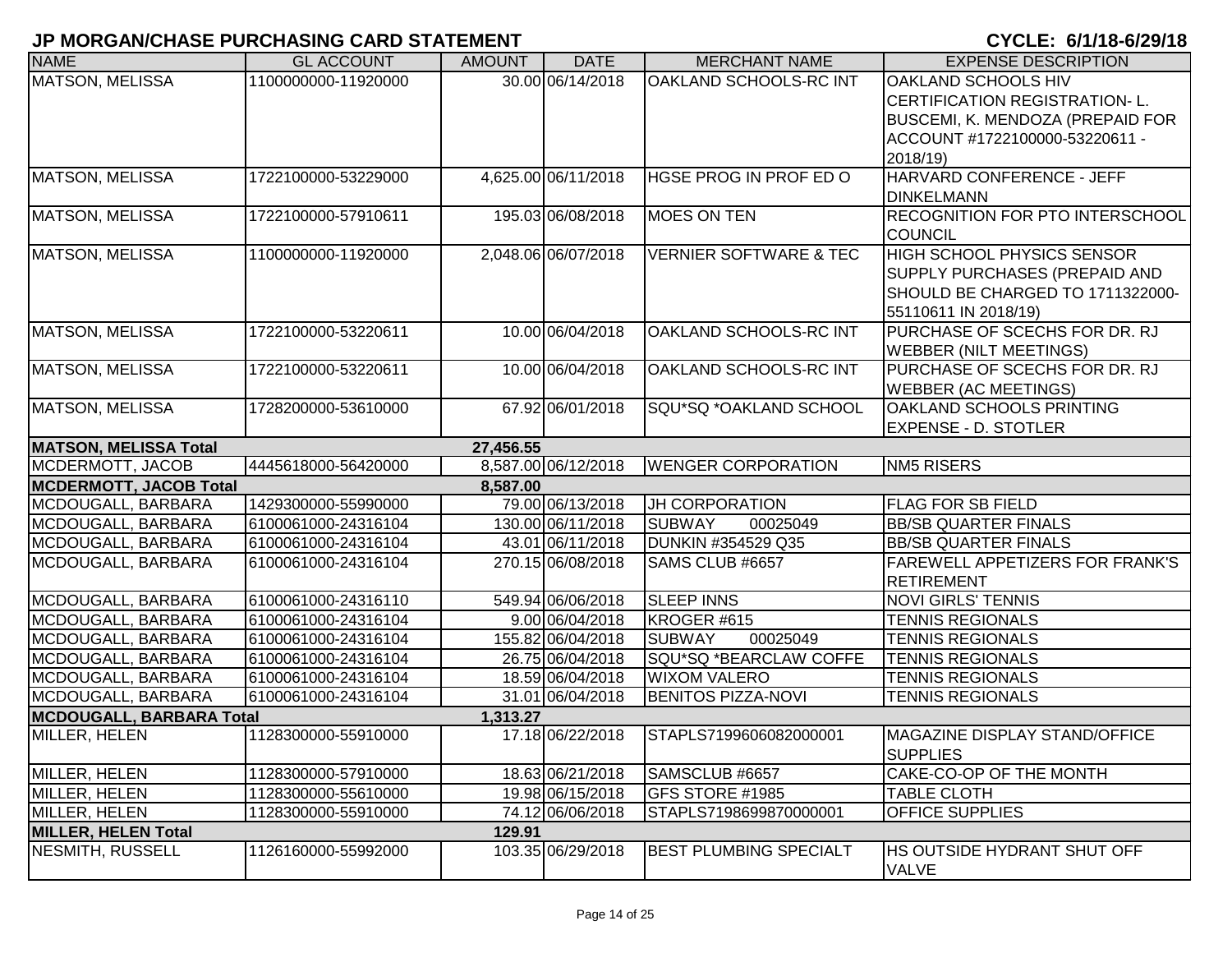| <b>NAME</b>                | <b>GL ACCOUNT</b>   | <b>AMOUNT</b> | <b>DATE</b>         | <b>MERCHANT NAME</b>          | <b>EXPENSE DESCRIPTION</b>                             |
|----------------------------|---------------------|---------------|---------------------|-------------------------------|--------------------------------------------------------|
| <b>NESMITH, RUSSELL</b>    | 1126160000-55992000 |               | 218.99 06/25/2018   | <b>BEST PLUMBING SPECIALT</b> | HS BOYS GATED BATHROOM TOILET                          |
| NESMITH, RUSSELL           | 1126160000-55992000 |               | 89.47 06/22/2018    | THE HOME DEPOT #2737          | NM6 RM 640 SENSORY SWING                               |
| NESMITH, RUSSELL           | 1126160000-55992000 |               | 35.70 06/22/2018    | <b>GRAINGER</b>               | <b>DISTRICT CEILING TILE PAINT</b>                     |
| NESMITH, RUSSELL           | 1126160000-55993000 |               | 8.74 06/22/2018     | <b>GRAINGER</b>               | <b>NM5 CURB RAMP</b>                                   |
| <b>NESMITH, RUSSELL</b>    | 1126160000-55992000 |               | 15.74 06/21/2018    | THE HOME DEPOT #2737          | <b>MTCE PLUMBING STOCK</b>                             |
| <b>NESMITH, RUSSELL</b>    | 1126160000-55992000 |               | 207.99 06/20/2018   | MENARDS WIXOM MI              | HS TUNNEL SUMP PUMP                                    |
| <b>NESMITH, RUSSELL</b>    | 1126160000-55992000 |               | 3.34 06/20/2018     | THE HOME DEPOT #2737          | HS TUNNEL SUMP PUMP                                    |
| NESMITH, RUSSELL           | 1126160000-55992000 |               | 51.64 06/20/2018    | <b>BEST PLUMBING SPECIALT</b> | <b>HS HYDRANT</b>                                      |
| NESMITH, RUSSELL           | 1126160000-55992000 |               | 76.98 06/18/2018    | HARBOR FREIGHT TOOLS 6        | <b>DISTRICT PLASTER CRACK REPAIRS</b>                  |
| <b>NESMITH, RUSSELL</b>    | 1126160000-55992000 |               | 262.00 06/18/2018   | PIONEER REVERE 8008771        | HS GIRLS FIELD HOCKEY FIELD PAINT                      |
| NESMITH, RUSSELL           | 1126160000-55992000 |               | 35.99 06/11/2018    | <b>BEST PLUMBING SPECIALT</b> | PV FAUCET HANDLE FOR BOY'S<br><b>BATHROOM NEAR GYM</b> |
| NESMITH, RUSSELL           | 1126160000-55992000 |               | 217.76 06/11/2018   | THE HOME DEPOT #2737          | <b>MTCE PLUMBING SUPPLIES</b>                          |
| <b>NESMITH, RUSSELL</b>    | 1126160000-55993000 |               | 2,160.85 06/08/2018 | PIONEER REVERE 8008771        | <b>GRNDS FIELD MARKING PAINT</b>                       |
| <b>NESMITH, RUSSELL</b>    | 1126160000-55992000 |               | 99.45 06/08/2018    | <b>SITEONE LANDSCAPE S</b>    | <b>BOSCO DRIVEWAY CONCRETE</b>                         |
| NESMITH, RUSSELL           | 1126160000-55992000 |               | 3.95 06/07/2018     | THE HOME DEPOT #2737          | <b>PV LOUNGE</b>                                       |
| NESMITH, RUSSELL           | 1126160000-55992000 |               | 237.55 06/07/2018   | PIONEER REVERE 8008771        | <b>DISTRICT SPRAYER SUPPLIES</b>                       |
| NESMITH, RUSSELL           | 1126160000-55992000 |               | 23.54 06/05/2018    | <b>BEST PLUMBING SPECIALT</b> | <b>MTCE PLUMBING SUPPLIES</b>                          |
| NESMITH, RUSSELL           | 1126160000-55992000 |               | 81.03 06/01/2018    | <b>BEST PLUMBING SPECIALT</b> | <b>IMTCE PLUMBING SUPPLIES</b>                         |
| NESMITH, RUSSELL Total     |                     | 3,934.06      |                     |                               |                                                        |
| NOWICKI, MATTHEW           | 1127170000-53430000 |               | 9.73 06/13/2018     | UPS (800) 811-1648            | <b>PARTS RETURN</b>                                    |
| NOWICKI, MATTHEW Total     |                     | 9.73          |                     |                               |                                                        |
| <b>OCONNOR, GAIL</b>       | 1100000000-11923000 |               | 7.19 06/25/2018     | STAPLS7199420491000003        | <b>TEACHING SUPPLIES</b>                               |
| OCONNOR, GAIL              | 1311800000-55110551 |               | -105.81 06/25/2018  | STAPLS7199420491003001        | <b>TEACHING</b>                                        |
| OCONNOR, GAIL              | 1311800000-55110551 |               | $-93.38006/20/2018$ | STAPLS7199420491001001        | <b>TEACHING SUPPLIES</b>                               |
| OCONNOR, GAIL              | 1100000000-11923000 |               | 93.38 06/20/2018    | STAPLS7199420491002001        | <b>TEACHING SUPPLIES</b>                               |
| OCONNOR, GAIL              | 6100041000-24316350 |               | 657.91 06/18/2018   | <b>AMAZON MKTPLACE PMTS</b>   | <b>TEACHING SUPPLIES</b>                               |
| OCONNOR, GAIL              | 1100000000-11923000 |               | 314.11 06/18/2018   | STAPLS7199420491000001        | <b>TEACHING SUPPLIES</b>                               |
| OCONNOR, GAIL              | 1100000000-11923000 |               | 8.40 06/18/2018     | STAPLS7199420491000002        | <b>TEACHING SUPPLIES</b>                               |
| OCONNOR, GAIL              | 1100000000-11923000 |               | 137.05 06/18/2018   | STAPLS7199423770000001        | <b>TEACHING SUPPLIES</b>                               |
| OCONNOR, GAIL              | 6100041000-24316355 |               | 37.92 06/15/2018    | AMAZON.COM                    | <b>TEACHING SUPPLIES</b>                               |
| OCONNOR, GAIL              | 1100000000-11923000 |               | 55.69 06/15/2018    | STAPLS7199255376000001        | <b>TEACHING SUPPLIES</b>                               |
| OCONNOR, GAIL              | 1100000000-11923000 |               | 71.39 06/14/2018    | STAPLS7199106931000001        | <b>TEACHING SUPPLIES</b>                               |
| <b>OCONNOR, GAIL</b>       | 1100000000-11923000 |               | 50.31 06/13/2018    | <b>IDSS*ACHIEVMNTPRODUCTS</b> | <b>TEACHING SUPPLIES</b>                               |
| OCONNOR, GAIL              | 1100000000-11923000 |               | 23.31 06/12/2018    | AMAZON.COM                    | <b>TEACHING SUPPLIES</b>                               |
| OCONNOR, GAIL              | 1100000000-11923000 |               | 83.22 06/12/2018    | <b>AMAZON MKTPLACE PMTS</b>   | <b>TEACHING SUPPLIES</b>                               |
| <b>OCONNOR, GAIL Total</b> |                     | 1,340.69      |                     |                               |                                                        |
| <b>OFILI, ALEXANDER</b>    | 1722100000-53229000 |               | 7.70 06/29/2018     | MARRIOTT                      | HARVARD CONFERENCE                                     |
| <b>OFILI, ALEXANDER</b>    | 1722100000-53229000 |               | 8.95 06/29/2018     | <b>HARVARD COMMONS CAFE</b>   | HARVARD CONFERENCE                                     |
| <b>OFILI, ALEXANDER</b>    | 1722100000-53229000 |               | 2.62 06/28/2018     | MARRIOTT                      | HARVARD CONFERENCE                                     |
| <b>OFILI, ALEXANDER</b>    | 1722100000-53229000 |               | 8.67 06/27/2018     | HARVARD COMMONS CAFE          | HARVARD CONFERENCE                                     |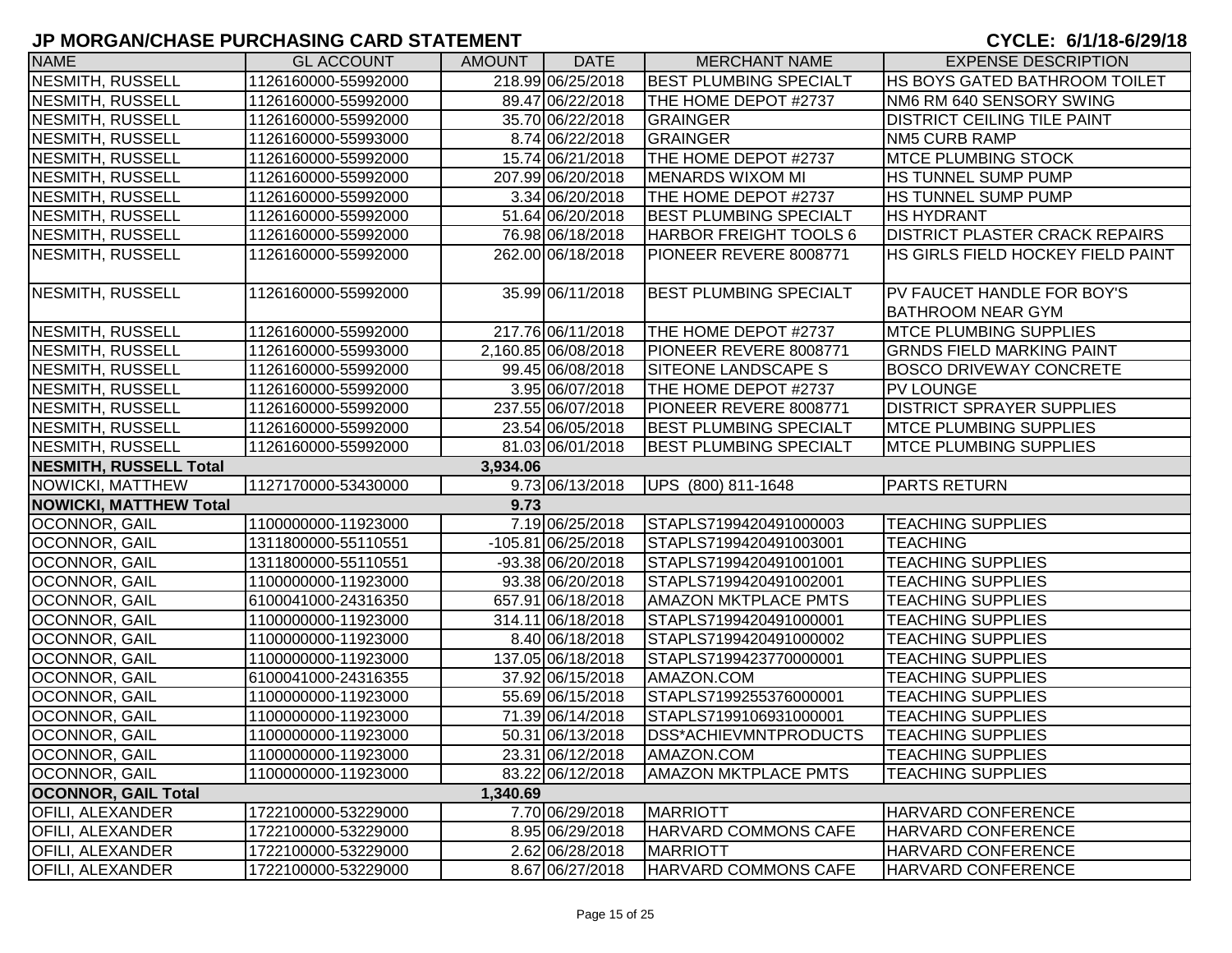| <b>NAME</b>                   | <b>GL ACCOUNT</b>   | AMOUNT      | <b>DATE</b>            | <b>MERCHANT NAME</b>                        | <b>EXPENSE DESCRIPTION</b>                          |
|-------------------------------|---------------------|-------------|------------------------|---------------------------------------------|-----------------------------------------------------|
| <b>OFILI, ALEXANDER</b>       | 1722100000-53229000 |             | 7.81 06/26/2018        | <b>MARRIOTT</b>                             | HARVARD CONFERENCE                                  |
| <b>OFILI, ALEXANDER</b>       | 1722100000-53229000 |             | 25.00 06/25/2018       | DELTA                                       | HARVARD CONFERENCE                                  |
| <b>OFILI, ALEXANDER</b>       | 1722100000-53229000 |             | 12.85 06/25/2018       | <b>FELIPES TAQUERIA</b>                     | HARVARD CONFERENCE                                  |
| <b>OFILI, ALEXANDER</b>       | 1722100000-53229000 |             | 21.25 06/25/2018       | <b>AIRPORT TERMINALS</b>                    | HARVARD CONFERENCE                                  |
| OFILI, ALEXANDER              | 6100011000-24316275 |             | 25.00 06/13/2018       | CVS/PHARMACY #08262                         | GIFT CARD FOR 4TH GRADE VIDEO                       |
|                               |                     |             |                        |                                             | <b>PRODUCER</b>                                     |
| OFILI, ALEXANDER              | 6100011000-24316275 |             | 25.00 06/13/2018       | CVS/PHARMACY #08262                         | GIFT CARD FOR 4TH GRADE VIDEO                       |
|                               |                     |             |                        |                                             | <b>PRODUCER</b>                                     |
| <b>OFILI, ALEXANDER</b>       | 6100011000-24316275 |             | 25.00 06/13/2018       | CVS/PHARMACY #08262                         | GIFT CARD FOR DR. PRINCE                            |
| <b>OFILI, ALEXANDER Total</b> |                     | 169.85      |                        |                                             |                                                     |
| PATEL, SHAILEE                | 1222600000-53229000 |             | 47.98 06/29/2018       | <b>BORDER CAFE</b>                          | HARVARD CONFERENCE                                  |
| PATEL, SHAILEE                | 1222600000-53229000 |             | 5.75 06/29/2018        | <b>HARVARD COMMONS CAFE</b>                 | <b>HARVARD CONFERENCE</b>                           |
| PATEL, SHAILEE                | 1222600000-53229000 |             | 121.28 06/29/2018      | THE HOURLY                                  | <b>HARVARD CONFERENCE</b>                           |
| PATEL, SHAILEE                | 1222600000-53229000 |             | 7.81 06/29/2018        | MARRIOTT                                    | HARVARD CONFERENCE                                  |
| PATEL, SHAILEE                | 1222600000-53229000 |             | 62.19 06/27/2018       | <b>BELL IN HAND TAVERN</b>                  | <b>HARVARD CONFERENCE</b>                           |
| PATEL, SHAILEE                | 1222600000-53229000 |             | 7.70 06/27/2018        | <b>STARBUCKS STORE 07102</b>                | <b>HARVARD CONFERENCE</b>                           |
| PATEL, SHAILEE                | 1222600000-53229000 |             | 10.54 06/27/2018       | MARRIOTT                                    | <b>HARVARD CONFERENCE</b>                           |
| PATEL, SHAILEE                | 1222600000-53229000 |             | 24.61 06/27/2018       | <b>TST* SALONIKI</b>                        | <b>HARVARD CONFERENCE</b>                           |
| PATEL, SHAILEE                | 1222600000-53229000 |             | 4.80 06/27/2018        | HARVARD COMMONS CAFE                        | <b>HARVARD CONFERENCE</b>                           |
| PATEL, SHAILEE                | 1222600000-53229000 |             | 27.83 06/27/2018       | <b>RUSSELL HOUSE TAVERN</b>                 | <b>HARVARD CONFERENCE</b>                           |
| PATEL, SHAILEE                | 1222600000-53229000 |             | 52.80 06/26/2018       | <b>RUSSELL HOUSE TAVERN</b>                 | <b>HARVARD CONFERENCE</b>                           |
| PATEL, SHAILEE                | 1222600000-53229000 |             | 51.80 06/26/2018       | MARRIOTT                                    | <b>HARVARD CONFERENCE</b>                           |
| PATEL, SHAILEE                | 1222600000-53229000 |             | 17.12 06/25/2018       | MARRIOTT                                    | <b>HARVARD CONFERENCE</b>                           |
| PATEL, SHAILEE                | 1222600000-53229000 |             | 10.38 06/25/2018       | MCNAMARA AIRP MEZZA                         | <b>HARVARD CONFERENCE</b>                           |
| PATEL, SHAILEE                | 1222600000-53229000 |             | 11.93 06/25/2018       | <b>FELIPES TAQUERIA</b>                     | HARVARD CONFERENCE                                  |
| PATEL, SHAILEE                | 1222600000-53229000 |             | 21.25 06/25/2018       | <b>MBTA HARVARD</b>                         | <b>HARVARD CONFERENCE</b>                           |
| PATEL, SHAILEE                | 1222600000-53229000 |             | 91.51 06/25/2018       | TOSCANO HARVARD SQUARE   HARVARD CONFERENCE |                                                     |
| PATEL, SHAILEE                | 1222600000-53220000 |             | 10.00 06/07/2018       | OAKLAND SCHOOLS-RC INT                      | <b>SCECHS</b>                                       |
| PATEL, SHAILEE                | 1722100000-53229000 |             | -3,597.10 06/04/2018   | CCI*HOTEL RESCOUNTER                        | <b>HARVARD CONFR</b>                                |
| PATEL, SHAILEE                | 1722100000-53229000 |             | $-3,597.10$ 06/04/2018 | CCI*HOTEL RESCOUNTER                        | <b>HARVARD CONF</b>                                 |
| <b>PATEL, SHAILEE Total</b>   |                     | $-6,606.92$ |                        |                                             |                                                     |
| <b>REICHLEY, CARRIE</b>       | 1111118000-55110799 |             | 292.96 06/22/2018      | SSI*SCHOOL SPECIALTY                        | TWO TRASH CANS FOR GRADE 6                          |
| <b>REICHLEY, CARRIE</b>       | 1111118000-55110719 |             | 297.00 06/20/2018      | <b>MATH OLYMPIADS</b>                       | MATH OLYMPIADS - (2) FOR GRADE 6 &                  |
|                               |                     |             |                        |                                             | $(1)$ FOR GRADE 5                                   |
| REICHLEY, CARRIE              | 1111118000-53840000 |             | 85.00 06/19/2018       | <b>SAFEWAY SHREDDING</b>                    | SHREDDING-WASTE DISPOSAL                            |
| <b>REICHLEY, CARRIE</b>       | 1111118000-55110719 |             | 963.36 06/19/2018      | SSI*SCHOOL SPECIALTY                        | <b>CALCULATORS-MATH SUPPLIES</b>                    |
| <b>REICHLEY, CARRIE</b>       | 1111118000-55110729 |             | 244.90 06/18/2018      | SSI*SCHOOL SPECIALTY                        | L. ERICKSON-READING SUPPLIES                        |
| <b>REICHLEY, CARRIE</b>       | 1111118000-55110729 |             | 163.90 06/14/2018      |                                             | REI*GREENWOODHEINEMANN READING & WRITING STRATEGIES |
|                               |                     |             |                        |                                             | <b>RESOURCE BOOKS</b>                               |
| <b>REICHLEY, CARRIE</b>       | 6100018000-24316275 |             | 1,976.00 06/13/2018    | <b>AVE OFFICE SUPPLIES</b>                  | 2 PALLETS OF COPY PAPER-GR.6                        |
| <b>REICHLEY, CARRIE</b>       | 6100018000-24316275 |             | 1,976.00 06/13/2018    | <b>AVE OFFICE SUPPLIES</b>                  | 2 PALLETS OF COPY PAPER-GR.5                        |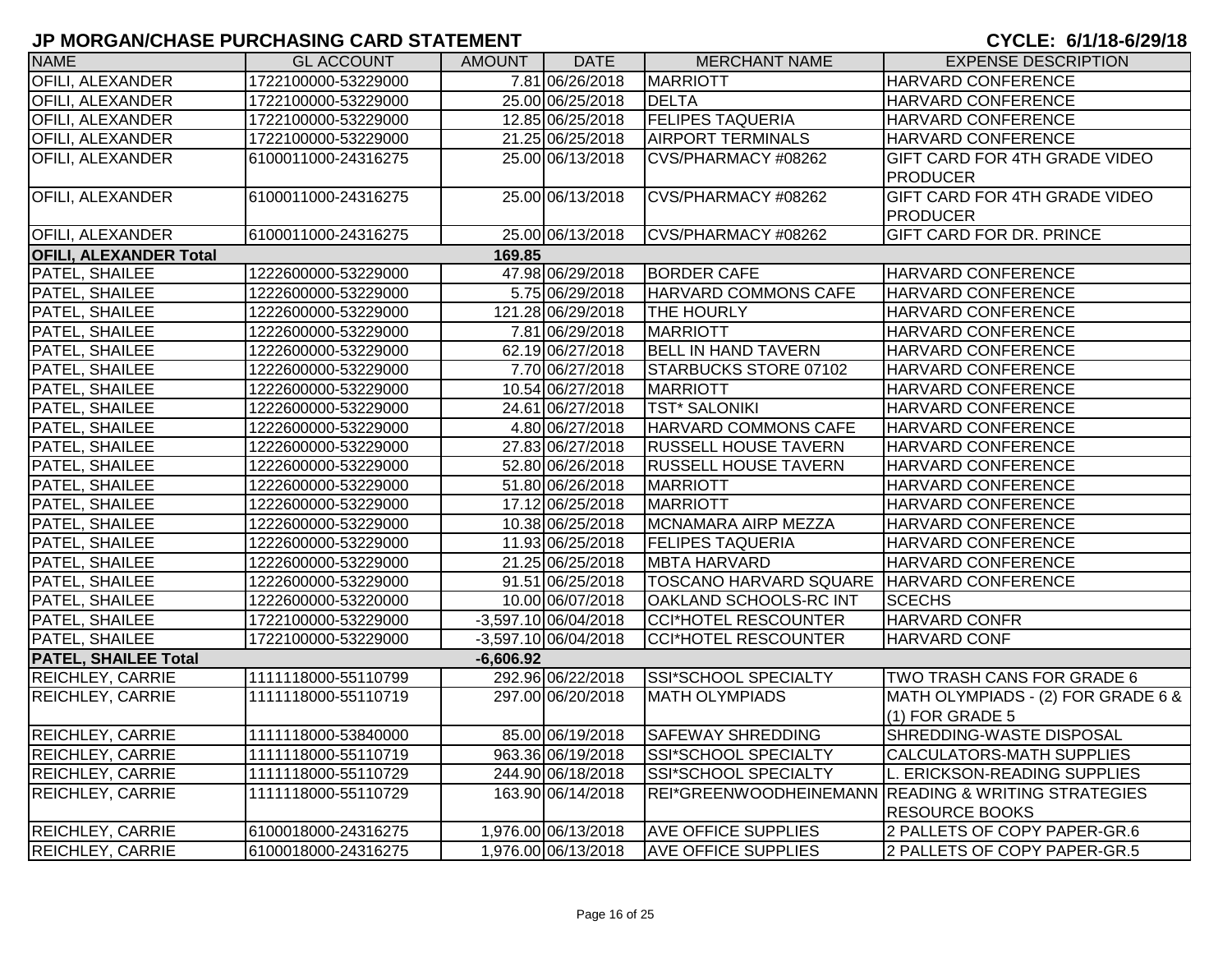| <b>NAME</b>                    | <b>GL ACCOUNT</b>   | <b>AMOUNT</b> | <b>DATE</b>         | <b>MERCHANT NAME</b>          | <b>EXPENSE DESCRIPTION</b>                                                                                 |
|--------------------------------|---------------------|---------------|---------------------|-------------------------------|------------------------------------------------------------------------------------------------------------|
| <b>REICHLEY, CARRIE</b>        | 1111118000-55110799 |               | 14.99 06/13/2018    | <b>STAPLES</b><br>00115659    | OFFICE SUPPLIES-CARRIE'S 2018-19<br><b>CALENDAR</b>                                                        |
| <b>REICHLEY, CARRIE</b>        | 1111118000-55110731 |               | 152.58 06/12/2018   | SSI*SCHOOL SPECIALTY          | R. VOLLMER-SOCIAL STUDIES<br><b>SUPPLIES</b>                                                               |
| <b>REICHLEY, CARRIE</b>        | 1111118000-55110708 |               | 46.55 06/12/2018    | <b>SSI*SCHOOL SPECIALTY</b>   | S. BARRICK-CLASSROOM SUPPLIES                                                                              |
| <b>REICHLEY, CARRIE</b>        | 6100018000-24316731 |               | 70.26 06/11/2018    | <b>AMAZON MKTPLACE PMTS</b>   | <b>GAGA BALL PIT BALLS</b>                                                                                 |
| <b>REICHLEY, CARRIE</b>        | 6100018000-24316731 |               | -392.63 06/08/2018  | THE HOME DEPOT #2762          | LUMBER FOR GAGA BALL PIT<br>(RETURNED DUE TO SALES TAX BEING<br>CHARGED)                                   |
| <b>REICHLEY, CARRIE</b>        | 6100018000-24316731 |               | -13.43 06/08/2018   | THE HOME DEPOT #2762          | <b>CREDIT FOR SALES TAX FOR GAGA</b><br><b>BALL PIT</b>                                                    |
| <b>REICHLEY, CARRIE</b>        | 6100018000-24316731 |               | 406.06 06/08/2018   | THE HOME DEPOT #2762          | LUMBER FOR GAGA BALL PIT                                                                                   |
| <b>REICHLEY, CARRIE</b>        | 6100018000-24316731 |               | 369.24 06/08/2018   | THE HOME DEPOT #2762          | LUMBER FOR GAGA BALL PIT                                                                                   |
| <b>REICHLEY, CARRIE</b>        | 6100018000-24316275 |               | 13.84 06/08/2018    | THE HOME DEPOT #2762          | LUMBER FOR GAGA BALL PIT                                                                                   |
| <b>REICHLEY, CARRIE</b>        | 1111118000-55110702 |               | 154.77 06/08/2018   | <b>SSI*SCHOOL SPECIALTY</b>   | <b>T.GARCIA-ART SUPPLIES</b>                                                                               |
| <b>REICHLEY, CARRIE</b>        | 6100018000-24316275 |               | 244.38 06/07/2018   | THE BIG SALAD OF NOVI         | <b>FOOD FOR TURNAROUND LUNCHEON</b>                                                                        |
| <b>REICHLEY, CARRIE</b>        | 6100018000-24316731 |               | 560.50 06/07/2018   | <b>COACH CLIFF'S GAGA BAL</b> | C. GRIMM'S NEF GRANT (GAGA BALL<br>PIT)                                                                    |
| <b>REICHLEY, CARRIE</b>        | 1111118000-55110799 |               | 92.43 06/05/2018    | SSI*SCHOOL SPECIALTY          | <b>BAGGIES FOR ICE 5TH &amp; 6TH GRADES</b><br><b>AND BAGGIES FOR MEDICATION FOR</b><br><b>FIELD TRIPS</b> |
| <b>REICHLEY, CARRIE</b>        | 1111118000-55110799 |               | 130.35 06/05/2018   | <b>THE RIEGLE PRESS</b>       | <b>RECORD AND DAILY LESSON BOOKS</b>                                                                       |
| <b>REICHLEY, CARRIE</b>        | 1111118000-55110719 |               | 481.68 06/01/2018   | <b>SSI*SCHOOL SPECIALTY</b>   | <b>CALCULATORS</b>                                                                                         |
| <b>REICHLEY, CARRIE Total</b>  |                     | 8,330.69      |                     |                               |                                                                                                            |
| RODRIGUEZ, SANDRA              | 1111113000-53220000 |               | -20.00 06/27/2018   | OAKLAND SCHOOLS-RC INT        | CONFERENCE NOT ATTENDED BY<br>MEAGHAN ALLEN - OAKLAND SCHOOLS                                              |
| RODRIGUEZ, SANDRA              | 1122213000-55410000 |               | 406.98 06/25/2018   | <b>DEMCO INC</b>              | MEDIA SUPPLIES FOR NEW BOOK<br>NUMBERING SYSTEM AND LABELS AND<br><b>OTHER SUPPLIES</b>                    |
| <b>RODRIGUEZ, SANDRA</b>       | 1111113000-55110708 |               | 2,405.40 06/22/2018 | <b>AVE OFFICE SUPPLIES</b>    | <b>SCHOOL SUPPLIES OF COPY PAPER</b>                                                                       |
| RODRIGUEZ, SANDRA              | 1111113000-55110702 |               | 81.08 06/12/2018    | <b>AMERICANFRAME</b>          | ART ROOM CLASS BUDGET - SCHOOL<br><b>FRAMING OF STUDENT ART FOR</b><br><b>DISPLAY</b>                      |
| <b>RODRIGUEZ, SANDRA</b>       | 6100013000-24316277 |               | 87.38 06/01/2018    | AMAZON.COM                    | <b>IMONEY SPENT ON HER CLASSROOM -</b><br><b>BOOKS FOR READING</b>                                         |
| <b>RODRIGUEZ, SANDRA Total</b> |                     | 2,960.84      |                     |                               |                                                                                                            |
| <b>ROQUE, EMILY</b>            | 1311800000-55110551 |               | 3.99 06/13/2018     | MICHAELS STORES 5732          | <b>END OF THE YEAR SUPPLIES</b>                                                                            |
| ROQUE, EMILY                   | 1311800000-55110551 |               | 15.00 06/13/2018    | <b>DOLLAR TREE</b>            | <b>END OF THE YEAR SUPPLIES</b>                                                                            |
| ROQUE, EMILY                   | 1311800000-55110551 |               | 29.86 06/08/2018    | WM SUPERCENTER #2631          | <b>END OF THE YEAR SUPPLIES</b>                                                                            |
| <b>ROQUE, EMILY Total</b>      |                     | 48.85         |                     |                               |                                                                                                            |
| <b>ROSS, NICOLE</b>            | 6100022000-24316131 |               | 59.98 06/18/2018    | ADOBE *STOCK                  | <b>CREDIT PENDING</b>                                                                                      |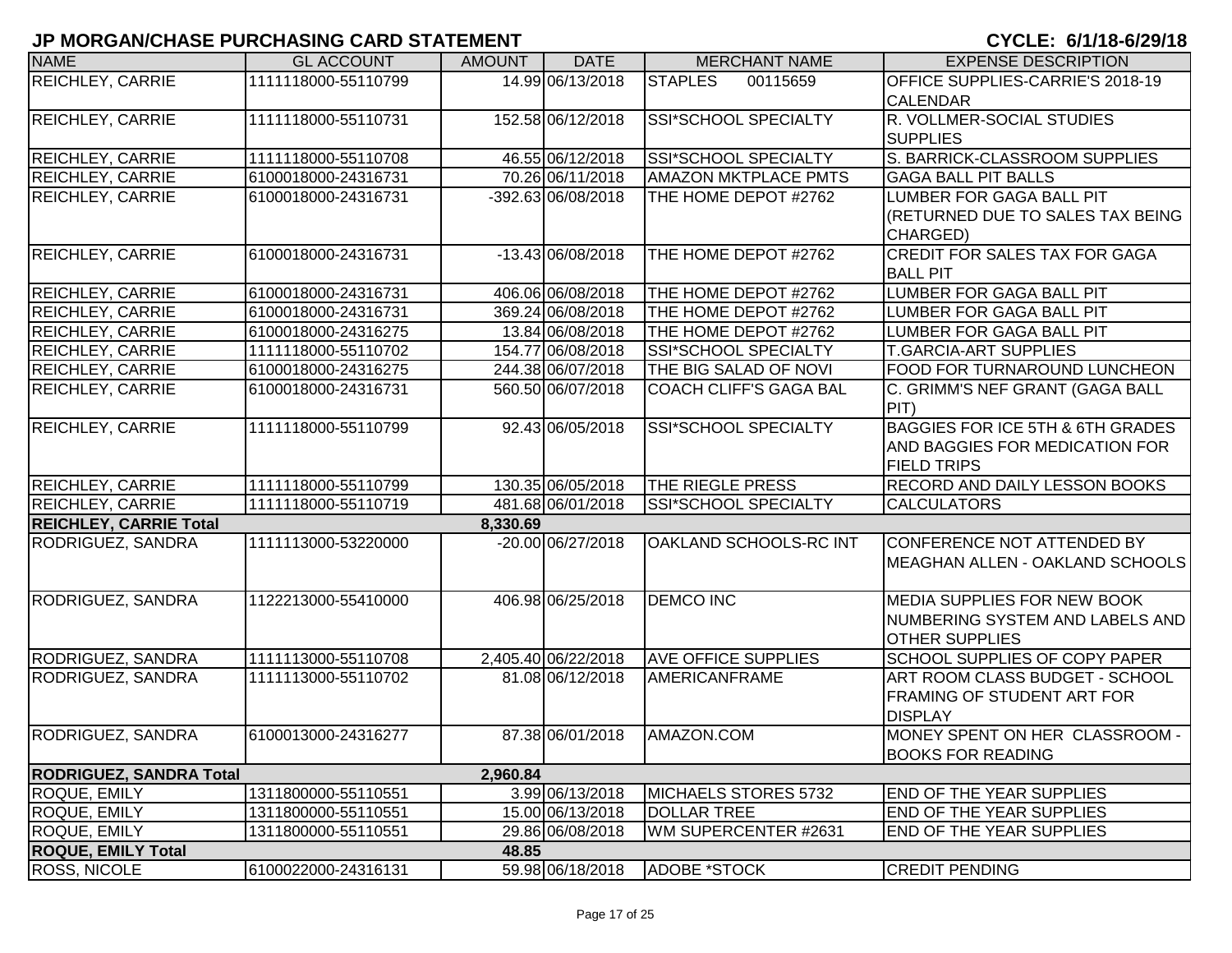| <b>NAME</b>               | <b>GL ACCOUNT</b>   | <b>AMOUNT</b> | <b>DATE</b>         | <b>MERCHANT NAME</b>          | <b>EXPENSE DESCRIPTION</b>                                                                                                             |
|---------------------------|---------------------|---------------|---------------------|-------------------------------|----------------------------------------------------------------------------------------------------------------------------------------|
| <b>ROSS, NICOLE</b>       | 6100022000-24316131 |               | 147.06 06/14/2018   | <b>AMAZON MKTPLACE PMTS</b>   | <b>ACCIDENTAL PURCHASE</b>                                                                                                             |
| <b>ROSS, NICOLE</b>       | 6100022000-24316131 |               | 14.99 06/14/2018    | <b>AMAZON MKTPLACE PMTS</b>   | <b>ACCIDENTAL PURCHASE</b>                                                                                                             |
| <b>ROSS, NICOLE</b>       | 6100022000-24316131 |               | 18.95 06/14/2018    | <b>AMAZON MKTPLACE PMTS</b>   | <b>ACCIDENTAL PURCHASE</b>                                                                                                             |
| ROSS, NICOLE              | 6100022000-24316131 |               | 23.24 06/14/2018    | <b>AMAZON MKTPLACE PMTS</b>   | <b>ACCIDENTAL PURCHASE</b>                                                                                                             |
| <b>ROSS, NICOLE</b>       | 6100022000-24316131 |               | 82.81 06/07/2018    | <b>AMAZON MKTPLACE PMTS</b>   | <b>ACCIDENTAL PURCHASE</b>                                                                                                             |
| <b>ROSS, NICOLE Total</b> |                     | 347.03        |                     |                               |                                                                                                                                        |
| RUTKOWSKI, MELANIE        | 1612500686-55110000 |               | 570.96 06/29/2018   | SSI*SCHOOL SPECIALTY          | <b>CLASSROOM SUPPLIES FOR STACY</b><br>TANNER @ NOVI WOODS                                                                             |
| RUTKOWSKI, MELANIE        | 1100000000-11920000 |               | 75.00 06/29/2018    | <b>OFS SPECIAL POPULATION</b> | CONFERENCE COST FOR KRISTY<br>HUBENSCHMIDT (SEPTEMBER)<br>PREPAID FOR ACCOUNT 1622100686-<br>53220000 (TITLE III)                      |
| RUTKOWSKI, MELANIE        | 1100000000-11920000 |               | 75.00 06/29/2018    | OFS SPECIAL POPULATION        | CONFERENCE COST FOR SHANNON<br>HADLEY (SEPTEMBER) PREPAID FOR<br>ACCOUNT 1622100686-53220000 (TITLE<br>liii)                           |
| RUTKOWSKI, MELANIE        | 1100000000-11920000 |               | 75.00 06/29/2018    | OFS SPECIAL POPULATION        | <b>CONFERENCE COST FOR SUSANNA</b><br>HOBRATH (SEPTEMBER) PREPAID FOR<br>ACCOUNT 1622100686-53220000 (TITLE<br>liii)                   |
| RUTKOWSKI, MELANIE        | 1100000000-11920000 |               | 75.00 06/29/2018    | OFS SPECIAL POPULATION        | CONFERENCE COST FOR JACKIE<br>ABRAHAM (SEPTEMBER) PREPAID FOR<br>ACCOUNT 1628300762-53220000 (TITLE                                    |
| RUTKOWSKI, MELANIE        | 1100000000-11920000 |               | 75.00 06/29/2018    | OFS SPECIAL POPULATION        | CONFERENCE COST FOR ALICE SMITH<br>(SEPTEMBER) PREPAID FOR ACCOUNT<br>1628300762-53220000 (TITLE I)                                    |
| RUTKOWSKI, MELANIE        | 1100000000-11920000 |               | 140.00 06/25/2018   | <b>MCTM</b>                   | MEMBERSHIP TO MCTM (MI COUNCILS<br>FOR TEACHERS OF MATHEMATICS) K.<br>MIS, B CUMMINGS, C. KIDDER,<br>L.LAPORTE FY191722100000-57410611 |
| RUTKOWSKI, MELANIE        | 1100000000-11920000 |               | 495.00 06/25/2018   | MCTM                          | CONFERENCE REGISTRATION FOR<br>L.LAPORT, B.CUMMINGS, C.KIDDER<br>FOR JULY 2018 PREPAID TO ACCOUNT<br>#1722100000-53220611              |
| <b>RUTKOWSKI, MELANIE</b> | 1100000000-11920000 |               | 1,175.00 06/22/2018 | <b>IMSE</b>                   | CONFERENCE IN OCT 2018 FOR E.<br>BAKER PREPAID FOR ACCOUNT#<br>1722100000-53220611                                                     |
| <b>RUTKOWSKI, MELANIE</b> | 1612500686-55110000 |               | 51.99 06/22/2018    | REALLY GOOD *                 | <b>CLASSROOM SUPPLIES FOR ORCHARD</b><br><b>HILLS</b>                                                                                  |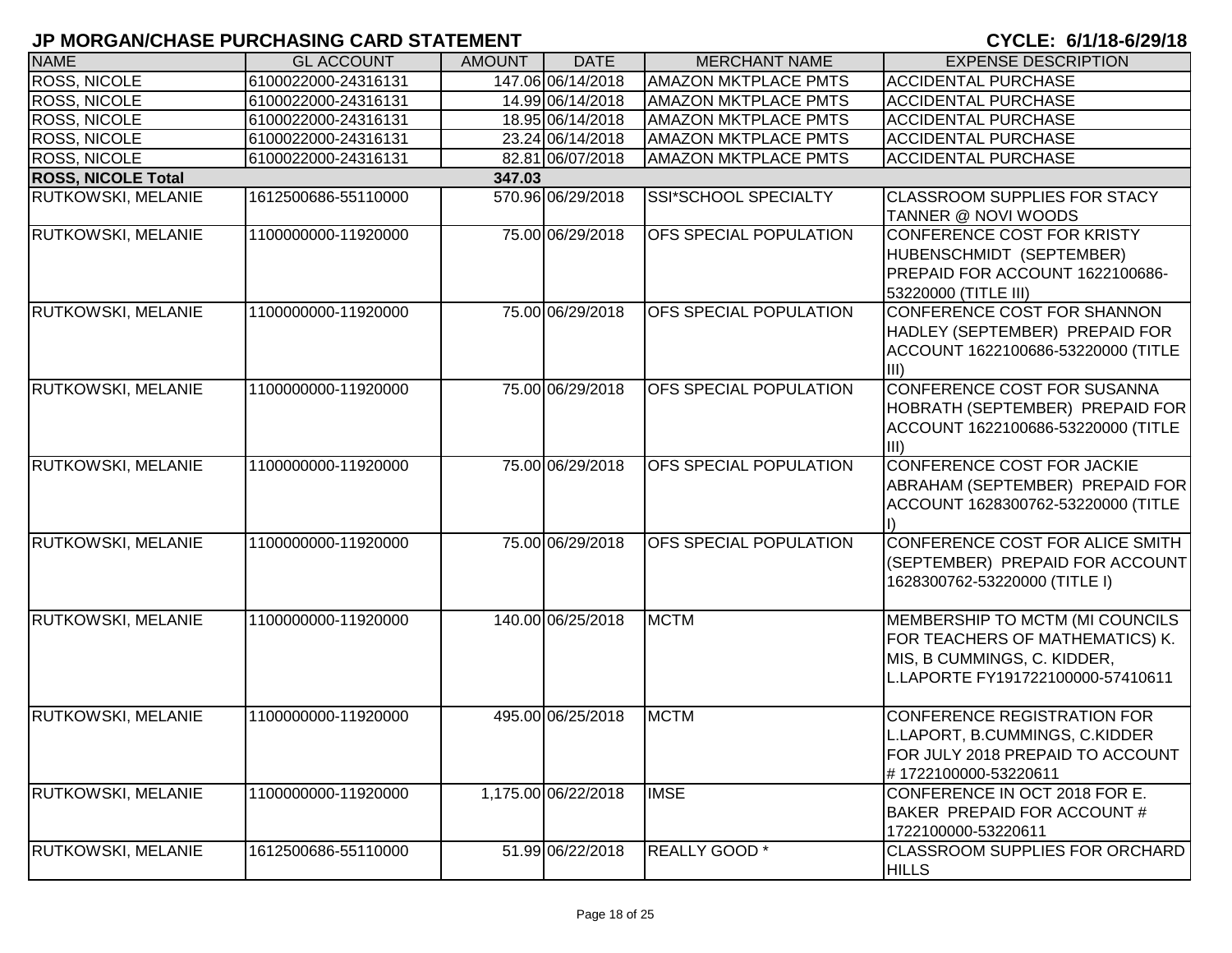| <b>NAME</b>               | <b>GL ACCOUNT</b>   | <b>AMOUNT</b> | <b>DATE</b>         | <b>MERCHANT NAME</b>          | <b>EXPENSE DESCRIPTION</b>                                                                                                            |
|---------------------------|---------------------|---------------|---------------------|-------------------------------|---------------------------------------------------------------------------------------------------------------------------------------|
| RUTKOWSKI, MELANIE        | 1100000000-11920000 |               | 35.00 06/22/2018    | <b>MCTM</b>                   | MEMBERSHIP FEES FOR KATIE<br><b>WALKER FOR MCTM (MICHIGAN</b><br>COUNCIL FOR TEACHERS OF<br>MATHEMATICS) FY 191722100000-<br>57410611 |
| RUTKOWSKI, MELANIE        | 1612500686-55110000 |               | 851.40 06/22/2018   | STAPLS7198958788000001        | CLASSROOM SUPPLIES FOR ESL DEPT<br><b>AT PARKVIEW ELEM</b>                                                                            |
| RUTKOWSKI, MELANIE        | 1100000000-11920000 |               | 1,020.00 06/22/2018 | OAKLAND SCHOOLS-RC INT        | CONFERENCE FEES FOR K. MIS AND L.<br><b>SEARS FOR OCTOBER 2018</b><br>PREPAID FOR ACCOUNT # 1722100000-<br>53220611                   |
| RUTKOWSKI, MELANIE        | 1100000000-11920000 |               | 309.96 06/21/2018   | <b>LITERACY RESOURCES INC</b> | <b>PHONEMIC AWARENESS BOOKS -</b><br><b>PRIMARY EDITION. PREPAID FOR</b><br>LITERACY GRANT 35A (FY19<br>1212500366-53220000)          |
| RUTKOWSKI, MELANIE        | 1612500686-55110000 |               | 90.00 06/19/2018    | <b>WAYFAIR*WAYFAIR</b>        | CLASSROOM SUPPLIES FOR ESL DEPT.<br><b>AT PARKVIEW</b>                                                                                |
| RUTKOWSKI, MELANIE        | 1612500686-55110000 |               | 1,327.64 06/15/2018 | <b>LAKESHORE LEARNING MAT</b> | <b>CLASSROOM SUPPLIES FOR ESL DEPT</b><br><b>AT NOVI MEADOWS</b>                                                                      |
| RUTKOWSKI, MELANIE        | 1612500686-55110000 |               | 122.98 06/15/2018   | <b>CAPSTONE</b>               | <b>CLASSROOM SUPPLIES (BIG BOOKS)</b><br>FOR ESL CLASSROOMS AT PARKVIEW                                                               |
| RUTKOWSKI, MELANIE        | 1612500686-55110000 |               | 913.20 06/14/2018   | <b>WALMART.COM</b>            | CLASSROOM SUPPLIES FOR ESL DEPT<br><b>AT PARKVIEW</b>                                                                                 |
| RUTKOWSKI, MELANIE        | 1612500686-55110000 |               | 425.21 06/14/2018   | STAPLS7198958788000002        | CLASSROOM SUPPLIES FOR ESL DEPT<br><b>AT PARKVIEW</b>                                                                                 |
| RUTKOWSKI, MELANIE        | 1612500686-55110000 |               | 556.24 06/14/2018   | STAPLS7198958788000003        | CLASSROOM SUPPLIES FOR ESL DEPT<br><b>AT PARKVIEW</b>                                                                                 |
| RUTKOWSKI, MELANIE        | 1612500686-55110000 |               | 186.20 06/14/2018   | STAPLS7198999102000001        | <b>CLASSROOM SUPPLIES FOR ESL AT</b><br><b>ORCHARD HILLS</b>                                                                          |
| RUTKOWSKI, MELANIE        | 1612500686-55110000 |               | 316.80 06/14/2018   | <b>PRO ED INC</b>             | TEACHING SUPPLIES FOR ESL AT<br><b>VILLAGE OAKS</b>                                                                                   |
| RUTKOWSKI, MELANIE        | 1100000000-11920000 |               | 120.00 06/14/2018   | MI ASSOC SCH ADM              | CONFERENCE FEE FOR AUG 2018 FOR<br>J. BECK<br><b>PREPAID FROM LITERACY GRANT</b><br>ACCOUNT #1512100366-53220000                      |
| RUTKOWSKI, MELANIE        | 1612500686-55110000 |               | 298.53 06/13/2018   | LAKESHORE LEARNING MAT        | <b>CLASSROOM SUPPLIES FOR ESL DEPT</b><br>AT DEERFIELD ELEMENTARY                                                                     |
| RUTKOWSKI, MELANIE        | 1612500686-55110000 |               | 265.62 06/13/2018   | LAKESHORE LEARNING MAT        | <b>CLASSROOM SUPPLIES</b>                                                                                                             |
| <b>RUTKOWSKI, MELANIE</b> | 1612500686-55110000 |               | 328.60 06/13/2018   | LAKESHORE LEARNING MAT        | CLASSROOM SUPPLIES FOR ESL AT<br><b>VILLAGE OAKS</b>                                                                                  |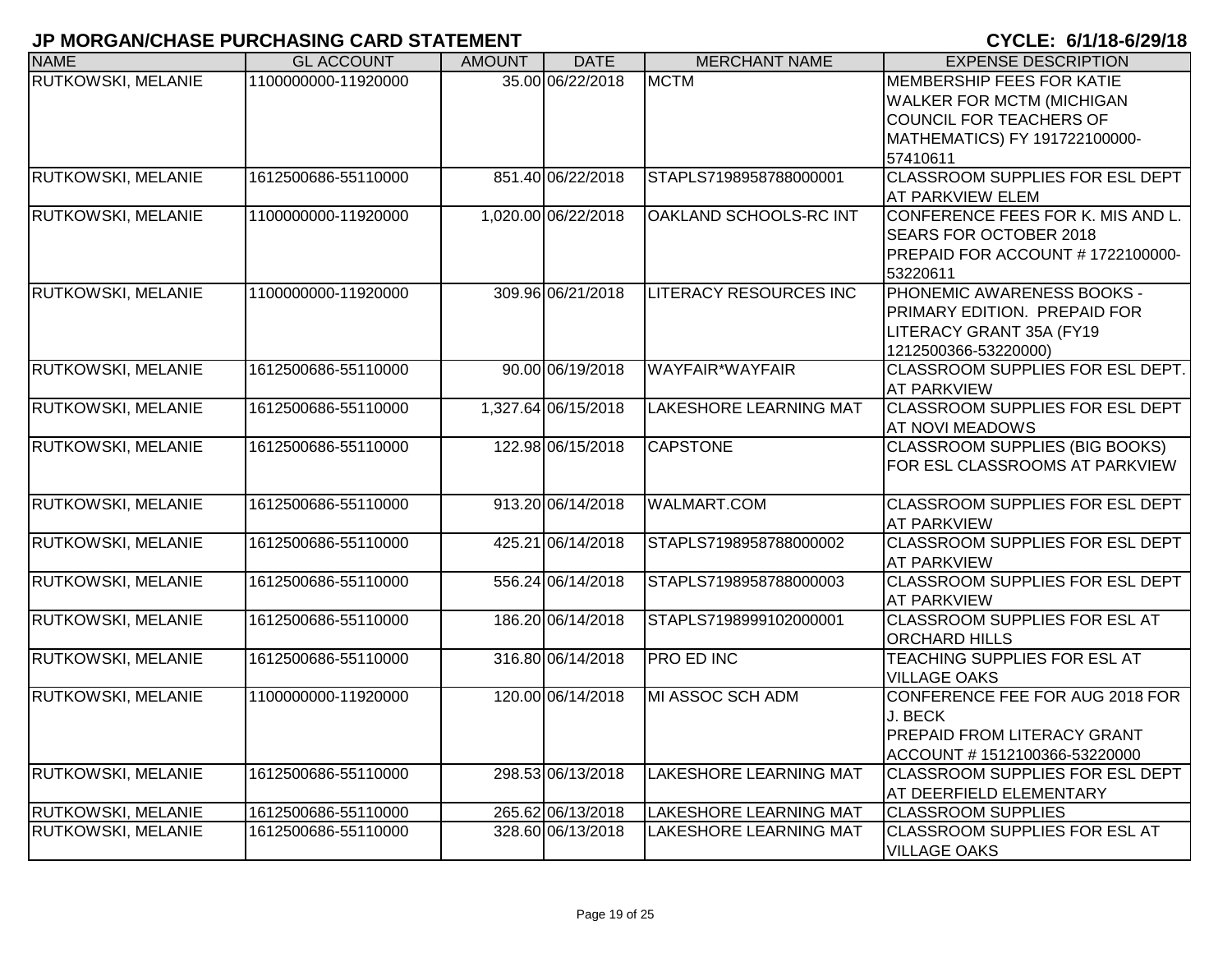| <b>NAME</b>                     | <b>GL ACCOUNT</b>   | <b>AMOUNT</b> | <b>DATE</b>         | <b>MERCHANT NAME</b>          | <b>EXPENSE DESCRIPTION</b>                          |
|---------------------------------|---------------------|---------------|---------------------|-------------------------------|-----------------------------------------------------|
| RUTKOWSKI, MELANIE              | 1100000000-11920000 |               | 240.00 06/13/2018   | MI ASSOC SCH ADM              | CONFERENCE FEE FOR AUG 2018 FOR                     |
|                                 |                     |               |                     |                               | T. HRIBAR AND K. BUDLONG                            |
|                                 |                     |               |                     |                               | <b>PREPAID FOR EARLY LITERACY</b>                   |
|                                 |                     |               |                     |                               | ACCOUNT #1512500366-53220000                        |
| RUTKOWSKI, MELANIE              | 1612500686-55110000 |               | 179.19 06/12/2018   | <b>REALLY GOOD</b> *          | <b>CLASSROOM SUPPLIES FOR ESL AT</b>                |
|                                 |                     |               |                     |                               | <b>PARKVIEW</b>                                     |
| RUTKOWSKI, MELANIE              | 1612500686-55110000 |               | 124.30 06/12/2018   | SSI*SCHOOL SPECIALTY          | <b>CLASSROOM SUPPLIES</b>                           |
| <b>RUTKOWSKI, MELANIE</b>       | 1612500686-55110000 |               | 68.68 06/12/2018    | AMAZON.COM                    | <b>CLASSROOM SUPPLIES FOR ESL AT</b>                |
|                                 |                     |               |                     |                               | NOVI WOODS                                          |
| RUTKOWSKI, MELANIE              | 1612500686-55110000 |               | 863.94 06/12/2018   | <b>AMAZON MKTPLACE PMTS</b>   | CLASSROOM SUPPLIES FOR ESL DEPT                     |
|                                 |                     |               |                     |                               | AT NOVI WOODS ELE                                   |
| RUTKOWSKI, MELANIE              | 1612500686-55110000 |               | 522.50 06/11/2018   | EARDLEY PUBLIC00 OF 00        | <b>ESL BOOKS FOR PARKVIEW</b>                       |
|                                 |                     |               |                     |                               | ELEMENTARY ESL DEPT.                                |
| RUTKOWSKI, MELANIE              | 1612500686-55110000 |               | 157.41 06/11/2018   | <b>REALLY GOOD</b> *          | <b>CLASSROOM/TEACHING SUPPLIES FOR</b>              |
|                                 |                     |               |                     |                               | <b>ESL AT ORCHARD HILLS</b>                         |
| RUTKOWSKI, MELANIE              | 1612500686-55110000 |               | 144.40 06/11/2018   | AMAZON.COM                    | <b>BINDERS FOR ESL CLASSROOM AT</b>                 |
|                                 |                     |               |                     |                               | <b>ORCHARD HILLS</b>                                |
| <b>RUTKOWSKI, MELANIE</b>       | 1612500686-55110000 |               | 716.28 06/08/2018   | <b>REALLY GOOD</b> *          | <b>TEACHING AND CLASSROOM SUPPLIES</b>              |
|                                 |                     |               |                     |                               | FOR ESL DEPARTMENT AT PARKVIEW                      |
|                                 |                     |               |                     |                               |                                                     |
| RUTKOWSKI, MELANIE              | 1612500686-55110000 |               | 60.04 06/08/2018    | AMAZON.COM                    | <b>GUIDED READING BOOKS FOR</b>                     |
|                                 |                     |               |                     |                               | <b>PARKVIEW ESL</b>                                 |
| RUTKOWSKI, MELANIE              | 1100000000-11920000 |               | 2,129.72 06/07/2018 | <b>LITERACY RESOURCES INC</b> | 28 PHONEMIC AWARENESS BOOKS                         |
|                                 |                     |               |                     |                               | FOR KINDERGARTEN. LITERACY                          |
|                                 |                     |               |                     |                               | GRANT 35A (FY19 1212500366-                         |
|                                 |                     |               |                     |                               | 53220000)                                           |
| <b>RUTKOWSKI, MELANIE</b>       | 1612500686-55110000 |               | -167.81 06/07/2018  | <b>TCD*CENGAGE LEARNING</b>   | <b>CREDIT FOR SALES TAX PAID ON BILL</b>            |
|                                 |                     |               |                     |                               | FROM 5/15/18. NOTED ON MAY RECON                    |
|                                 |                     |               |                     |                               | THAT THEY WOULD BE CREDITING                        |
|                                 |                     |               |                     |                               | OUR TAXES PAID.                                     |
| <b>RUTKOWSKI, MELANIE</b>       | 1612500686-55110000 |               | -192.88 06/07/2018  | <b>TCD*CENGAGE LEARNING</b>   | CREDIT FOR SALES TAX PAID IN 5/2018.                |
|                                 |                     |               |                     |                               | WAS NOTED ON MAY RECON. CREDIT                      |
|                                 |                     |               |                     |                               | TO TITLE III                                        |
| <b>RUTKOWSKI, MELANIE</b>       | 1612511762-55110000 |               | 200.75 06/05/2018   |                               | REI*GREENWOODHEINEMANN READING STRATEGIES BOOKS FOR |
|                                 |                     |               |                     |                               | <b>VILLAGE OAKS</b>                                 |
| <b>RUTKOWSKI, MELANIE Total</b> |                     | 15,021.85     |                     |                               |                                                     |
| <b>SCHRINER, STEPHANIE</b>      | 1111220000-55110710 |               | 5.49 06/21/2018     | <b>AMAZON MKTPLACE PMTS</b>   | <b>ELA TEXTBOOK</b>                                 |
| <b>SCHRINER, STEPHANIE</b>      | 1111220000-55110710 |               | 5.47 06/20/2018     | <b>AMAZON MKTPLACE PMTS</b>   | <b>ELA TEXTBOOK</b>                                 |
| <b>SCHRINER, STEPHANIE</b>      | 1111220000-55110710 |               | 5.47 06/20/2018     | <b>AMAZON MKTPLACE PMTS</b>   | <b>ELA TEXTBOOK</b>                                 |
| <b>SCHRINER, STEPHANIE</b>      | 1111220000-55110710 |               | 5.47 06/20/2018     | <b>AMAZON MKTPLACE PMTS</b>   | <b>ELA TEXTBOOK</b>                                 |
| <b>SCHRINER, STEPHANIE</b>      | 1111220000-55110710 |               | 5.47 06/20/2018     | <b>AMAZON MKTPLACE PMTS</b>   | <b>ELA TEXTBOOK</b>                                 |
| <b>SCHRINER, STEPHANIE</b>      | 1111220000-55110710 |               | 5.47 06/20/2018     | <b>AMAZON MKTPLACE PMTS</b>   | <b>ELA TEXTBOOK</b>                                 |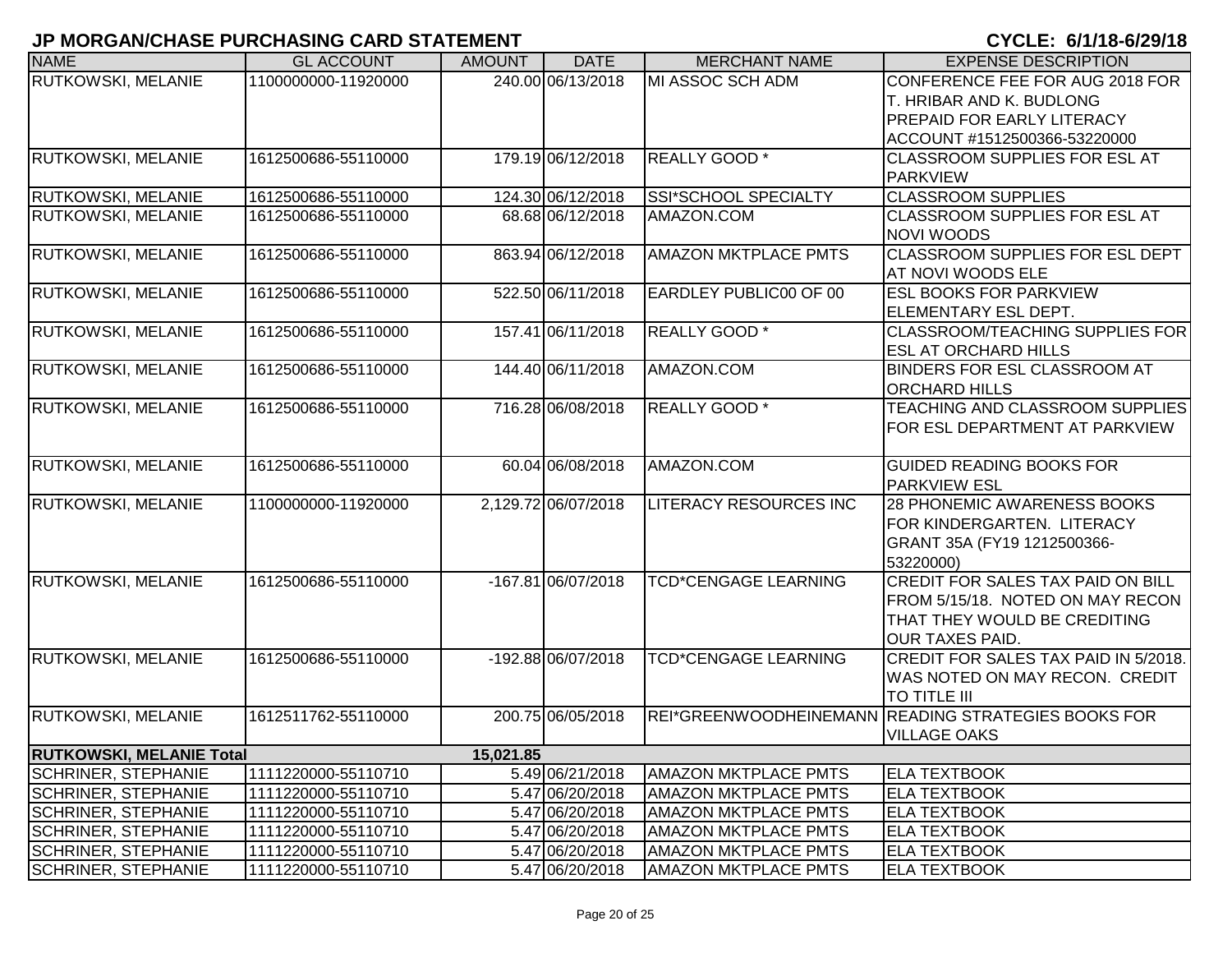| <b>NAME</b>                      | <b>GL ACCOUNT</b>   | <b>AMOUNT</b> | <b>DATE</b>         | <b>MERCHANT NAME</b>               | <b>EXPENSE DESCRIPTION</b>                                      |
|----------------------------------|---------------------|---------------|---------------------|------------------------------------|-----------------------------------------------------------------|
| <b>SCHRINER, STEPHANIE</b>       | 1111220000-55110710 |               | 6.35 06/20/2018     | <b>AMAZON MKTPLACE PMTS</b>        | <b>ELA TEXTBOOK</b>                                             |
| <b>SCHRINER, STEPHANIE</b>       | 1111220000-55110710 |               | 6.35 06/20/2018     | <b>AMAZON MKTPLACE PMTS</b>        | <b>ELA TEXTBOOK</b>                                             |
| <b>SCHRINER, STEPHANIE</b>       | 1111220000-55110710 |               | 5.47 06/20/2018     | <b>AMAZON MKTPLACE PMTS</b>        | <b>ELA TEXTBOOK</b>                                             |
| <b>SCHRINER, STEPHANIE</b>       | 1111220000-55110710 |               | 5.47 06/19/2018     | <b>AMAZON MKTPLACE PMTS</b>        | <b>ELA TEXTBOOK</b>                                             |
| <b>SCHRINER, STEPHANIE</b>       | 1111220000-55110710 |               | 5.47 06/19/2018     | <b>AMAZON MKTPLACE PMTS</b>        | <b>ELA TEXTBOOK</b>                                             |
| <b>SCHRINER, STEPHANIE</b>       | 1111220000-55110710 |               | 5.48 06/19/2018     | <b>AMAZON MKTPLACE PMTS</b>        | <b>ELA TEXTBOOK</b>                                             |
| <b>SCHRINER, STEPHANIE</b>       | 1111220000-55110710 |               | 5.47 06/19/2018     | <b>AMAZON MKTPLACE PMTS</b>        | <b>ELA TEXTBOOK</b>                                             |
| <b>SCHRINER, STEPHANIE Total</b> |                     | 72.90         |                     |                                    |                                                                 |
| <b>SCHULZ, STEPHANIE</b>         | 1311800000-55110551 |               | 161.25 06/07/2018   | <b>SCHOLASTIC BOOK FAIRS</b>       | TEACHING SUPPLIES/END OF THE<br><b>YEAR BOOKS</b>               |
| <b>SCHULZ, STEPHANIE Total</b>   |                     | 161.25        |                     |                                    |                                                                 |
| <b>SCHURIG, CLAIRE</b>           | 6100022000-24316122 |               | 2.45 06/28/2018     | J W PEPPER AND SON INC             | <b>MUSIC PURCHASE</b>                                           |
| <b>SCHURIG, CLAIRE</b>           | 6100022000-24316122 |               | 142.29 06/13/2018   | J W PEPPER AND SON INC             | <b>MUSIC PURCHASE</b>                                           |
| <b>SCHURIG, CLAIRE</b>           | 6100022000-24316122 |               | 19.06 06/08/2018    | AMAZON.COM                         | <b>SUPPLIES FOR BANQUET</b>                                     |
| <b>SCHURIG, CLAIRE</b>           | 6100022000-24316122 |               | 32.16 06/05/2018    | INT*IN *MUSICSPOKE INC             | MUSIC FOR SPRING CONCERT                                        |
| <b>SCHURIG, CLAIRE Total</b>     |                     | 195.96        |                     |                                    |                                                                 |
| <b>SCHYPINSKI, RACHEL</b>        | 6100022000-24316186 |               | 20.50 06/07/2018    | LITTLE CAESARS #0057               | <b>LUNCH FOR EB MEETING</b>                                     |
| <b>SCHYPINSKI, RACHEL Total</b>  |                     | 20.50         |                     |                                    |                                                                 |
| <b>SHAFER, RACHELLE</b>          | 1124112000-53840000 |               | 50.00 06/19/2018    | <b>SAFEWAY SHREDDING</b>           | SHREDDING 10 BOXES FOR OFFICE<br>AND SPEC ED DEPARTMENT         |
| <b>SHAFER, RACHELLE</b>          | 6100012000-24316275 |               | 416.44 06/18/2018   | ON THE BORDER                      | LUNCH FOR STAFF, LAST DAY OF<br><b>SCHOOL</b>                   |
| <b>SHAFER, RACHELLE</b>          | 6100012000-24316271 |               | 29.23 06/15/2018    | MEIJER INC #054<br>Q <sub>01</sub> | <b>GIFT CARD/CARD FOR EDDIE</b>                                 |
| <b>SHAFER, RACHELLE</b>          | 6100012000-24316501 |               | 249.50 06/13/2018   | <b>PROJECT WISDOM INC</b>          | PTO PAY HALF OF THE COSTS                                       |
| <b>SHAFER, RACHELLE</b>          | 6100012000-24316701 |               | 249.50 06/13/2018   | <b>PROJECT WISDOM INC</b>          | <b>LEADER IN ME</b>                                             |
| <b>SHAFER, RACHELLE</b>          | 6100012000-24316275 |               | 960.00 06/07/2018   | <b>MSU PAYMENTS</b>                | KINDERGARTEN FIELD TRIP                                         |
| <b>SHAFER, RACHELLE</b>          | 6100012000-24316275 |               | $-60.00 06/06/2018$ | <b>TV NEWS CLIPS INC</b>           | <b>CREDIT-CHARGED TWICE ON LAST</b><br><b>MONTH'S STATEMENT</b> |
| SHAFER, RACHELLE                 | 6100012000-24316501 |               | 18.00 06/04/2018    | <b>GFS STORE #1985</b>             | POPSICLES FOR FIELD DAY                                         |
| <b>SHAFER, RACHELLE</b>          | 6100012000-24316501 |               | 349.56 06/01/2018   | #42 BRAVO LIVONIA                  | <b>PTO EXPENSE-DINNER</b>                                       |
| <b>SHAFER, RACHELLE</b>          | 6100012000-24316501 |               | 685.00 06/01/2018   | <b>JOKERS ENTERTAINMENT</b>        | PTO EXPENSE-FAMILY PICNIC NIGHT                                 |
| <b>SHAFER, RACHELLE Total</b>    |                     | 2,947.23      |                     |                                    |                                                                 |
| <b>SHEERAN, MARGARET</b>         | 6100020000-24316257 |               | 20.78 06/04/2018    | KROGER #632                        | 8TH GRADE FAREWELL PARTY -<br><b>DRINKS, CUPS</b>               |
| SHEERAN, MARGARET                | 6100020000-24316257 |               | 135.99 06/04/2018   | SAMSCLUB #6657                     | 8TH GRADE FAREWELL - COOKIES AND<br><b>TREATS</b>               |
| SHEERAN, MARGARET                | 6100020000-24316257 |               | 10.56 06/04/2018    | <b>PARTY CITY</b>                  | 8TH GRADE FAREWELL PARTY - TABLE<br><b>CLOTHS</b>               |
| SHEERAN, MARGARET                | 6100020000-24316257 |               | 335.00 06/04/2018   | <b>ALEX'S PIZZERIA</b>             | 8TH GRADE FAREWELL PIZZA                                        |
| <b>SHEERAN, MARGARET Total</b>   |                     | 502.33        |                     |                                    |                                                                 |
| SOVEL, SHEILA                    | 6100041000-24316355 |               | 15.09 06/14/2018    | <b>PARTY CITY</b>                  | <b>CLASSROOM TEACHING SUPPLIES</b>                              |
| <b>SOVEL, SHEILA Total</b>       |                     | 15.09         |                     |                                    |                                                                 |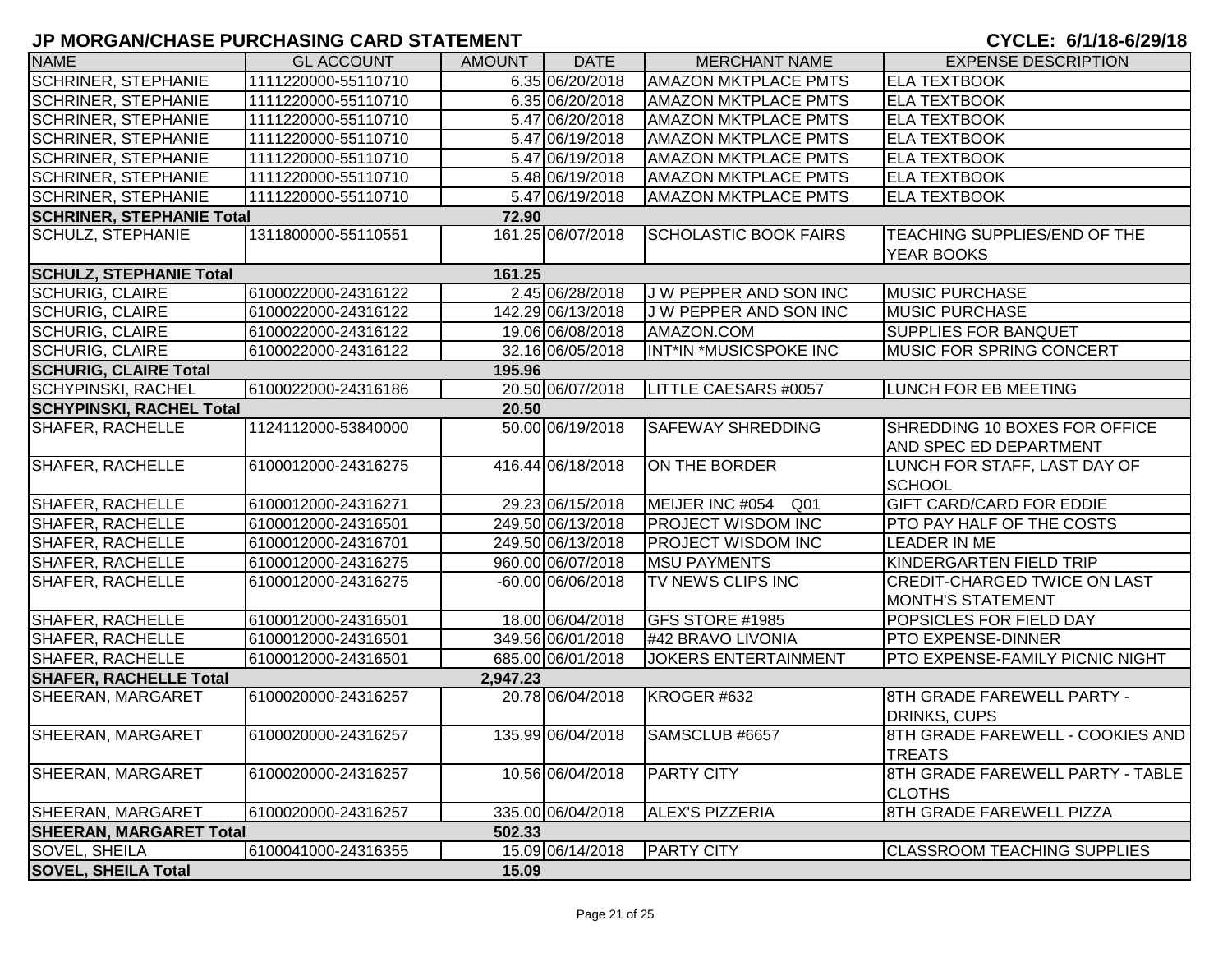| <b>NAME</b>                      | <b>GL ACCOUNT</b>   | <b>AMOUNT</b> | <b>DATE</b>            | <b>MERCHANT NAME</b>              | <b>EXPENSE DESCRIPTION</b>                                                                                                                |
|----------------------------------|---------------------|---------------|------------------------|-----------------------------------|-------------------------------------------------------------------------------------------------------------------------------------------|
| <b>STRICKER, CHRISTINE</b>       | 1100000000-11923000 |               | 19.99 06/22/2018       | <b>PARTY CITY</b>                 | SUMMER CAMP ROOM DECORATIONS<br>(FY19 1335100000-55990553)                                                                                |
| <b>STRICKER, CHRISTINE</b>       | 1100000000-11923000 |               | 105.60 06/21/2018      | WAL-MART #5893                    | SUMMER SUPPLIES FOR ALL ROOMS<br>(FY19 1335100000-55990553)                                                                               |
| <b>STRICKER, CHRISTINE Total</b> |                     | 125.59        |                        |                                   |                                                                                                                                           |
| <b>TURNER, NANCY</b>             | 1100000000-11920000 |               | $-1,100.00$ 06/25/2018 | <b>NCS PEARSON</b>                | <b>Q GLOBAL SUBSCRIPTION CREDIT</b><br>(FY19 1221400000-55110021)                                                                         |
| TURNER, NANCY                    | 1222600000-53220000 |               | 385.00 06/22/2018      | PAYPAL *MAASE                     | SPECIAL ED SUPERVISOR - MAASE<br><b>CONF</b>                                                                                              |
| <b>TURNER, NANCY</b>             | 1100000000-11920000 |               | 1,100.00 06/21/2018    | <b>NCS PEARSON</b>                | <b>Q GLOBAL SUBSCRIPTION (FY19)</b><br>1221400000-55110021)                                                                               |
| <b>TURNER, NANCY</b>             | 1100000000-11920000 |               | 1,100.00 06/21/2018    | <b>NCS PEARSON</b>                | <b>Q GLOBAL SUBSCRIPTION (FY19</b><br>1221400000-55110021)                                                                                |
| <b>TURNER, NANCY</b>             | 1100000000-11920000 |               | 433.50 06/21/2018      | PAYPAL *SCALARSPUBL               | <b>ASHCROFTS PROGRAMMED</b><br>INSTRUCTION (FY 19 \$144.50 EA TO<br>1212215194-53220000, 1212218194-<br>53220000 AND 1212220000-53220000) |
| TURNER, NANCY                    | 1222600000-55910000 |               | 57.61 06/13/2018       | STAPLS7199033402000001            | <b>OFFICE SUPPLIES</b>                                                                                                                    |
| TURNER, NANCY                    | 1222600000-55910000 |               | 34.63 06/13/2018       | STAPLS7199033402000002            | <b>OFFICE SUPPLIES</b>                                                                                                                    |
| <b>TURNER, NANCY Total</b>       |                     | 2,010.74      |                        |                                   |                                                                                                                                           |
| <b>VALENTINE, CYNTHIA</b>        | 6100000000-24316275 |               | 120.66 06/06/2018      | SP * FASHIONNOVA.COM              | <b>FRAUD - CANCELLED PER CC</b><br><b>COMPANY</b>                                                                                         |
| VALENTINE, CYNTHIA               | 1127170000-55990000 |               | 67.82 06/04/2018       | <b>BED BATH &amp; BEYOND #368</b> | <b>MOPS TO CLEAN BUSES</b>                                                                                                                |
| <b>VALENTINE, CYNTHIA</b>        | 1127170000-53220000 |               | 10.00 06/04/2018       | OAKLAND SCHOOLS-RC INT            | <b>SCECHS</b>                                                                                                                             |
| <b>VALENTINE, CYNTHIA Total</b>  |                     | 198.48        |                        |                                   |                                                                                                                                           |
| <b>VUICHARD, TATIANA</b>         | 1100000000-11920000 |               | 1,048.00 06/25/2018    | <b>VERITIV</b>                    | <b>HIGH SCHOOL SUMMER SCHOOL</b><br>PAPER SUPPLY (FY19 1111900000-<br>551100000)                                                          |
| <b>VUICHARD, TATIANA</b>         | 1331100000-55910000 |               | -15.20 06/22/2018      | STAPLS7199463632001001            | COMMUNITY EDUCATION OFFICE<br><b>SUPPLIES CREDIT</b>                                                                                      |
| <b>VUICHARD, TATIANA</b>         | 1331100000-55910000 |               | 150.54 06/22/2018      | STAPLS7199658222000001            | COMMUNITY ED OFFICE SUPPLIES                                                                                                              |
| <b>VUICHARD, TATIANA</b>         | 1100000000-11920000 |               | 34.42 06/22/2018       | JOANN STORES #1933                | SUMMER SCHOOL SUPPLIES (FY19<br>1331100000-55990000)                                                                                      |
| <b>VUICHARD, TATIANA</b>         | 1100000000-11920000 |               | 763.96 06/20/2018      | STAPLS7199463632000001            | SUMMER SCHOOL SUPPLIES (FY19<br>1111900000-55110000)                                                                                      |
| <b>VUICHARD, TATIANA</b>         | 6100000000-24316770 |               | 8.46 06/20/2018        | KROGER #632                       | TEACHER ORIENTATION/LUNCHEON<br><b>SUPPLIES</b>                                                                                           |
| <b>VUICHARD, TATIANA</b>         | 6100025000-24316301 |               | 184.01 06/20/2018      | JETS PIZZA - MI-046               | <b>SUMMER SCHOOL TEACHER</b><br>ORIENTATION MEETING/LUNCHEON                                                                              |
| <b>VUICHARD, TATIANA</b>         | 2331100000-53840000 |               | 85.00 06/19/2018       | <b>SAFEWAY SHREDDING</b>          | CE AND ECEC PAPER SHREDDING<br><b>SERVICE</b>                                                                                             |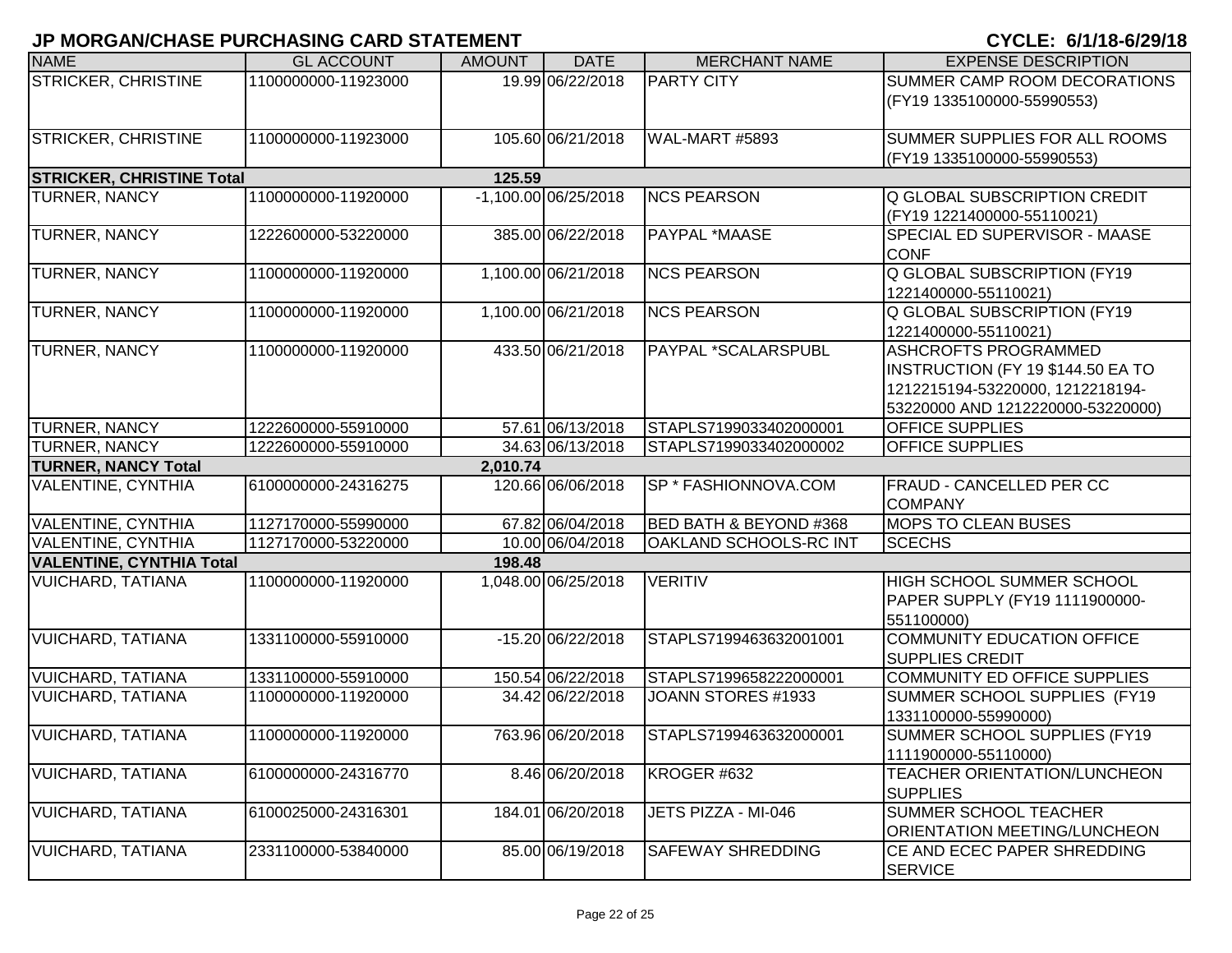| <b>NAME</b>                    | <b>GL ACCOUNT</b>   | <b>AMOUNT</b> | <b>DATE</b>         | <b>MERCHANT NAME</b>          | <b>EXPENSE DESCRIPTION</b>            |
|--------------------------------|---------------------|---------------|---------------------|-------------------------------|---------------------------------------|
| <b>VUICHARD, TATIANA</b>       | 1100000000-11920000 |               | 12.70 06/18/2018    | HOBBY-LOBBY #645              | SAFETY TOWN SUPPLIES, SAFETY          |
|                                |                     |               |                     |                               | PINS FOR CAMPERS NAME TAGS (FY19      |
|                                |                     |               |                     |                               | 133110000-55990000)                   |
| <b>VUICHARD, TATIANA Total</b> |                     | 2,271.89      |                     |                               |                                       |
| <b>WARECK, MICHELE</b>         | 6100022000-24316190 |               | 73.96 06/28/2018    | DOMINO'S 1010                 | PIZZA FOR HOSA STUDENTS AT            |
|                                |                     |               |                     |                               | NATIONALS IN TEXAS                    |
| <b>WARECK, MICHELE</b>         | 6100022000-24316190 |               | 247.32 06/28/2018   | DOMINO'S 9288                 | PIZZA FOR HOSA STUDENTS AT            |
|                                |                     |               |                     |                               | NATIONALS IN TEXAS                    |
| <b>WARECK, MICHELE</b>         | 6100022000-24316112 |               | 2,437.86 06/27/2018 | <b>TCT*ANDERSON'S</b>         | <b>CAT RACK STORE ITEMS</b>           |
| <b>WARECK, MICHELE</b>         | 1111322730-55110000 |               | 706.02 06/25/2018   | <b>SUPERIOR TEXT LLC</b>      | <b>SCIENCE CLASSROOM TEXTBOOKS</b>    |
|                                |                     |               |                     |                               | AND WORKBOOKS                         |
| <b>WARECK, MICHELE</b>         | 1111322000-55110710 |               | 747.19 06/25/2018   | <b>SUPERIOR TEXT LLC</b>      | <b>ENGLISH BOOKS</b>                  |
| <b>WARECK, MICHELE</b>         | 1111322000-55110799 |               | 1,487.22 06/25/2018 | <b>SUPERIOR TEXT LLC</b>      | <b>VARIOUS TEXTBOOKS FOR</b>          |
|                                |                     |               |                     |                               | <b>CURRICULUM</b>                     |
| <b>WARECK, MICHELE</b>         | 1111322724-55110000 |               | 264.95 06/25/2018   | AMAZON.COM                    | MUSIC DEPARTMENT EXTERNAL HARD        |
|                                |                     |               |                     |                               | <b>DRIVES FOR CLASSROOM</b>           |
|                                |                     |               |                     |                               | MANAGEMENT                            |
| <b>WARECK, MICHELE</b>         | 1111322000-55110799 |               | 238.40 06/25/2018   | STAPLS7199788583000001        | <b>CLASSROOM SUPPLIES</b>             |
| <b>WARECK, MICHELE</b>         | 1124122000-55910000 |               | 55.99 06/25/2018    | <b>AMAZON MKTPLACE PMTS</b>   | <b>SERVICE CART FOR BOOK</b>          |
|                                |                     |               |                     |                               | <b>DEPOSITORY</b>                     |
| <b>WARECK, MICHELE</b>         | 1124122000-55990000 |               | 64.25 06/22/2018    | OFFICEMAX/DEPOT 6614          | <b>OFFICE SUPPLIES: MAILING</b>       |
|                                |                     |               |                     |                               | PACKAGES, KEY RINGS, MARKERS          |
| <b>WARECK, MICHELE</b>         | 6100022000-24316197 |               | 9.40 06/22/2018     | USPS PO 2594860387            | <b>POSTAGE FOR MAILING OF</b>         |
|                                |                     |               |                     |                               | <b>YEARBOOKS</b>                      |
| <b>WARECK, MICHELE</b>         | 6100022000-24316189 |               | 59.45 06/20/2018    | <b>JOSTENS INC.</b>           | <b>DIPLOMA'S ORDERED FOR ALUMNI</b>   |
| <b>WARECK, MICHELE</b>         | 1111322000-55110731 |               | 144.00 06/19/2018   | MARKERBOARD PEOPLE, IN        | SOCIAL STUDIES CLASSROOM              |
|                                |                     |               |                     |                               | <b>SUPPLIES</b>                       |
| <b>WARECK, MICHELE</b>         | 1111322732-55110000 |               | 38.87 06/19/2018    | WAL-MART #5893                | <b>CLASSROOM SUPPLIES FOR SPECIAL</b> |
|                                |                     |               |                     |                               | SERVICES : CLEANING PRODUCTS,         |
|                                |                     |               |                     |                               | <b>WATER</b>                          |
| <b>WARECK, MICHELE</b>         | 1111322000-55110716 |               | 299.97 06/18/2018   | <b>HARBOR FREIGHT TOOLS 4</b> | <b>ADDITIONAL ENGINES FOR</b>         |
|                                |                     |               |                     |                               | DRAFTING/AUTO SHOP CLASS              |
| <b>WARECK, MICHELE</b>         | 6100022000-24316105 |               | 24.70 06/15/2018    | USPS PO 2594860387            | OVERNIGHT POSTAGE FOR AP TEST         |
|                                |                     |               |                     |                               | <b>FEES</b>                           |
| <b>WARECK, MICHELE</b>         | 6100022000-24316770 |               | 49.37 06/14/2018    | <b>PARTY CITY</b>             | RETIREMENT CARDS, CO-OP               |
|                                |                     |               |                     |                               | <b>GRADUATION CARDS, CANDIES FOR</b>  |
|                                |                     |               |                     |                               | <b>PAY IT FORWARD</b>                 |
| <b>WARECK, MICHELE</b>         | 6100022000-24316770 |               | 196.75 06/14/2018   | KROGER #729                   | GIFT CARDS FOR RETIREMENT GIFTS       |
|                                |                     |               |                     |                               | AND CO-OP STUDENT GRADUATION          |
|                                |                     |               |                     |                               | <b>GIFTS</b>                          |
| <b>WARECK, MICHELE</b>         | 6100022000-24316108 |               | 41.13 06/14/2018    | KROGER #729                   | <b>STAFF MEETING BEVERAGES</b>        |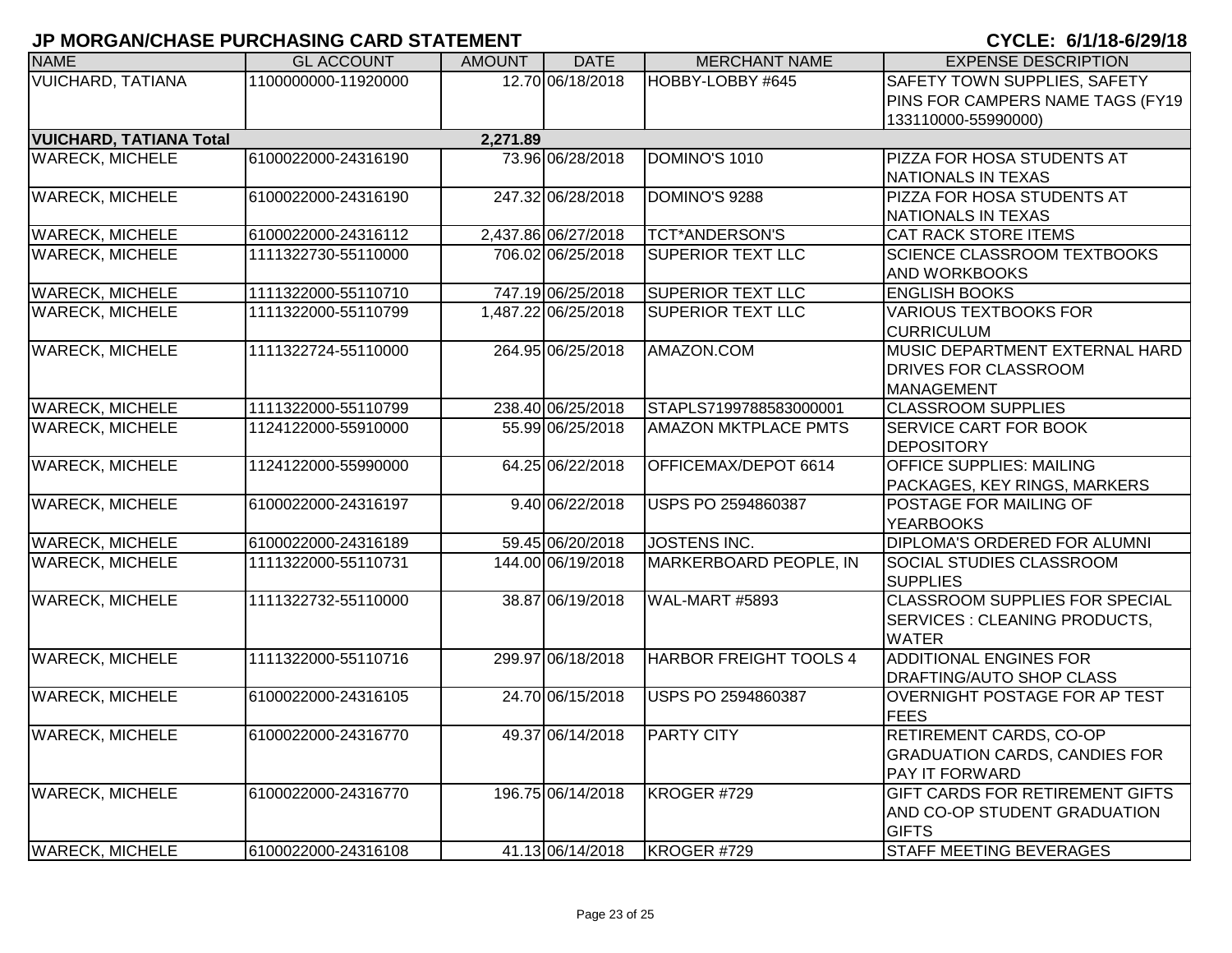| <b>NAME</b>                  | <b>GL ACCOUNT</b>   | <b>AMOUNT</b> | <b>DATE</b>         | <b>MERCHANT NAME</b>              | <b>EXPENSE DESCRIPTION</b>                  |
|------------------------------|---------------------|---------------|---------------------|-----------------------------------|---------------------------------------------|
| <b>WARECK, MICHELE</b>       | 1112722998-55990000 |               | 848.00 06/14/2018   | POS SYSTEMS GROUP INC             | <b>SCHOOL STORE POS STATION</b>             |
|                              |                     |               |                     |                                   | <b>UPGRADE</b>                              |
| <b>WARECK, MICHELE</b>       | 6100022000-24316770 |               | 25.00 06/14/2018    | <b>RENAISSANCE HOTELS</b>         | GIFT CARD TO THE TOASTED OAK                |
|                              |                     |               |                     |                                   | <b>RESTAURANT FOR STAFF CONTEST</b>         |
| <b>WARECK, MICHELE</b>       | 6100022000-24316770 |               | 60.00 06/13/2018    | <b>TARGET</b><br>00008961         | FINAL PAY IT FORWARD GIFT CARDS             |
|                              |                     |               |                     |                                   | <b>FOR STAFF MEMBERS</b>                    |
| <b>WARECK, MICHELE</b>       | 1111322000-55210799 |               | 2,077.15 06/13/2018 | <b>SUPERIOR TEXT LLC</b>          | <b>ENGLISH AND SPANISH CLASSROOM</b>        |
|                              |                     |               |                     |                                   | <b>TEXTBOOKS</b>                            |
| <b>WARECK, MICHELE</b>       | 1112722998-55110000 |               | 461.98 06/13/2018   | <b>STORE SUPPLY WAREHOUSE</b>     | <b>CAT RACK STORE SUPPLIES</b>              |
| <b>WARECK, MICHELE</b>       | 1112722998-55210000 |               | 1,224.04 06/12/2018 | <b>MBA RESEARCH &amp; CURRICU</b> | <b>MARKETING CLASSROOM SUPPLIES</b>         |
| <b>WARECK, MICHELE</b>       | 1111322000-55110716 |               | 399.96 06/12/2018   | HARBOR FREIGHT TOOLS 2            | <b>AUTO SHOP CLASSROOM SUPPLIES</b>         |
| <b>WARECK, MICHELE</b>       | 1111322000-55110716 |               | 499.95 06/12/2018   | <b>HARBOR FREIGHT TOOLS 5</b>     | <b>AUTO SHOP CLASSROOM SUPPLIES</b>         |
| <b>WARECK, MICHELE</b>       | 1111322000-55110707 |               | 59.99 06/11/2018    | <b>STAPLES</b><br>00115659        | PORTABLE STORAGE DEVICE FOR                 |
|                              |                     |               |                     |                                   | <b>COMPUTERS IN BUILDING</b>                |
| <b>WARECK, MICHELE</b>       | 6100022000-24316189 |               | 33.78 06/11/2018    | JOSTENS INC.                      | <b>DIPLOMA REORDER EXPENSE FOR</b>          |
|                              |                     |               |                     |                                   | <b>ALUMNI</b>                               |
| <b>WARECK, MICHELE</b>       | 1111322735-55990000 |               | -46.91 06/11/2018   | JOANN STORES #2277                | <b>CREDIT FOR RIBBON FOR</b>                |
|                              |                     |               |                     |                                   | <b>GRADUATION STAGE PLANTERS</b>            |
| <b>WARECK, MICHELE</b>       | 6100022000-24316133 |               | 159.35 06/11/2018   | <b>COUNTRY LANE</b>               | AWARDS FOR S.P.U.D.                         |
| <b>WARECK, MICHELE</b>       | 1111322730-55110000 |               | 972.00 06/08/2018   | <b>BIO RAD LABORATORIES</b>       | <b>SCIENCE CLASSROOM SUPPLIES</b>           |
| <b>WARECK, MICHELE</b>       | 1112722998-55210000 |               | 2,200.00 06/08/2018 | <b>TCD*CENGAGE LEARNING</b>       | <b>MARKETING CLASSROOM TEXTBOOKS</b>        |
|                              |                     |               |                     |                                   |                                             |
| <b>WARECK, MICHELE</b>       | 1124922000-54910000 |               | 1,071.78 06/06/2018 | <b>EMU SC EVENT PLANNING</b>      | <b>CATERING CHARGES FOR</b>                 |
|                              |                     |               |                     |                                   | <b>COMMENCEMENT CEREMONY</b>                |
| <b>WARECK, MICHELE</b>       | 1111322000-55110726 |               | 1,048.00 06/06/2018 | <b>VERITIV</b>                    | <b>COPY PAPER</b>                           |
| <b>WARECK, MICHELE</b>       | 6100022000-24316143 |               | 172.00 06/06/2018   | AMERICAN AWARDS AND EN            | <b>PLAQUES FOR THESPIAN AWARDS</b>          |
| <b>WARECK, MICHELE</b>       | 6100022000-24316176 |               | 165.52 06/06/2018   | <b>WASTE MGMT WM EZPAY</b>        | <b>RECYCLING CHARGES FOR HIGH</b><br>SCHOOL |
| <b>WARECK, MICHELE</b>       | 1124122000-55910000 |               | 32.20 06/06/2018    | OFFICEMAX/DEPOT 6614              | <b>OFFICE SUPPLIES</b>                      |
| <b>WARECK, MICHELE</b>       | 6100022000-24316770 |               | 61.32 06/06/2018    | WAL-MART #2700                    | <b>PAY IT FORWARD GOODIES</b>               |
| <b>WARECK, MICHELE</b>       | 6100022000-24316189 |               | 35.49 06/05/2018    | <b>COUNTRY WATER</b>              | <b>WATER FOR COUNSELING OFFICE</b>          |
| <b>WARECK, MICHELE</b>       | 1111322000-55110716 |               | 880.20 06/05/2018   | <b>PRODUCTION TOOL SUPPLY</b>     | <b>DRAFTING CLASSROOM SUPPLIES</b>          |
| <b>WARECK, MICHELE</b>       | 1111322735-55990000 |               | 46.91 06/04/2018    | JOANN STORES #2004                | <b>RIBBON FOR GRADUATION STAGE</b>          |
|                              |                     |               |                     |                                   | <b>PLANTERS</b>                             |
| <b>WARECK, MICHELE</b>       | 1111322000-55110716 |               | 1,124.80 06/04/2018 | EDWARD W. DUFFY & CO.             | <b>DRAFTING CLASSROOM SUPPLIES</b>          |
| <b>WARECK, MICHELE Total</b> |                     | 20,799.31     |                     |                                   |                                             |
| <b>WEBBER, RONALD</b>        | 1722100000-53210611 |               | 2.40 06/27/2018     | <b>RPS ANN ARBOR-MAYNRQPS</b>     | PARKING FOR 6/26/18 UNIVERSITY OF           |
|                              |                     |               |                     |                                   | <b>MICHIGAN WOLVERINE WELLNESS</b>          |
|                              |                     |               |                     |                                   | MEETING - RJ WEBBER                         |
| <b>WEBBER, RONALD</b>        | 1722100000-53450000 |               | 4.99 06/20/2018     | <b>GOPRO PLUS</b>                 | GO PRO PLUS MONTHLY PAYMENT                 |
| <b>WEBBER, RONALD Total</b>  |                     | 7.39          |                     |                                   |                                             |
| <b>WESNER, KIMBERLY</b>      | 6100020000-24316262 |               | -61.74 06/29/2018   | AMAZON.COM                        | <b>CREDIT</b>                               |